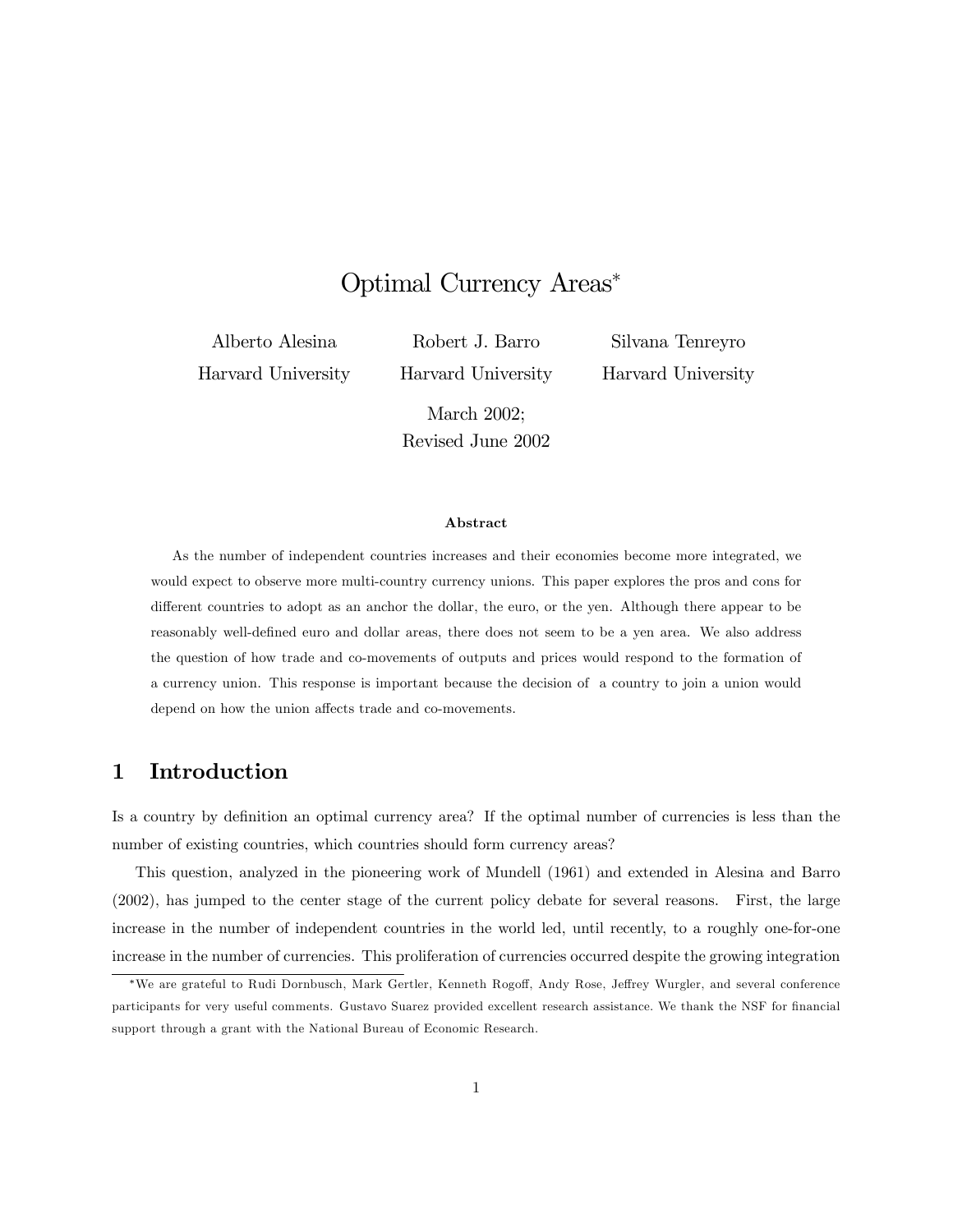of the world economy. On its own, the growth of international trade in goods and assets should have raised the transactions benefits from common currencies and led, thereby, to a decline in the number of independent moneys. Second, the memory of the inflationary decades of the seventies and eighties encouraged inflation control, thereby generating consideration of irrevocably fixed exchange rates as a possible instrument to achieve price stability. Adopting another country's currency or maintaining a currency board were seen as more credible commitment devices than a simple fixing of the exchange rate. Third, recent episodes of financial turbulence have promoted discussions about "new financial architectures." Although this dialogue is often vague and inconclusive, one of its interesting facets is the question of whether the one country/one currency dogma is still adequate.<sup>1</sup>

Looking around the world, one sees many examples of movement toward multinational currencies: twelve countries in Europe have adopted a single currency; dollarization is being implemented in Ecuador and El Salvador; and dollarization is under active consideration in many other Latin American countries, including Mexico, Guatemala, and Peru. Six West African states have agreed to create a new common currency for the region by 2003, and eleven members of the Southern African Development Community are debating whether to adopt the dollar or to create an independent monetary union possibly anchored to the South African rand. Six oil-producing countries (Saudi Arabia, United Arab Emirates, Bahrain, Oman, Qatar, and Kuwait) have declared their intention to form a currency union by 2010. In addition, several countries have maintained currency boards with either the U.S. dollar or the euro as the anchor. Currency boards are, in a sense, mid-way between a system of fixed rates and currency adoption, and the recent adverse experience of Argentina will likely discourage the use of this mid-way approach.

Currency unions typically take one of two forms. In one, which is most common, client countries (which are usually small) adopt the currency of a large anchor country. In the other case, a group of countries creates a new currency and a new joint central bank. The second arrangement applies to the euro zone.<sup>2</sup> The Eastern Caribbean Currency Area (ECCA) and the CFA zone in Africa are intermediate between the two types of unions. In both cases, the countries have a joint currency and a joint central bank.<sup>3</sup> However,

 $1$ In principle, an optimal currency area could also be smaller that a country, that is, more than one currency could circulate within a country. However, we have not observed a tendency in this direction.

<sup>2</sup> Some may argue that the European Monetary Union is, in practice, a German mark area, but this interpretation is questionable. Although the European central bank may be particularly sensitive to German preferences, the composition of the board and the observed polices in its first few years of existence do not show a German bias. See Alesina et al (2001).

<sup>3</sup>There are actually two regional central banks in the CFA zone. One is the BCEAO, grouping Benin, Burkina Faso, Ivory Coast, Guinea-Bissau, Mali, Niger, Senegal, and Togo, where the common currency is the franc de la Communaute Financiere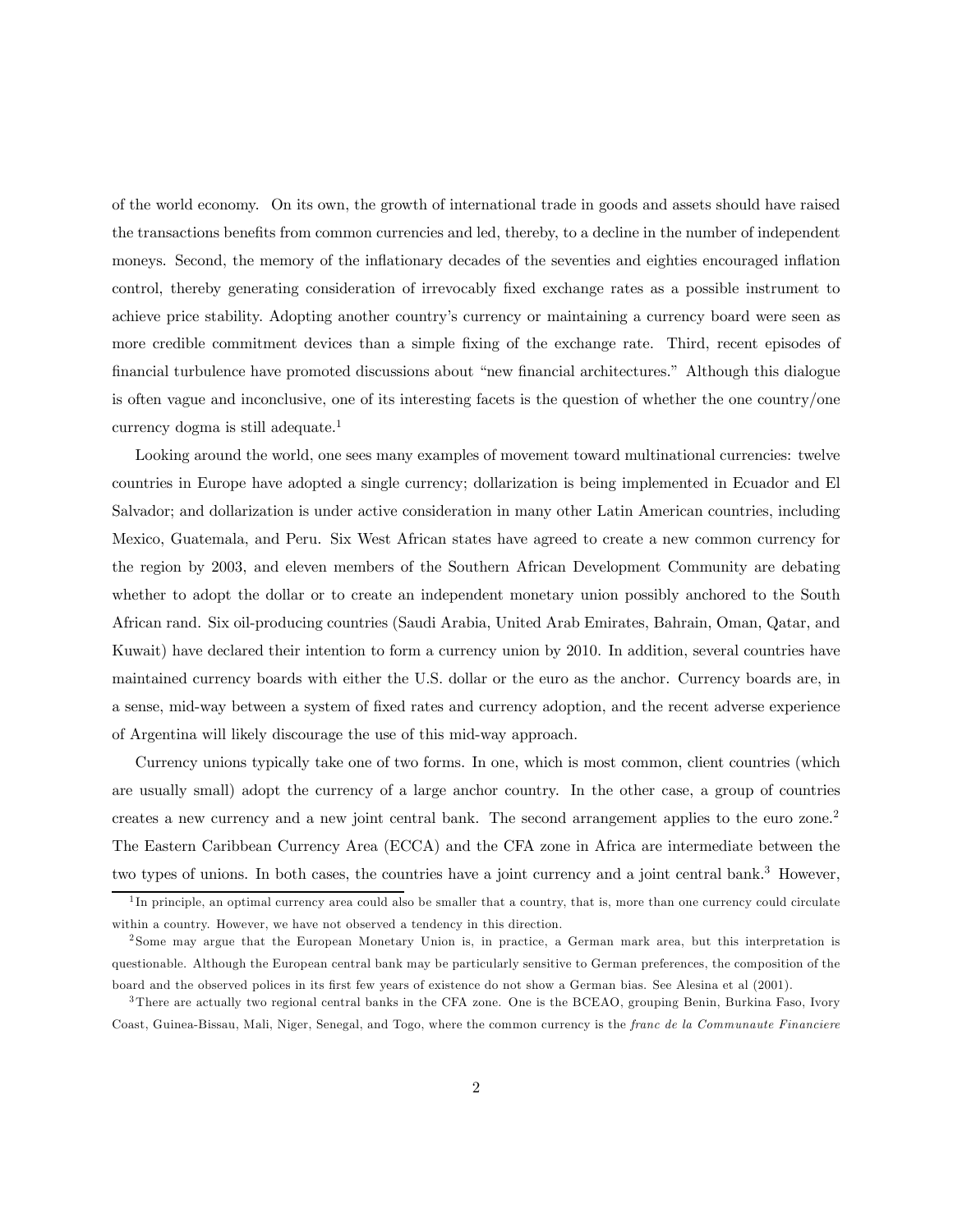the ECCA currency (Caribbean dollar) has been linked since 1976 to the U.S. dollar (and, before that, to the British pound), and the CFA franc has been tied (except for one devaluation) to the French franc.

The purpose of this paper is to evaluate whether natural currency areas emerge from an empirical investigation. As a theoretical background, we use the framework developed by Alesina and Barro (2002), which discusses the trade-off between the costs and benefits of currency unions. Based on historical patterns of international trade and of co-movements of prices and outputs, we find that there seem to exist reasonably well-defined dollar and euro areas but no clear yen area. However, a country's decision to join a monetary area should consider not just the situation that applies ex ante, that is, under monetary autonomy, but also the conditions that would apply ex post, that is, allowing for the economic effects of currency union. The effects on international trade have been discussed in a lively recent literature prompted by the findings of Rose (2000). We review this literature and provide new results. We also find that currency unions tend to increase the co-movement of prices but are not systematically related to the co-movement of outputs.

We should emphasize that we do not address other issues that are important for currency adoption, such as those related to financial markets, financial flows, and borrower/lender relationships.<sup>4</sup> We proceed this way not because we think that these questions are unimportant, but rather because the focus of the present inquiry is on different issues.

The paper is organized as follows. Section 2 discusses the broad evolution of country sizes, numbers of currencies, and currency areas in the post-World War II period. Section 3 reviews the implications of the theoretical model of Alesina and Barro (2002), which we use as a guide for our empirical investigation. Section 4 presents our data set. Section 5 uses the historical patterns in international trade flows, inflation rates, and the co-movements of prices and outputs to attempt to identify optimal currency areas. Section 6 considers how the formation of a currency union would change bilateral trade flows and the co-movements of prices and outputs. The last section concludes.

de l'Afrique or CFA franc. The othere is the BEAC, grouping Cameroon, Central African Republic, Chad, Republic of Congo, Equatorial Guinea, and Gabon, with the common currency called the franc de la Cooperation Financiere Africaine, also known as the CFA franc. The two CFA francs are legal tender only in their respective regions, but the two currencies have maintained a fixed parity. Comoros issues its own form of CFA franc but has maintained a fixed parity with the other two.

 ${}^{4}$ For a recent theoretical discussion of these issues, see Gale and Vives (2002).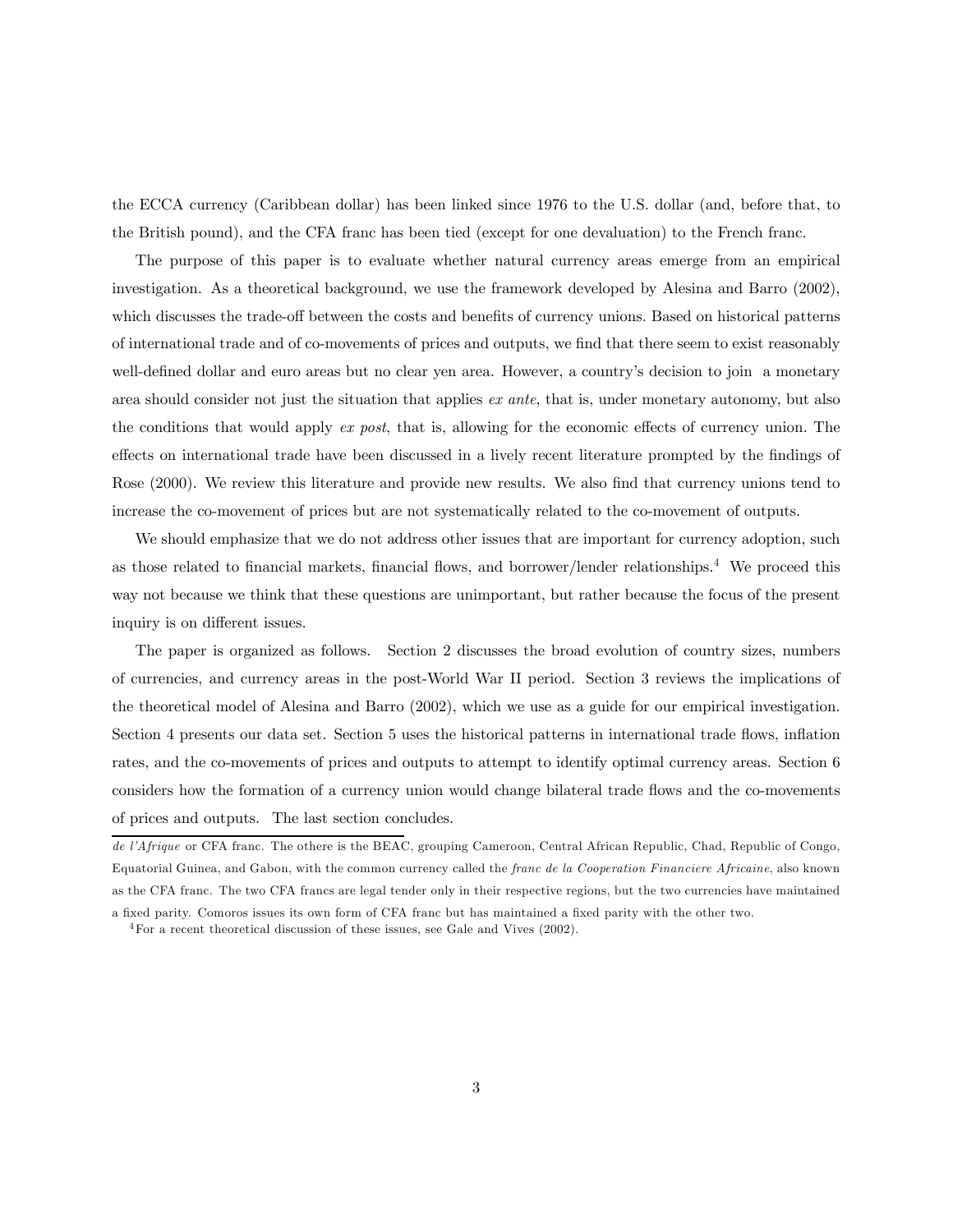## 2 Countries and Currencies

In 1947 there were 76 independent countries in the world, whereas today there are 193. Many of today's countries are small: in 1995, 87 countries had a population less than 5 million. Figure 1, which is taken from Alesina, Spolaore, and Wacziarg (2000), depicts the number of countries created and eliminated in the last 150 years.<sup>5</sup> In the period between World Wars I and II, international trade collapsed, and international borders were virtually frozen. In contrast, after the end of World War II, the number of countries almost tripled, and the volume of international trade and financial transactions expanded dramatically. We view these two developments as interrelated. First, small countries are economically viable when their market is the world, in a relatively free-trade environment. Second, small countries have an interest in maintaining open borders. Therefore, one should expect an inverse correlation between average country size and the degree of trade openness and financial integration.

Figure 2, also taken from Alesina, Spolaore, and Wacziarg (2000), shows a strong positive correlation over the last 150 years between the detrended number of countries in the world and a detrended measure of the volume of international trade. These authors show that this correlation does not just reflect the relabeling of interregional trade as international trade when countries split. In fact, a similar pattern of correlation holds if one measures world trade integration by the volume of international trade among countries that did not change their borders. Alesina and Spolaore (2002) discuss these issues in detail and present current and historical evidence on the relationship between country formation and international trade.

The number of independent currencies has increased substantially, until recently almost at the same pace as the number of independent countries. In 1947, there were 65 currencies in circulation, whereas in 2001 there were 169. Between 1947 and 2001, the ratio of the number of currencies to the number of countries remained roughly constant at about 85 per cent. Twelve of these currencies, in Europe, have now been replaced by the euro, so we now have 158 currencies.

The increase in the number of countries and the deepening of economic integration should generate a tendency to create multi-country currency areas, unless one believes that a country always defines the optimal currency area. One implication of Mundell's analysis is that political borders and currency boundaries should not always coincide. In fact, as discussed in Alesina and Spolaore (2002), small countries can prosper in a world of free trade and open financial markets. Nevertheless, these small countries may lack the size needed to provide effectively some public goods that are subject to large economies of scale or to substantial

 $5$ The initial negative bar in 1870 represents the unification of Germany.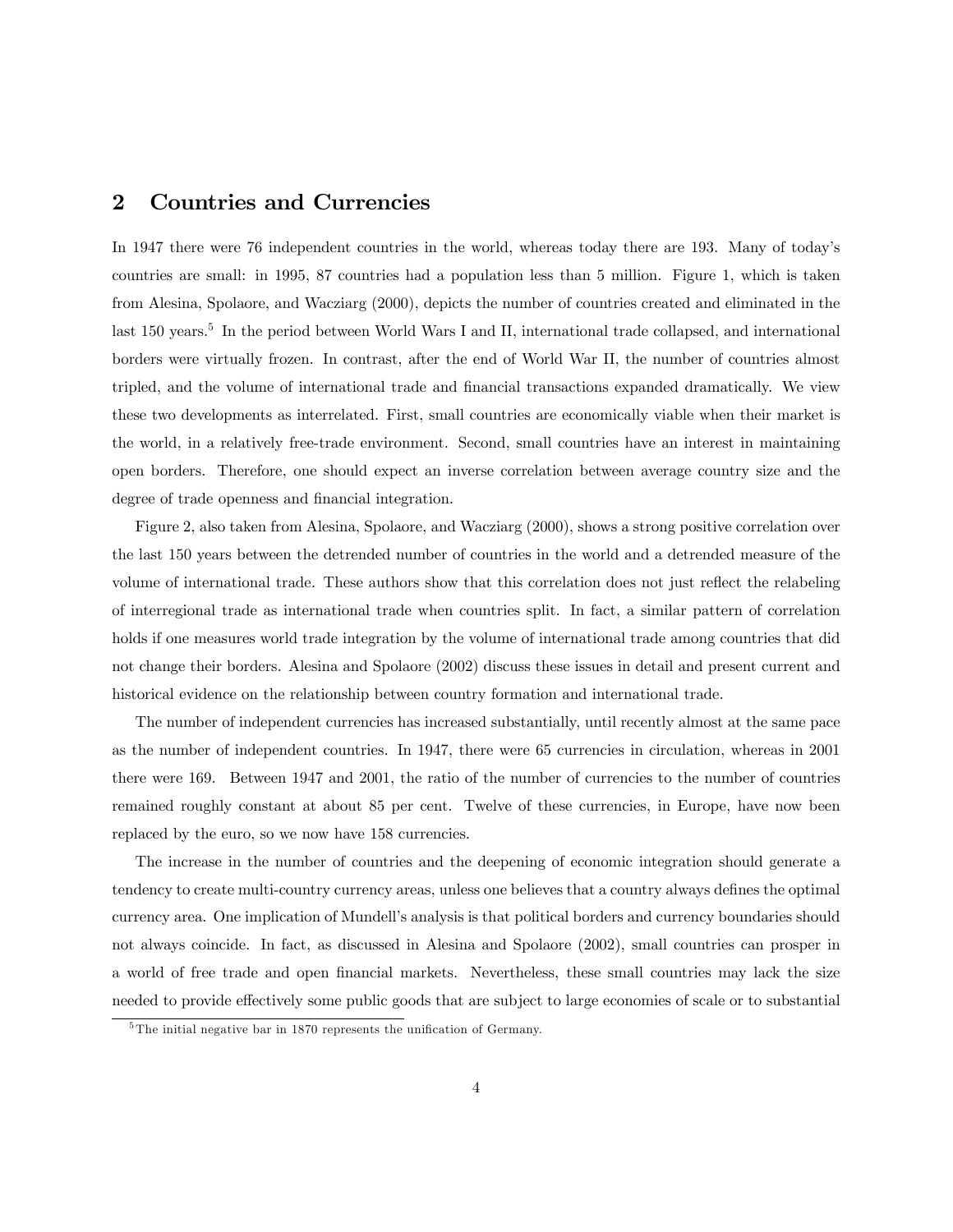externalities. A currency may be one of these goods: a small country may be too small for an independent money to be efficient. To put it differently, various ethnic, linguistic, or culturally different groups can enjoy political independence by creating their own country. At the same time, this separate country can avoid part of the costs of being economically small by using other countries to provide some public goods, such as a currency.

A country constitutes, by definition, an optimal currency area only if one views a national money as a critical symbol of national pride and identity. However, sometimes forms of nationalistic pride have led countries into disastrous courses of action. Therefore, the argument that a national currency satisfies nationalistic pride does not make an independent money economically or politically desirable. In fact, why a nation would take pride in a currency escapes us; it is probably much more relevant to be proud of an Olympic team. As for national identity, language and culture seem much more important than a currency, yet many countries have willingly retained the language of their former colonizers. Moreover, many countries undergoing extreme inflation, such as in South America, tended to change the names of their moneys frequently, so even a sentimental attachment to the name "peso" or "dollar" seems not to be so important.

In any event, as already mentioned, one can detect a recent tendency toward formation of multi-country monetary areas. In the next decade, the ratio of currencies to independent countries may decrease substantially, beginning with the adoption of the euro in 2002.

# 3 The costs and benefits of currency unions

We view this analysis from the perspective of a potential client country that is considering the adoption of another country's money as a nominal anchor.

### 3.1 Trade benefits

Country borders matter for trade flows: two regions of the same country trade much more with each other than they would if an international border were to separate them. McCallum (1995) looked at U.S.-Canadian trade in 1988 and suggested that this effect was extremely large: trade between Canadian provinces was estimated to be a staggering 2200% larger than that between otherwise comparable provinces and states. More recent work by Anderson and van Wincoop (2001) argues that this effect from the U.S.-Canada border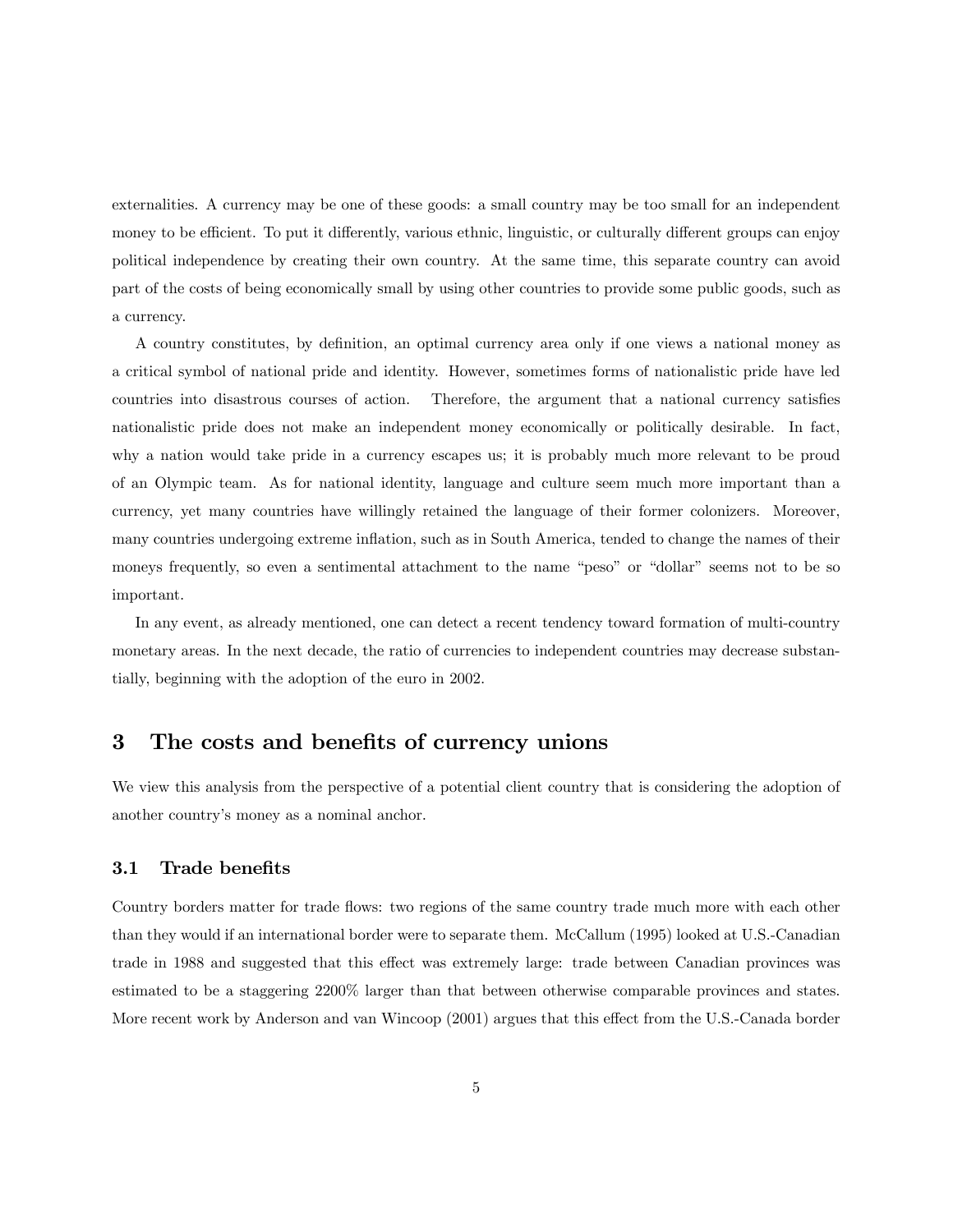was vastly exaggerated but is still substantial: the presence of an international border is estimated to reduce trade among industrialized countries by 30% and between the United States and Canada by 44%. The question is what explains why national borders matter so much for trade even when there are no explicit trade restrictions in place. Among other things, country borders tend to be associated with different currencies. Therefore, given that border effects are so large, the elimination of one source of border costs–the change of currencies–might have a large effect on trade.6

Alesina and Barro (2002) investigate the relationship between currency unions and trade flows. They model the adoption of a common currency as a reduction of "iceberg" trading costs between two countries. They find that, under reasonable assumptions about elasticities of substitution between goods, countries that trade more with each other benefit more from adopting the same currency.7

Thus, countries that trade more with each other stand to gain more from adopting the same currency. Also, smaller countries should, ceteris paribus, be more inclined to give up their currencies. Hence, as the number of countries increases (and their average size shrinks), the number of currencies in the world should increase less than proportionately.<sup>8</sup>

## 3.2 The benefits of commitment

If an inflation prone country adopts the currency of a credible anchor, it eliminates the inflation-bias problem pointed out by Barro and Gordon (1983). This bias may stem from two non-mutually exclusive sources: an attempt to overstimulate the economy in a cyclical context and the incentive to monetize budget deficits and debts.

A fixed exchange rate system, if totally credible, could achieve the same commitment benefit as a currency union. However, the recent world history shows that fixed rates are not irrevocably fixed; thus, they lack

 $6$ Obstfeld and Rogoff (2000) argue that these border effects on trade may have profound effects on a host of financial markets and may explain a lot of anomalies in international financial transactions.

<sup>7</sup>The intuition for why this result does not hold unambiguously is the following. If two countries do not trade much with each other initially, the likely reason is that the trading costs are high. Hence, the trade that does occur must have a high marginal value. Specifically, if the trade occurs in intermediate inputs, then the marginal product of these inputs must be high, because the trade occurs only if the marginal product is at least as high as the marginal cost. In this case, the reduction of border costs due to the implementation of a currency union would expand trade in the intermediate goods that have an especially high marginal product. Hence, it is possible that the marginal gain from the introduction of a currency union would be greater when the existing volume of international trade is low.

<sup>8</sup>Alesina and Barro (2002) show that, under certain conditions, an even stronger result holds: as the number of countries increases, the equilibrium number of currencies decreases.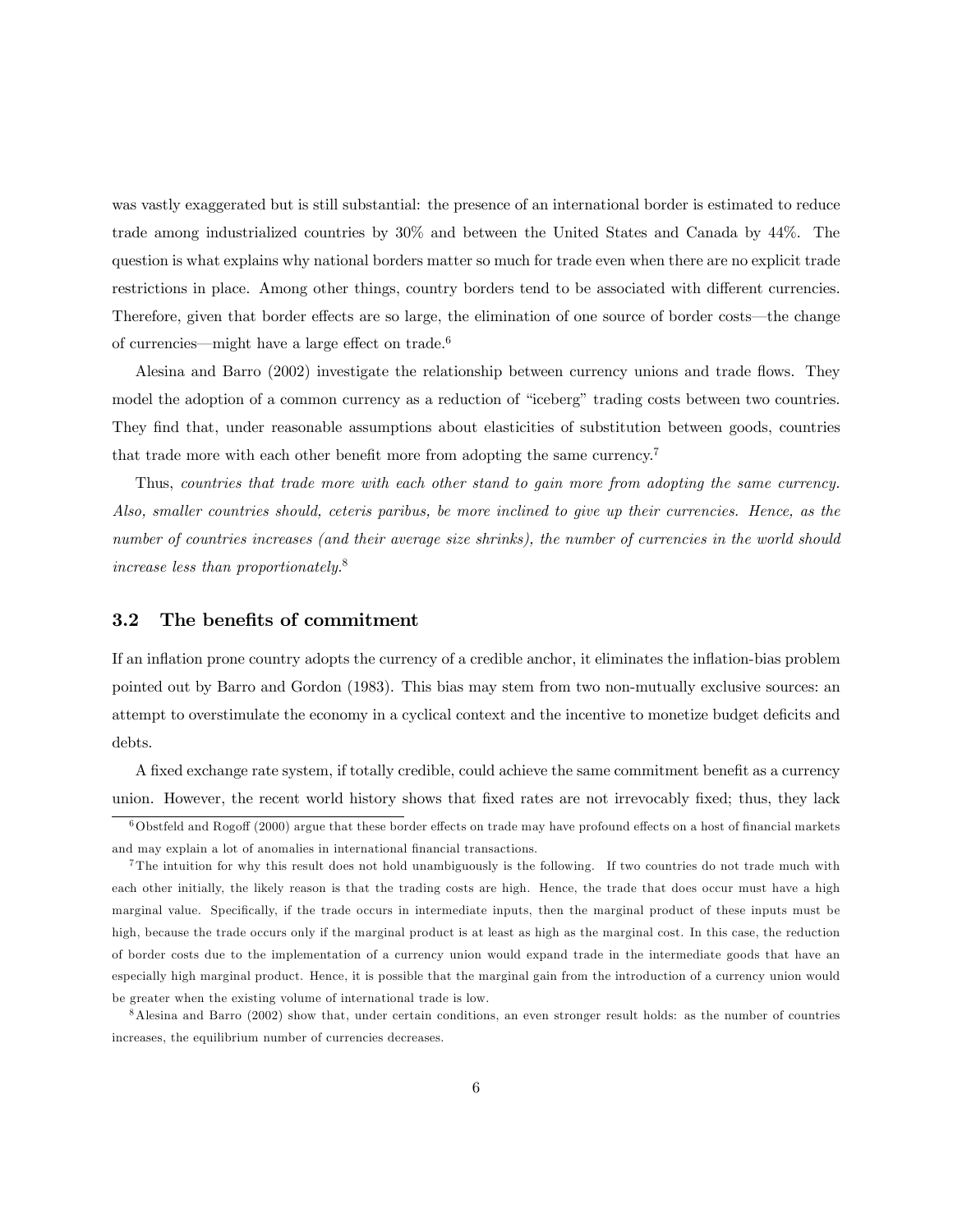full credibility. Consequently, fixed exchange rates can create instability in financial markets. To the extent that a currency union is more costly to break than a promise to maintain a fixed exchange rate, the currency adoption is more credible. In fact, once a country has a adopted a new currency, the costs of turning back are quite high, certainly much higher than simply changing a fixed parity to a new one. The ongoing situation in Argentina demonstrates that the government really had created high costs for breaking a commitment associated with a currency board and widespread dollarization of the economy. However, the costs were apparently not high enough to deter eventual reneging on the commitment.

A country that abandons its currency receives the inflation rate of the anchor plus the change (positive or negative) in its price level relative to that of the anchor. In other words, if the inflation rate in the United States is two percent, then in Panama it will be two percent plus the change in relative prices between Panama and the United States. Therefore, even if the anchor maintains domestic price stability, linkage to the anchor does not guarantee full price stability for a client country.

The most likely anchors are large relative to the clients. In theory, a small but very committed country could be a perfectly good anchor. However, ex post, a small anchor may be subject to political pressure from the large client to abandon the committed policy. From an ex ante perspective, this consideration disqualifies the small country as a credible anchor.

In summary: The countries that stand to gain the most from giving up their currencies are those that have a history of high and volatile inflation. This kind of history is a symptom of a lack of internal discipline for monetary policy. Hence, to the extent that this lack of discipline tends to persist, such countries would benefit the most from the introduction of external discipline. Linkage to another currency is also more attractive if, under the linked system, relative price levels between the countries would be relatively stable.

#### 3.3 Stabilization policies

The abandonment of a separate currency implies the loss of an independent monetary policy. To the extent that monetary policy would have contributed to business-cycle stabilization, the loss of monetary independence implies costs in the form of wider cyclical fluctuations of output.

The costs of giving up monetary independence are lower the higher the association of shocks between the client and the anchor. The more the shocks are related the more the policy selected by the anchor will be appropriate for the client as well. What turns out to matter is not the correlation of shocks, per se, but rather the variance of the client country's output expressed as a ratio to the anchor country's output.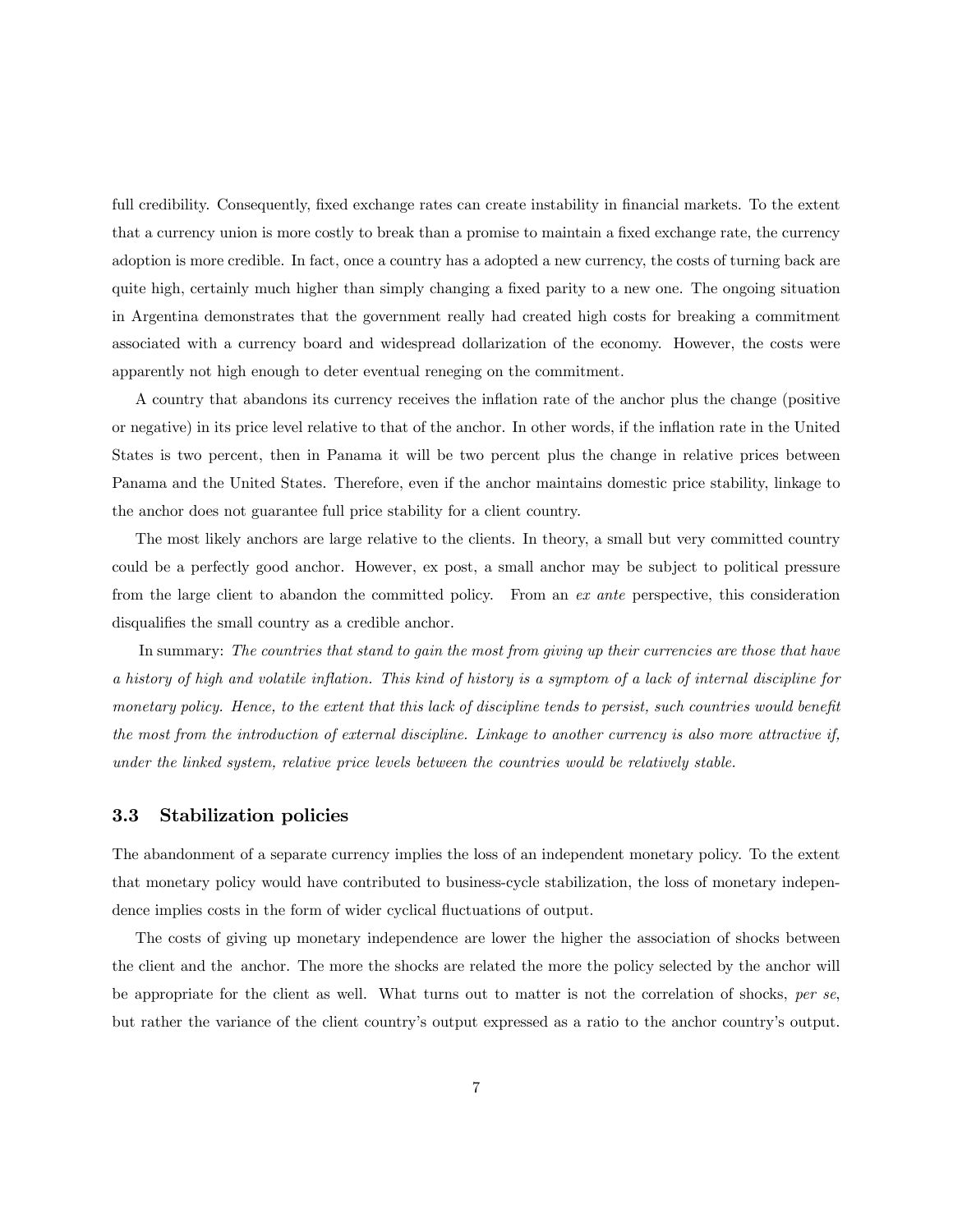This variance depends partly on the correlation of output (and, hence, of underlying shocks) and partly on the individual variances of outputs. For example, a small country's output may be highly correlated with that in the United States. But, if the small country's variance of output is much greater than that of the United States, then the U.S. monetary policy will still be inappropriate for the client. In particular, the magnitude of countercyclical monetary policy chosen by the United States will be too small from the client's perspective.

The costs implied by the loss of an independent money depend also on the explicit or implicit contract that can be arranged between the anchor and its clients. We can think of two cases. In one, the anchor does not change its monetary policy regardless of the composition and experience of its clients. Thus, clients that have more shocks in common with the anchor stand to lose less from abandoning their independent policy but have no influence on the monetary policy chosen by the anchor country. In the other case, the clients can compensate the anchor to motivate the selection of a policy that takes into account the clients' interests, which will reflect the shocks that they experience. The ability to enter into such contracts makes currency unions more attractive. However, even when these agreements are feasible, the greater the association of shocks between clients and anchor, the easier it is to form a currency union. Specifically, it is cheaper for a client to buy accommodation from an anchor that faces shocks that are similar to those faced by the clients.<sup>9</sup> The allocation of seignorage arising from the client's use of the anchor's currency can be made part of the compensation schemes.

The European Monetary Union is similar to this arrangement with compensation, because the monetary policy of the union is not targeted to a specific country (say Germany) but, rather, to a weighted average of each country's shocks, that is, to aggregate euro-area shocks. In the discussion leading up to the formation of the European Monetary Union, concerns about the degree of association among business cycles across potential members were critical. In practice, the institutional arrangements within the European Union are much more complex that a compensation scheme, but the point is that the ECB does not target the shocks of any particular country but, rather, the average European shocks.<sup>10</sup>

In the case of developing countries, the costs of abandoning an independent monetary policy may not be

 $9$ Note that, in theory, a small country could be an ideal anchor because it is cheaper to compensate such an anchor for the provision of monetary services that are tailored to the interests of clients. However, as discussed before, a small anchor may lack credibility.

 $10$ The European Union also has specific prescriptions about the allocation of seignorage. The amounts are divided according to the share of GDP of the various member countries. For a discussion of the European Central Bank policy objectives and how this policy relates to individual country shocks, see Alesina et al (2001)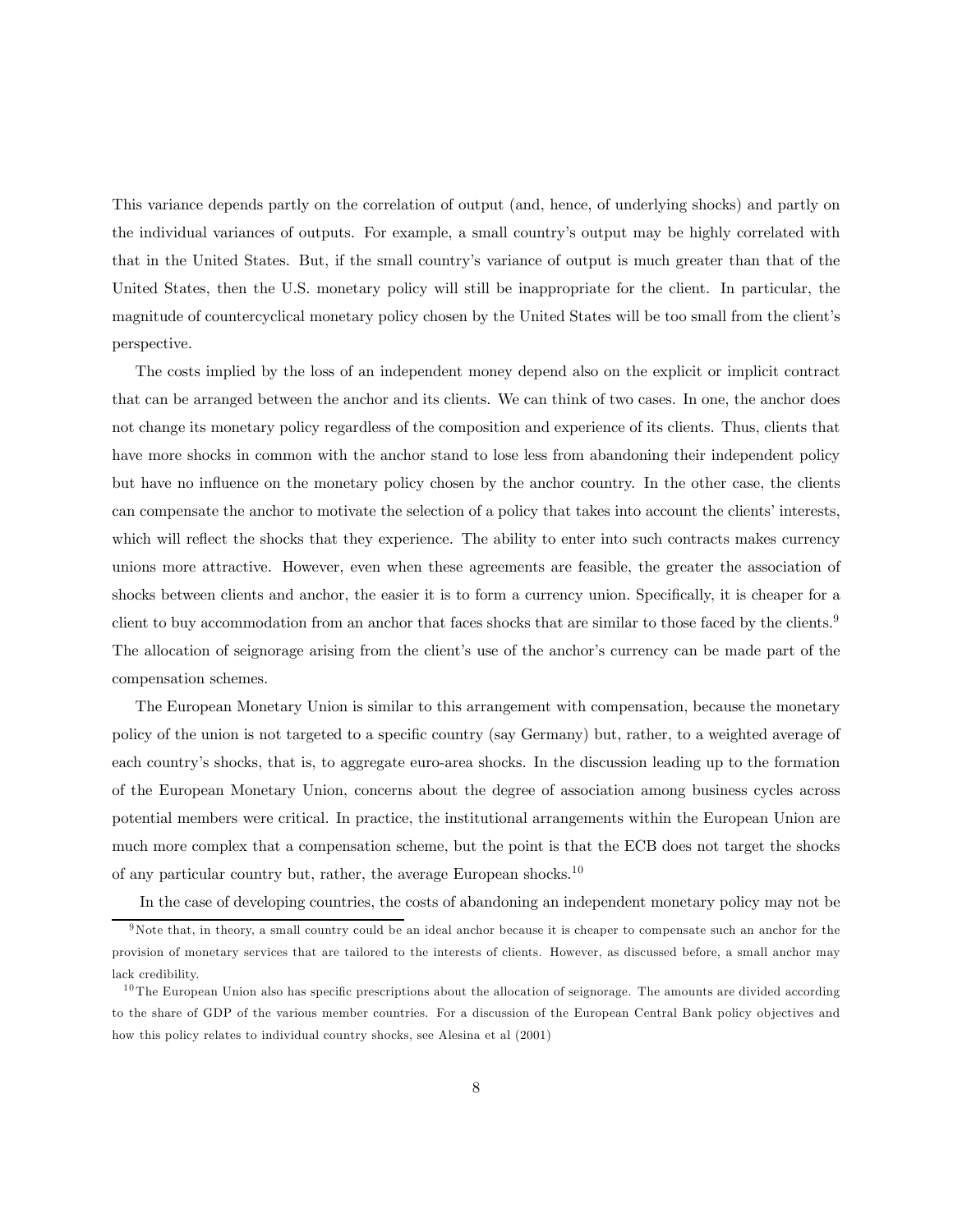that high because stabilization polices are typically not well used when exchange rates are flexible. Recent work by Calvo and Reinhart (2002) and Hausmann, Panizza, and Stein (1999) suggests that developing countries tend to follow procyclical monetary policies, specifically, they tend to raise interest rates in times of distress to defend the value of their currency.<sup>11</sup> To the extent that monetary policy is not properly used as a stabilization device, the loss of monetary independence is not a substantial cost (and may actually be a benefit) for developing countries. However, recent work by Broda (2001) shows that countries with floating exchange rate systems show superior performance in the face of terms-of-trade shocks. This pattern may reflect the benefits from independent monetary policies.

To summarize, the countries that have the largest co-movements of outputs and prices with potential anchors are those with the lowest costs of abandoning monetary independence.

## 3.4 Trade, geography, and co-movements

Countries that trade more can benefit more from currency unions for the reasons already discussed. Increased trade may also raise the co-movements of outputs and prices. In this case, there is a second reason why countries that trade more would have a greater net benefit from adopting a currency union.

An established literature on the "gravity model" of trade shows that bilateral trade volumes are well explained by a set of geographical and economic variables, such as the distance between the countries and the sizes and incomes of the countries. Note that the term "distance" has to be interpreted broadly to include not only literal geographical distance, but also whether the countries share a common language, legal system, and so on. In addition, some geographical variables may influence co-movements of outputs and prices beyond their effects through trade. For example, locational proximity and weather patterns may relate to the nature of underlying shocks, which in turn influence the co-movements.

Whether more trade always means more co-movements of outputs and prices is not a settled issue. On the theoretical side, the answer depends largely on whether trade is inter-industry or intra-industry. In the latter case, more trade likely leads to more co-movements. However, in the former case, increased trade may stimulate sectoral specialization across countries. This heightened specialization likely lowers the comovements of outputs and prices, because industry specific shocks would become country specific shocks.12

 $11A$  literature on Latin America, prompted mostly by a paper by Gavin and Perotti (1997), has also shown that fiscal policy has the "wrong" cyclical properties. That is, surpluses tend to appear during recessions and deficits during expansions.

 $12$  See Frankel and Rose (1998) for the argument that more trade favors more correlated business cycles. See Krugman (1993) for the opposite argument. For an extensive theoretical and empirical discussion of these issues, see Ozcan, Sorensen, and Yosha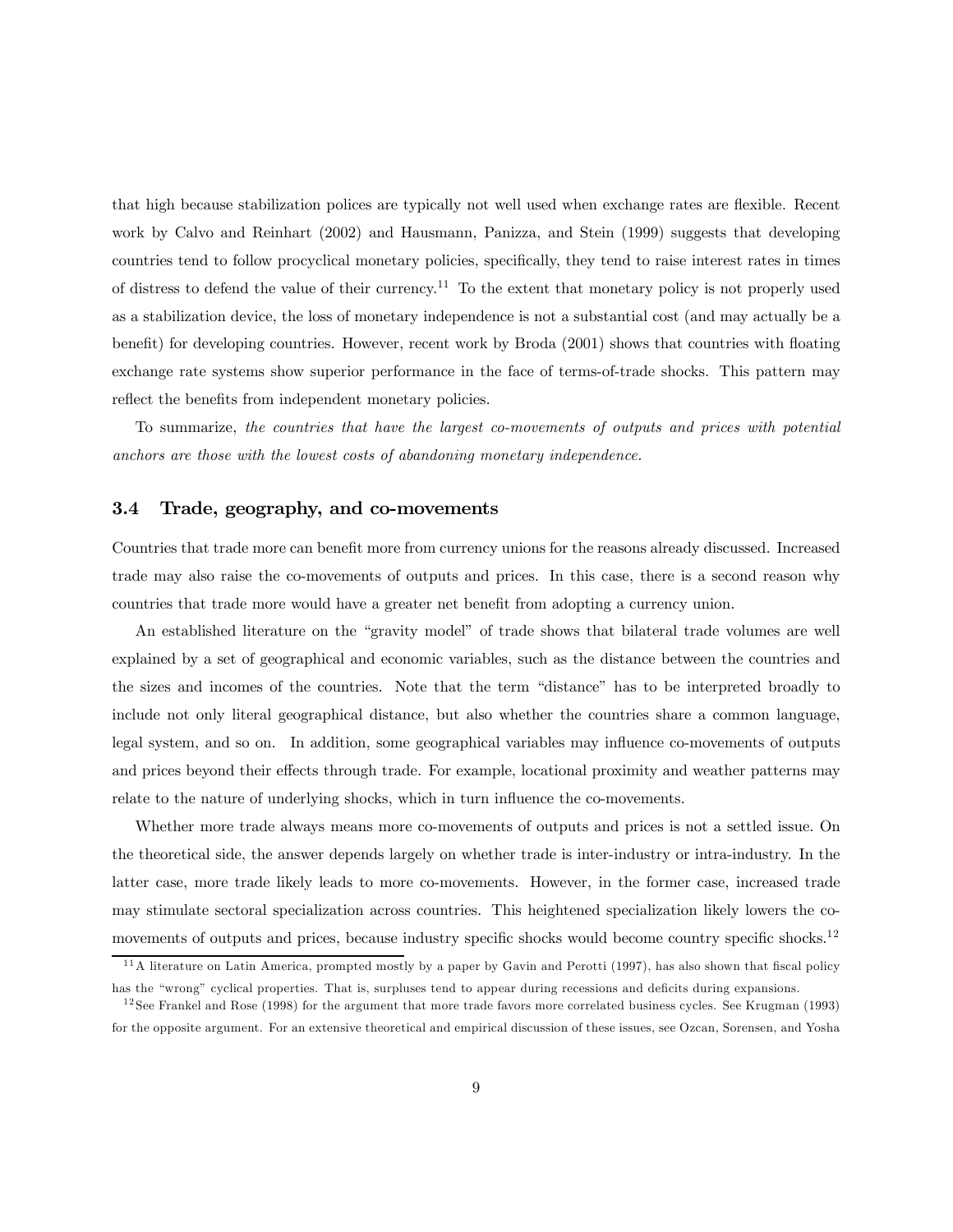The type of trade between two countries is also likely influenced by the levels of per capita GDP, for example, intra-industry trade tends to be much more important for rich countries.

In summary, geographical or gravity variables affect bilateral trade and, as a result, the costs and benefits of currency unions. Some geographical variables may have an affect on the attractiveness of currency unions beyond those operating through the trade channel.

# 4 Data and methodology

### 4.1 Data description and sources

Data on outputs and prices come from the World Bank's World Development Indicators (WDI) and Penn World Tables 5.6. Combining both sources, we form a panel of countries with yearly data on outputs and prices from 1960 to 1997 (or, in some cases, for shorter periods). For output, we use real per capita GDP expressed in 1995 U.S. dollars. To compute relative prices, we use a form of real exchange rate relating to the price level for gross domestic products. The measure is the purchasing-power-parity (PPP) for GDP divided by the U.S. dollar exchange rate.13 In the first instance, this measure gives us the price level in country i relative to that in the United States,  $P_{i,t}/P_{US,t}$ . We then compute relative prices between countries i and j by dividing the value for country i by that for country j. Inflation is computed as the continuously compounded (log-difference) growth rate of the GDP deflator, coming from World Development Indicators.

Bilateral trade information comes from Glick and Rose (2001), which in turn is extracted from the International Monetary Fund's *Direction of Trade Statistics*. These data are expressed in real U.S. dollars.<sup>14</sup>

To compute bilateral distances, we use the great-circle-distance algorithm provided by Gray (2001). Data on location, as well as contiguity, access to water, language, and colonial relationships come from the CIA World Fact Book 2001. Data on free-trade agreements come from Glick and Rose (2000) and are complemented with data from the World Trade Organization web page.

(2001, 2002) and Imbs (2000).

 $^{13}P_i = \frac{PPP\ of\ GDP_i}{Ex.\ rate}$  measures how many units of U.S. output can be purchased with one unit of country i's output, that is, it measures the relative price of country  $i's$  output with respect to that of the United States. By definition, this price is always one when i is the United States.

 $14$  Glick and Rose (2001) deflated the original nominal values of trade by the U.S. consumer price index, with  $1982-84=100$ . We use the same index to express trade values in 1995 U.S. dollars.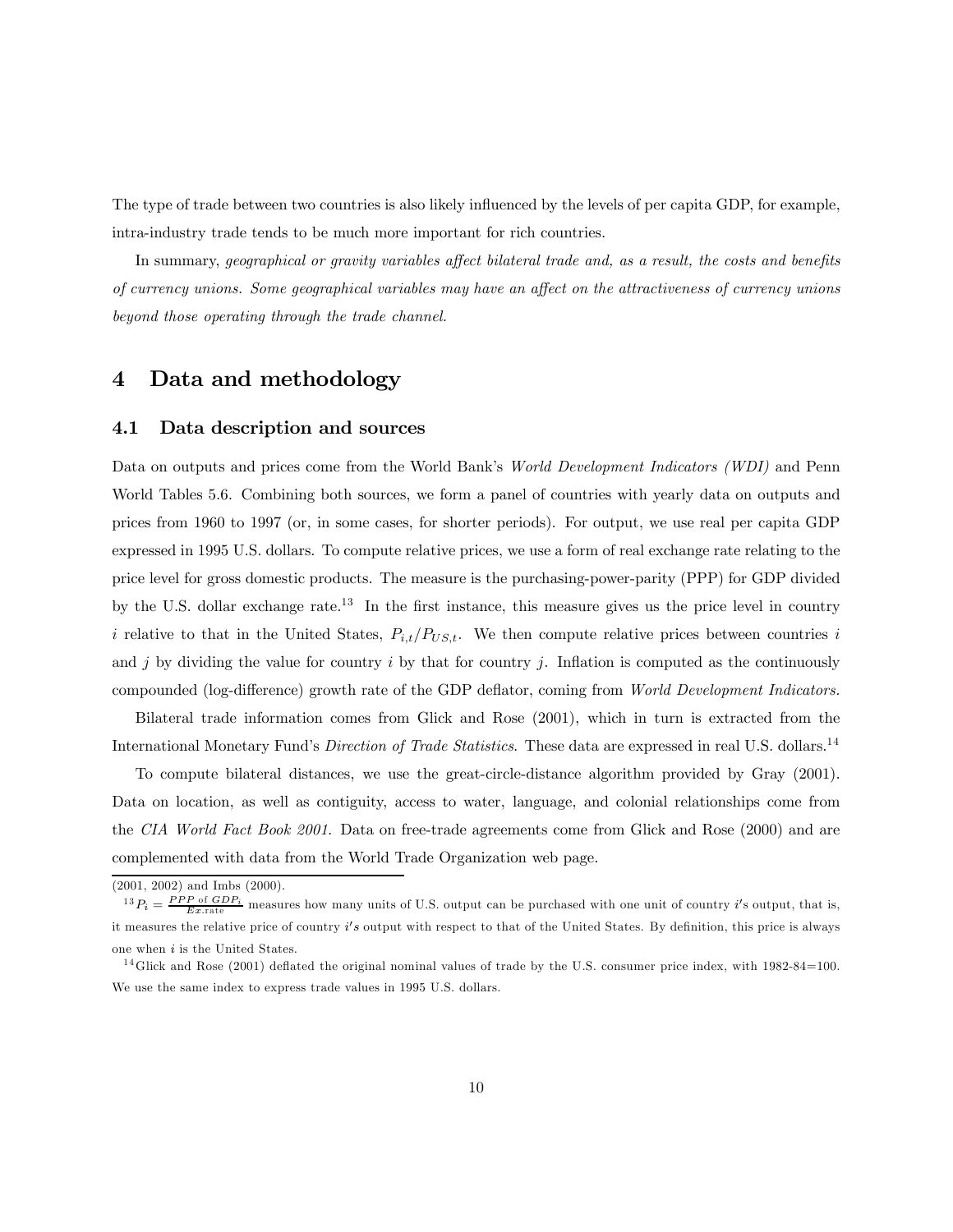## 4.2 The computation of co-movements

We pair all countries and calculate bilateral relative prices,  $P_{it}/P_{jt}$ . (This ratio measures the value of one unit of country  $i$ 's output relative to one unit of country  $j$ 's output.) This procedure generates  $21,321$  $(207.206/2)$  country-pairs for each year. For every pair of countries,  $(i, j)$ , we use the annual time series  $\left\{\ln \frac{P_{it}}{P_{jt}}\right\}_{t=1960}^{t=1997}$  to compute the second-order autoregression:<sup>15</sup>

$$
\ln \frac{P_{it}}{P_{jt}} = b_0 + b_1 \cdot \ln \frac{P_{i,t-1}}{P_{j,t-1}} + b_2 \cdot \ln \frac{P_{i,t-2}}{P_{j,t-2}} + \varepsilon_{tij}.
$$

The estimated residual,  $\hat{\varepsilon}_{t,i,j}$ , measures the relative price that would not be predictable from the two prior values of relative prices. We then use as a measure of (lack of) co-movement of relative prices the root-meansquared error:

$$
VP_{ij} \equiv \sqrt{\frac{1}{T-3} \sum_{t=1}^{T} \hat{\varepsilon}_{tij}^2}.
$$

The lower  $VP_{ij}$ , the greater the co-movement of prices between countries i and j.

We proceed analogously to compute a measure of output co-movement. The value  $V Y_{ij}$  comes from the estimated residuals from the second-order autoregression on annual data for relative per capita GDP:

$$
\ln \frac{Y_{it}}{Y_{jt}} = c_0 + c_1 \cdot \ln \frac{Y_{i,t-1}}{Y_{j,t-1}} + c_2 \cdot \ln \frac{Y_{i,t-2}}{Y_{j,t-2}} + u_{tij}.
$$

The estimated residual,  $\hat{u}_{tij}$ , measures the relative output that would not be predictable from the two prior values of relative output. We then use as a measure of (lack of) co-movement of relative outputs the root-mean-squared error:

$$
VY_{ij} \equiv \sqrt{\frac{1}{T-3} \sum_{t=1}^{T} \hat{u}_{tij}}.
$$

The lower  $V Y_{ij}$ , the greater the co-movement of outputs between countries i and j.

For most countries all of the data are available. However, we exclude from the computation of co-movements

<sup>&</sup>lt;sup>15</sup>We use fewer observations when the full time series from 1960 to 1997 is unavailable. However, we drop country-pairs for which fewer than 20 observations are available.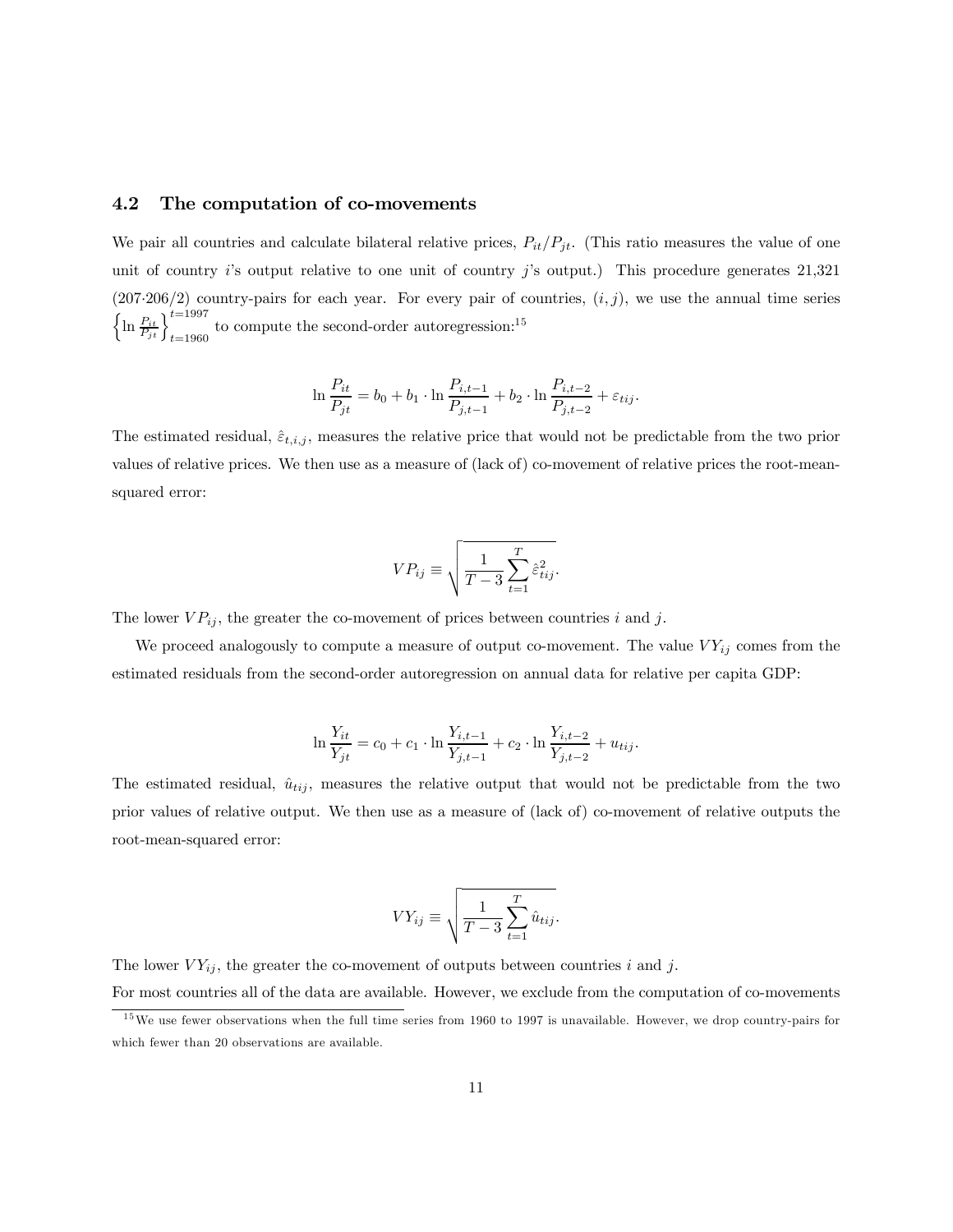country pairs for which we do not have at least 20 observations. Note that this limitation implies that we cannot include in our analysis most of central and eastern Europe, a region in which some countries are likely clients of the euro.

## 5 Which currency areas?

In this section, we sketch "natural" currency areas, based on the criteria discussed above. For anchor currencies, we consider the U.S. dollar, the euro, and the yen. We are not assuming that all countries have to belong to one of the unions centered around these three currencies. In fact, many countries turn out not to be good clients for any of the anchors and seem to be better off by keeping their own currency. Therefore, we are addressing the question of which countries would be better served by joining some currency union, as well as the question of which anchor should be chosen if one is needed.

#### 5.1 Inflation, trade, and co-movements

We begin in Table 1a by showing the average inflation rate, using the GDP deflator, for selected countries and groups in our sample from 1970 to 1990. We stopped at 1990 because, in the 1990s, several countries adopted currency arrangements, such as the EMS, that contributed to reduced inflation. We are interested here mostly in capturing inflation rates that would arise in the absence of a monetary anchor. We take the 1970s and 1980s (that is, after Bretton Woods and before the recent emphasis on nominal anchors) as a period with few true monetary anchors. We show the 20 countries with the highest average inflation rates, along with the averages for industrialized countries and for regional groups of developing countries.

The top 5 average rates of inflation are all Latin American countries, and 7 Latin American countries are in the top 11. The top 5 countries had an average annual inflation rate above 280%. Despite its poor economic performance in other dimensions, Africa does not have a very high average inflation rate. While there are 6 African countries in the top 20, the average for the continent is brought down by the countries in the CFA franc zone, which have relatively low inflation records. The Middle East is the second highest inflation group, with two countries, Israel and Lebanon, in the top 13 with inflation rates of 78% and 44%, respectively. In the euro-zone, Greece and Italy lead in the rankings, with inflation rates of 16% and 13%, respectively. Overall, 11 countries had an average annual inflation rate of more than 50 percent, 30 countries had an average inflation above 20 percent, and 72 countries exceeded 10 percent.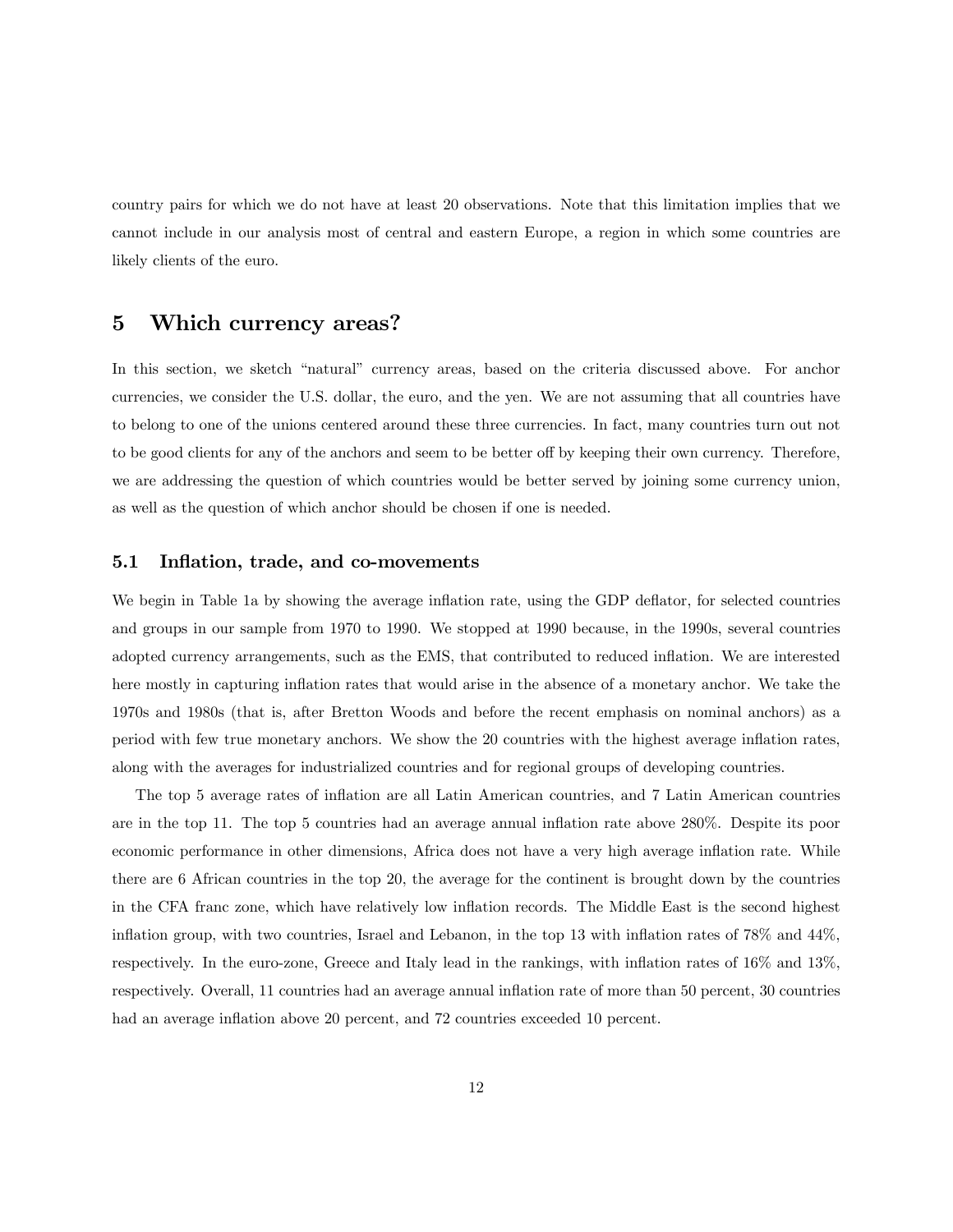Table 1b shows inflation variability and is organized in the same way as Table 1a. Since average inflation and inflation variability are strongly positively correlated, 16 of the top 20 countries in Table 1a are also in the top 20 of Table 1b. However, in some cases, such as Chile, the high average inflation rate (107 percent) reflected one episode of hyperinflation followed by relative stability. In others, such as Colombia, the fairly high average inflation rate (22 percent) resulted from a long period of moderate, double-digit inflation.

Tables 2a, 2b, and 2c list for selected countries and groups the average trade-to-GDP ratios<sup>16</sup> over 1960-97 with three potential anchors for currency areas: the United States, the euro area (based on the twelve members), and Japan. The GDP value in the denominator of these ratios refers to the country paired with the potential anchor.

The tables show that Japan is an economy that is relatively closed; moreover, in comparison with the United States and the euro region, Japan's trade is more dispersed across partners. Hence, few countries exhibit a high trade-to-GDP ratio with Japan. Notably, industrial countries' average trade share with Japan is below one percent. Among developing countries, oil exporters have a high trade share with Japan, but still below that with the euro-12. Singapore, Malaysia, Hong Kong and Indonesia exhibit a relatively high trade-to-GDP ratio with Japan (above 7 percent), but Singapore and Hong Kong trade even more with the United States. For the United States, aside from Hong Kong and Singapore, a good portion of Latin America has a high ratio of trade to GDP. Canada is notable for trading almost exclusively with the United States: the trade ratio is 18 percent, compared with 1.7 percent for the euro-12 and 1.4 percent for Japan. African countries, broadly speaking, trade significantly more with Europe, but some of them, such as Angola and Nigeria, are also closely linked with the United States.

Tables 3a, 3b, and 3c report our measures of the co-movements of prices for selected countries with the United States, the euro-12 area, and Japan.<sup>17</sup> Remember that a higher number means less co-movement. Panama and Puerto Rico, which use the U.S. dollar, have the highest co-movements of prices with the United States. These two are followed by Canada and El Salvador, which has recently dollarized. Members of the OECD have fairly high price co-movements with all three of the potential anchors (which are themselves members of the OECD). For Japan, the countries that are most closely related in terms of price co-movements lack a clear geographical distribution. For the euro-12, the euro members and other western European countries have a high degree of price co-movement. African countries also have relatively high price co-

 $16$ The trade measure is equivalent to the average of imports and exports. Glick and Rose's (2001) values come from averaging

four measures of bilateral trade (as reported for imports and exports by the partners on each side of both transactions).

 $17$ Recall that we compute co-movements only for pairs of countries for which we have at least 20 annual observations.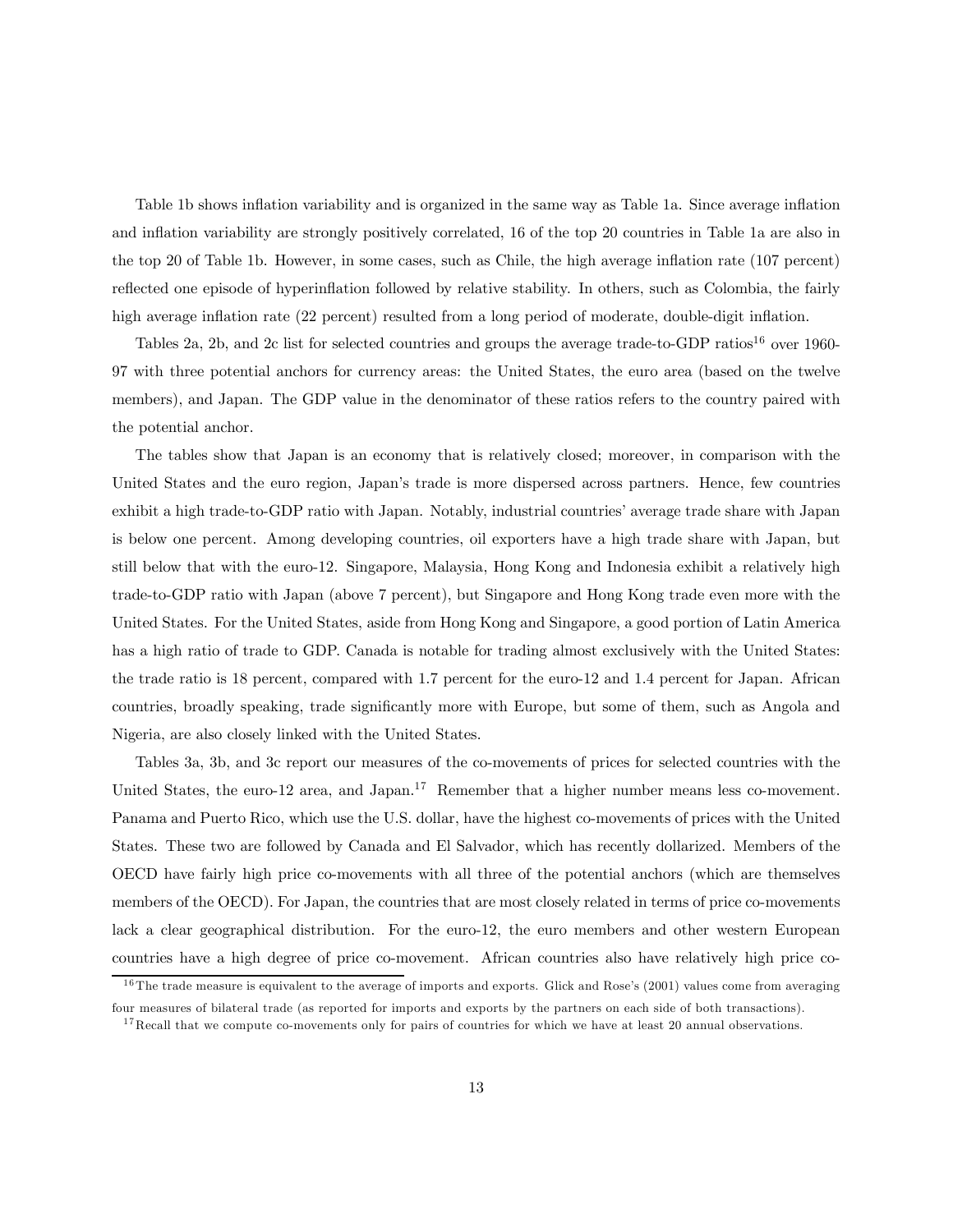movements with the euro-12, higher than that with the United States.

Tables 4a, 4b, and 4c report our measures of the co-movements of outputs (per capita GDPs) for selected countries with the United States, the euro-12 area, and Japan.18 The general picture is reasonably similar to that for prices. Note that all of the OECD countries have relatively high output co-movements with the three anchors, particularly with the euro-12. Japan's business cycle seems to be somewhat less associated with the rest of the world: even developing countries in Asia tend to exhibit, on average, higher output co-movements with the euro-12. The regional patterns show that Africa is generally more associated with the euro-12, whereas there is more ambiguity for Latin America.

Overall, Japan is a worse anchor than the United States and the euro-12 because fewer countries are associated with Japan in terms of price and output co-movements, and trade flows to Japan are more dispersed across partners. Africa is more associated in terms of price and output co-movements with the euro-12 than with the United States, and Africa also trades more with the euro zone. North America is highly associated with the United States. As for Latin America, this region trades overall more with the United States than with the euro zone or Japan. However, co-movements of prices and outputs for this region are not much higher with respect to the United States than they are with the euro-12. An interesting case is Argentina. In terms of co-movements of prices and outputs, Argentina is more associated with the euro area than with the United States. Mexico, in contrast, is much more associated in its price and output co-movements with the United States. In Asia, Hong Kong and Singapore are more associated with the United States than with Japan.

Looking at the tables, the patterns of trade and price and output co-movements suggest geographically connected areas that are linked to the U.S. dollar (North and part of South America) and the euro zone (Europe and Africa). For Japan, at most a small part of east Asia seems to apply.

## 5.2 Which Currency Unions?

This section brings together the data already presented to discuss which currency unions appear most attractive in terms of the criteria suggested by the underlying theory. The natural clients, with respect to the three proposed anchors, are those countries that have no ability to commit to low inflation (as evidenced by a history of high and variable inflation), that trade a lot (at least potentially) with the anchor, and have high price and output co-movements with the anchor. The implicit assumption here is that the patterns

<sup>&</sup>lt;sup>18</sup>As for prices, we consider only pairs of countries for which we have at least 20 observations.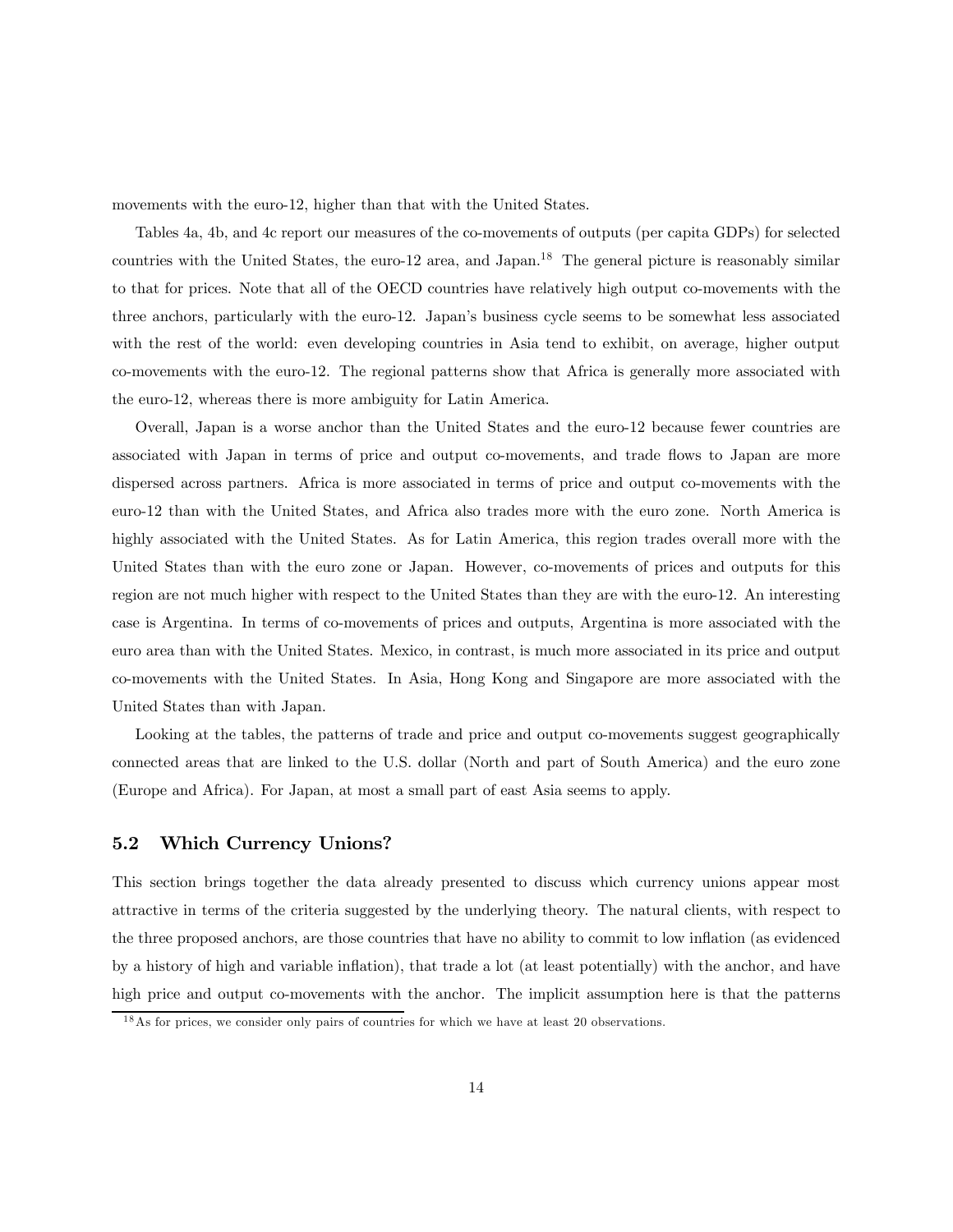for trade and co-movements that apply ex ante (under monetary autonomy) would also apply at least in a relative sense *ex post* (under a currency union).

We begin in Table 5 by listing the 28 countries in our sample with average inflation rates of at least 15 percent per year from 1970 to 1990.<sup>19</sup> We suggest that these countries are likely to have a high demand for an external nominal anchor because of their evident lack of commitment to low inflation. We then list for these countries their trade shares and measures of price and output co-movements with the three potential anchors.

Table 6 summarizes the information from Table 5 by listing for each of the three criteria (trade, price co-movement, and output co-movement) which of the three anchors is best. A bold entry means that the chosen anchor is "much" superior to the other two, a regular font means that the difference with at least one other anchor is small. More specifically, a bold entry in the trade column means that the highest trade share with one of the three potential anchors is more than four percentage points higher than that of the second of the three. In the case of price co-movements, a bold entry means that the absolute value of the difference between the most associated of the three and the second one is larger that 0.025. For the output co-movement, the same definition applies with a cut off of 0.005. These cut-off choices are arbitrary, but the reader using the data reported in Table 5 can calculate another cut-off. These criteria emphasize the choice among potential anchors, rather than the choice of whether to retain an independent currency.

Several interesting observations emerge from Table 6. First, Japan is not an attractive anchor for virtually any of the high-inflation countries. Out of 96 entries in the table, only 8 (which includes one tie) are for Japan. No case has more than one of the criteria in favor of Japan.

Second, high inflation Latin American countries are by no means a clear dollarization block. In fact, Brazil might be better served by adopting the euro. (Although there is no clear superiority in terms of trade or price co-movements, the euro performs better in terms of co-movement of output.) The case of Argentina is interesting: having one of the highest inflation rates, this country seems to be one of the best examples of a place with a high demand for an external currency anchor. However, as shown in Table 5, Argentina has been highly closed to international trade, and its output and price co-movements are not high with any of the three potential anchors. So, other than its lack of commitment ability, Argentina does not appear to be an obvious member of a currency union with the euro or the U.S. dollar. In contrast, Mexico and Ecuador look much closer to the U.S. dollar than to the euro. The same conclusion applies to the Dominican

 $19$ We restrict this analysis to countries with populations larger than  $500,000$  in 1997. The analysis is also constrained by data availability: only countries with data on co-movements of output and prices are considered.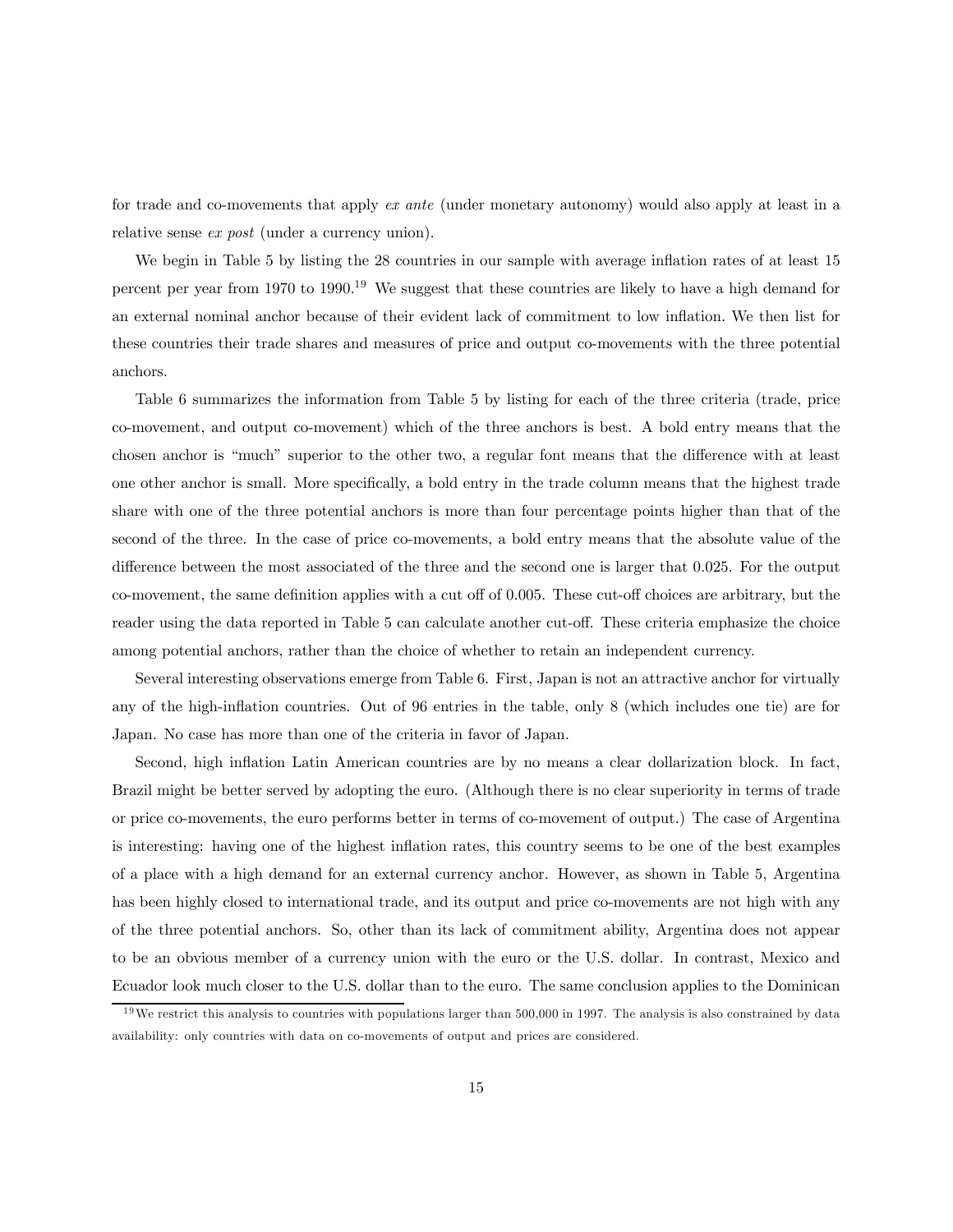Republic. Nicaragua has low co-movements with all three anchors, but its exports go mostly toward Europe. Hence, the euro might be a better choice than the U.S. dollar. Chile and Uruguay have higher exports to Europe, but they have larger co-movements with the United States.

Third, looking at countries at the geographical boundaries of Europe, in some cases their natural anchor is the euro: this conclusion applies to Greece (which has joined the euro zone) and Turkey. Israel might be a good candidate for the euro, although it could also be well served by the U.S. dollar. As for Africa, trade shares are much higher with Europe. Co-movements are, however, just as high with the United States. Ghana, Guinea-Bissau, and Sierra Leone seem to be natural euro clients, but other African countries are less clear.

We have measured lack of ability to commit based on the past inflation experience. One could also look at institutional measures of potential commitment, such as the degree of central bank independence. However, although this measure has some explanatory power for inflation performance among OECD countries, it does not seem to explain much for developing countries.20

High inflation countries are not the only potential clients of an anchor. If a country trades extensively with a potential anchor, then adopting the anchor currency may be a good strategy even if the inflation rate under autonomy were low. In Table 7, we report all the countries that have a trade share with at least one of the potential anchors of at least 9 percent of GDP. In column one we report the name of the anchor that has the highest trade share; when more that one anchor has a value of at least 9 per cent, we report all in decreasing order. For example, if country X's trade share was 15 percent of its GDP with the United States and 9 percent with the euro-12, the column would read USA/Euro. In the next column, we report the name of the anchor with the highest co-movements of prices and output, with the same convention as before concerning the bold entries.

The first inference from Table 7 is that the countries forming the euro-12 area do seem to belong together. The same observation applies to other European countries that are not currently members of the euro-12, such as Sweden and Switzerland. Second, African countries trade more with Europe than with the United States or Japan, so, by and large, the best potential anchor for Africa is the euro. Note that the CFA franc zone is already tied to the euro. Third, Central American countries trade much more with the United States. Fourth, for several East Asian countries, such as Hong Kong and Singapore, the U.S. dollar appears to be superior to the yen as a potential anchor. These Asian countries trade more with the United States and are more closely associated with the U.S. business cycle. Canada is extremely tied to the United States in any

<sup>&</sup>lt;sup>20</sup> See Alesina and Summers (1993) for OECD country evidence and Cukierman (1992) for evidence on developing countries.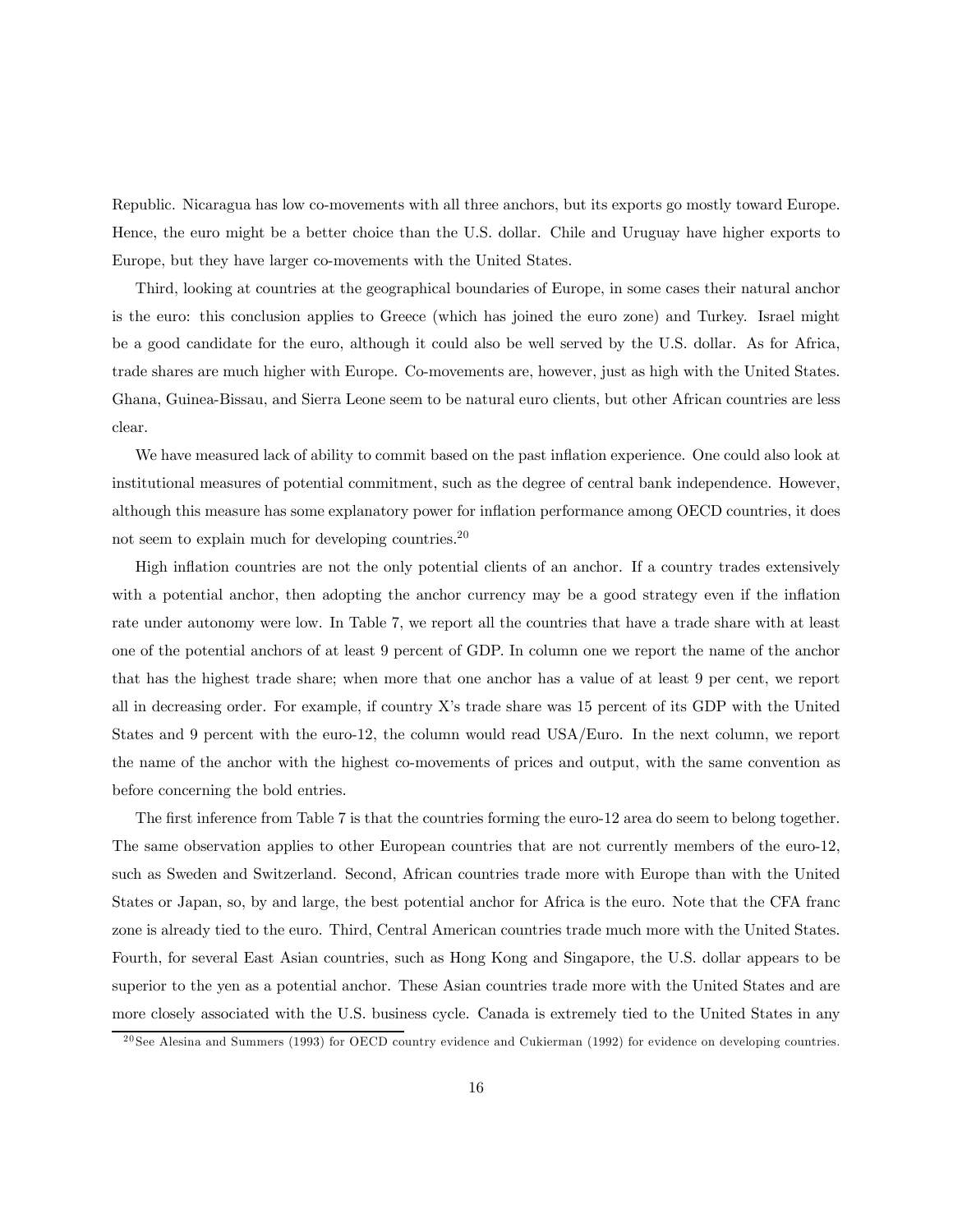## dimension.<sup>21</sup>

Overall, we find that geographically connected currency areas tend to emerge with the U.S. dollar and the euro as the anchor. However, Japan does not emerge as much of an anchor. Putting together the results from Table 7 with those of Tables 5 and 6, we draw the following conclusions. 1) There seems to be a fairly clear dollar area involving Canada, Mexico, most of Central America, and parts of South America (excluding Argentina and Brazil). Farther afield geographically, the dollar zone seems also to encompass some Asian countries, such as Hong Kong and Singapore. 2) The euro area includes all of western Europe and most of Africa. Argentina might actually be better served by joining the euro area than the dollar area. However, the only criterion for Argentina to be seeking any anchor is her history of high inflation. 3) There does not seem to be any clear yen area. 4) There are several countries that do not appear in Tables 5-7. These are countries with low inflation that do not trade much with any of the three potential anchors. Primary examples are India, Australia, and New Zealand.

It is worthwhile to compare briefly our results with those of Ghosh and Wolf (1994), who use a different approach to assess the pros and cons for regions and countries to form currency unions. They argue that optimal currency areas are typically formed by countries that are geographically disconnected. For example, they conclude that Europe and the states of the United States are not optimal currency areas. We have not examined the U.S. states, but Europe does present a good case for a currency union based on our examination of the patterns of trade and co-movements of prices and outputs. More generally, despite some exceptions, geographical proximity typically fits well with our criteria for currency unions. The differences between our findings and those of Ghosh and Wolf seem to arise because they do not emphasize the link between currency unions and trade and because they assume a very high cost from imperfect synchronization of business cycles.

Ideally, we would go beyond the simple criteria thus far advanced to evaluate the relative costs and benefits of the trade-off leading to the choice of currency adoption. For example, should a country such as Argentina with high inflation but low co-movements with the United States and the euro zone remain autonomous or use the dollar or the euro? How much can trade benefits of a currency union compensate for the loss of monetary autonomy? To answer these questions, we need more quantitative information than we have yet generated.

 $21$  See Buiter (1999) for a discussion of this point.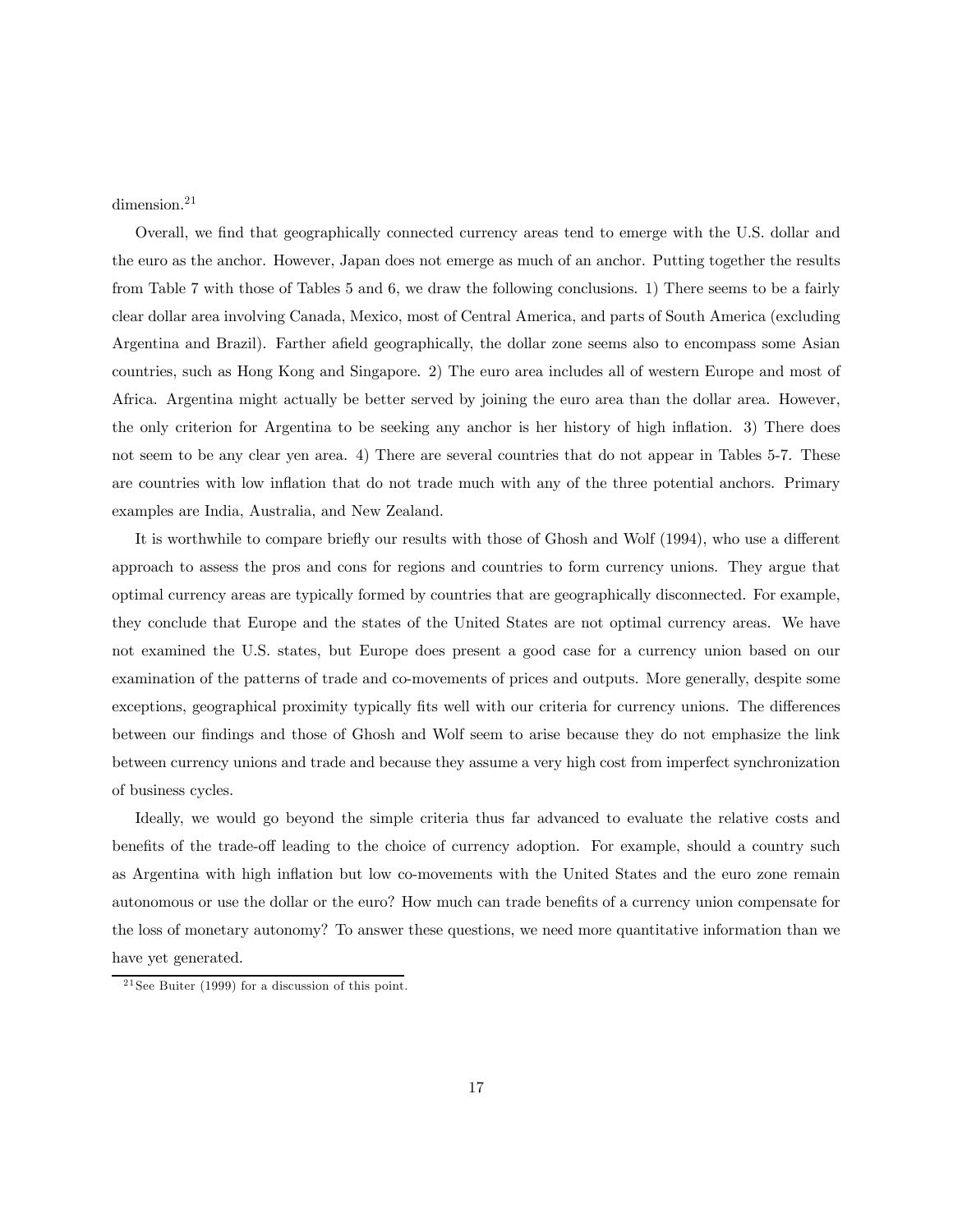# 6 What changes with currency adoption?

Thus far, we have discussed the possible configuration of currency areas based on the behavior of inflation, trade, and the co-movements of prices and outputs that prevail (in most cases) before the creation of a currency union. In choosing whether to join a monetary area, a potential entrant would have to estimate the values of trade and co-movements that would apply after the entry. In practice, this calculation is difficult– for the potential entrant and also for the econometrician.<sup>22</sup> In the next section, we discuss estimates of effects from joining a currency union on international trade flows. Then we discuss some new estimates of effects of currency union on trade and on co-movements of prices and outputs.

#### 6.1 Currency unions and international trade: the available evidence

Most of the existing empirical work on the effects of currency unions on trade flows has been framed in the context of the standard "gravity model." According to this approach, the bilateral trade between a pair of countries is increasing in their GDPs and is inversely related to their distance, broadly construed to include all factors that create "trade resistance." The gravity equation is then augmented with a dummy variable indicating whether or not the countries share the same currency. The estimate of the coefficient on this dummy is interpreted as the currency-union effect. In the seminal paper in this area, Rose (2000) reports that bilateral trade between two countries that use the same currency is, controlling for other effects, over two-hundred-percent larger than bilateral trade between countries that use different currencies.

The apparently large effect of currency unions on trade is surprising because estimates of the effect of reduced exchange rate volatility on trade are small (see, for example, De Grauwe and Skudelny [2000], Frankel and Wei [1993], and Eichengreen and Irwin [1995]). Moreover, fees on currency conversion are typically a small percentage of total transaction costs.<sup>23</sup> On the other hand, as already discussed, border effects on trade are large, and perhaps these large effects can be explained by the necessity to use different currencies on the two sides of a border.

Numerous empirical studies, summarized in Table 8, have examined and extended Rose's research. Pakko and Wall (2001) focus on time-series variation, which involves cases in which currency union is either implemented or abandoned. Their findings reveal a negative, though insignificant, effect of currency union on

 $^{22}$ Issing (2001) argues that one should expect that prices and outputs will move more closely together in the European Union after the adoption of the euro.

 $23$ The argument that currency conversion fees are low may not apply to trade in capital, where the currency turnover is extremely high and, hence, small proportionate costs can translate into large disbursements.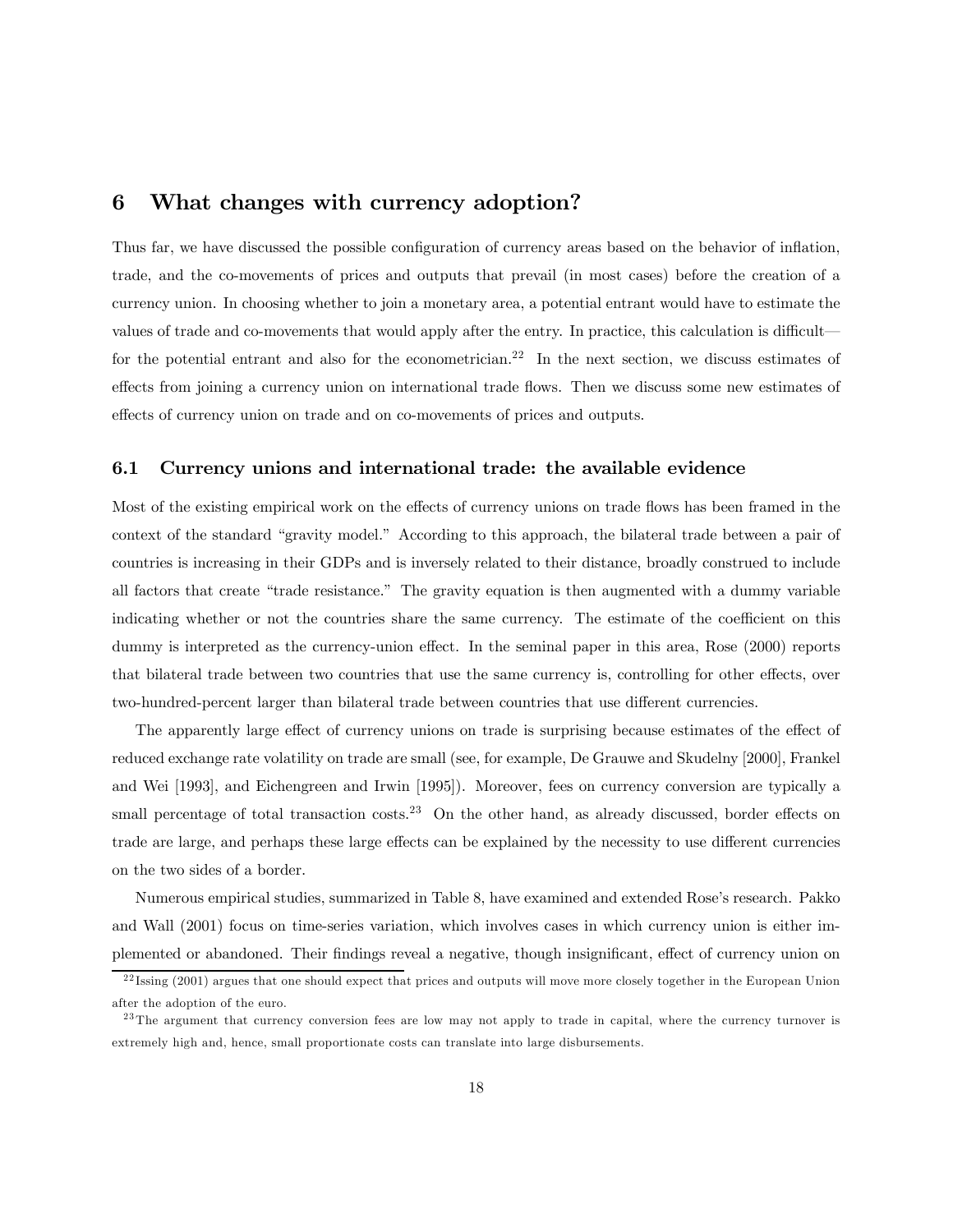trade. However, Glick and Rose (2002) use an expanded panel data set that includes more episodes of regime switching. With this enlarged data set, they find large and positive estimates from the time-series variation.

Rose (2001) provides new estimates of the effect of currency unions on trade, making use of the time-series as well as cross-sectional variation in the data. This study reports a wide range of estimates, using different samples and techniques. Point estimates range from a negative, though insignificant, effect of - 68%, using fixed effects in the original sample, to a 708% effect using a matching sample technique and a much broader data base.

Rose and Van Wincoop (2001), Nitsch (2002), Melitz (2001), Klein (2002), and Levy (2001) address problems of aggregation bias, arguing that pooling different currency unions may mask differential effects. Yet, all these studies point toward a significantly positive effect on trade. Thom and Walsh (2001) present a case study on Ireland's break with sterling, finding no significant effect on trade. Other studies, including Flandreau and Maurel (2001) and Lopez-Cordova and Meissner (2001), focus on pre-WWI data.

The underlying assumption in the various empirical studies is that currency unions are randomly chosen. Standard endogeneity problems can, however, confound the estimates. For example, the presence of currency union may encourage trade, but the presence or potential for substantial trade may also stimulate the formation of a currency union. The use of country-pair fixed effects, employed in some of the studies, may not alleviate this simultaneity problem because a shift at some point in trade linkages may be related to the change in the propensity to form a currency union.

Similarly, the existence of a currency union may reflect unmeasured characteristics that also influence the volume of bilateral international trade. The currency union dummy can get credit for the effects of these unobserved variables. As examples, compatibility in legal systems, greater cultural links, and tied bilateral transfers may increase the propensity to form a currency union as well as strengthen trade links between two countries. In these cases, the OLS estimate of the currency union effect on trade tends to be biased upward. Other omitted variables may bias OLS estimates in the opposite direction. For example, a higher level of monopoly power means higher mark-ups, which tend to deter trade. At the same time, a greater degree of monopoly distortion may lead to higher inflation rates under discretion and, thereby, increase the desire to join a currency union as a commitment device to reduce inflation.

Persson (2001) voices a different critique based on the potential for self-selection in the decision to form a currency union. Among other distinctive features, countries that have been engaged in currency unions during the past decades are typically small and poor, tend to be geographically close, and are likely to share tight cultural links. Examples are the 15 countries of the CFA-franc zone in Africa, the seven members of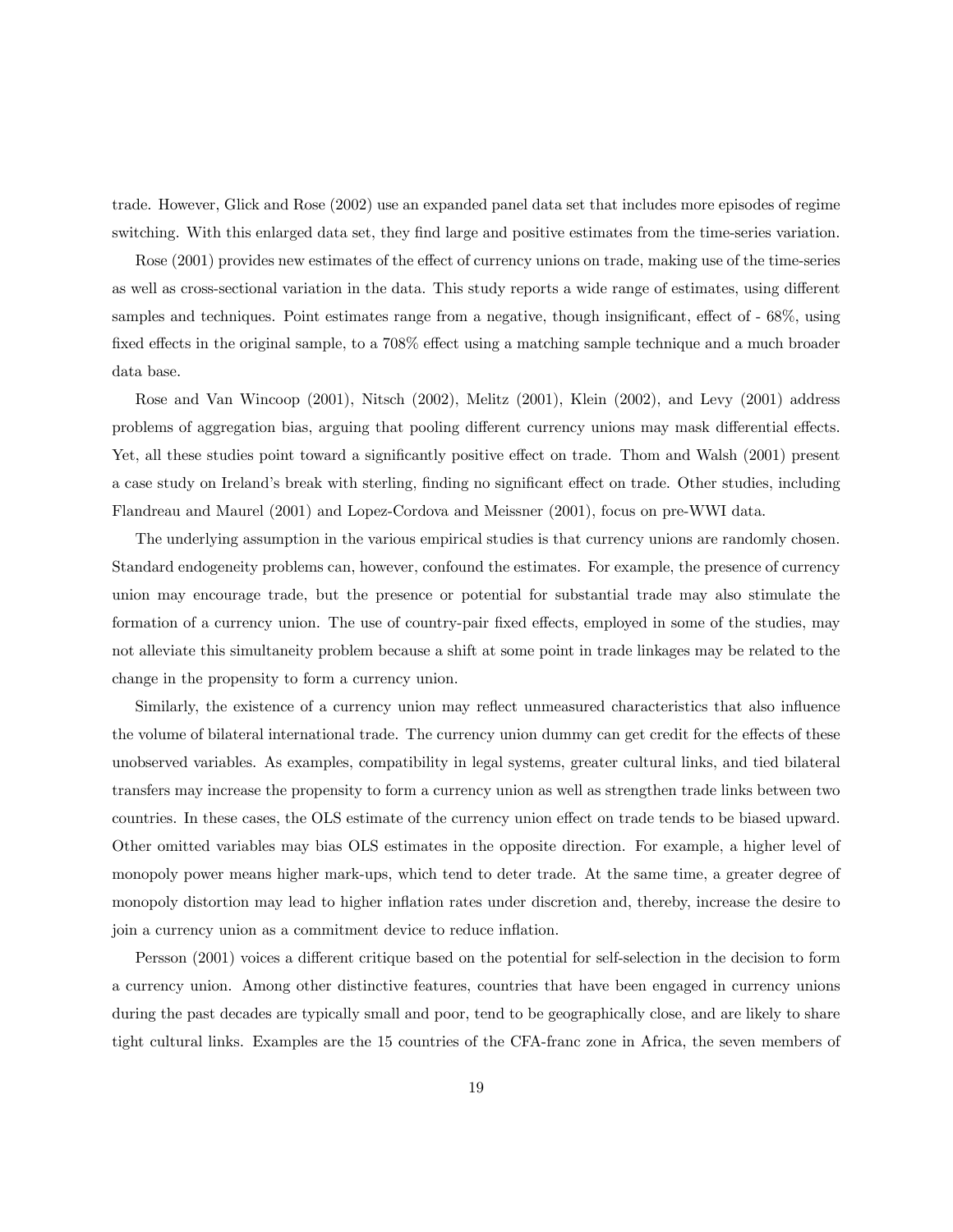the Eastern Caribbean Currency Area, and the unilaterally dollarized Panama, Puerto Rico, and Bermuda. Systematic differences in observable characteristics can distort OLS estimates when the effect of using the same currency differs across groups or when there are other types of non-linearities in the trade relation that have been ignored. Using semi-parametric methods, Persson's study finds little support for a currency-union effect on trade; his point estimates, ranging from 13% to 45%, are not statistically significantly different from zero. This result is not surprising, however, because the matching procedure–designed to deal with nonlinearities in observable variables–throws out much of the information in the sample. Moreover, as already noted, when Rose (2001) applies the matching approach to a broader data set, he obtains an enormous estimate for the effect of currency union on trade.

Another concern is a mechanical problem caused by sample selection. Previous estimates of the currency union effect were based on a sample of countries with positive bilateral trade flows. Pairs of countries with zero trade flows—typically pairs of small countries—were excluded from the sample to satisfy the log-specification of the gravity equation. This issue may be important because roughly half of the annual country-pair observations exhibit zero trade.

#### 6.2 The effects of currency unions: new results

To address the various estimation issues, Tenreyro (2002) begins by studying the empirical determinants of past and present currency unions.24 She uses a probit analysis for all country pairings from 1960 to 1997 with four potential currency anchors: Australia, France, the United Kingdom, and the United States.<sup>25</sup> The anchors used here are different from the hypothetical ones considered before for obvious reasons: the euro did not exist before 2002, and the now defunct French franc was historically an important anchor currency. Interestingly, the yen was never an anchor for anyone.

The main results, reported in Table 9, are that a currency union with one of the four candidate anchors is more likely if the client country is (1) closer geographically to the anchor; (2) has the same language as the anchor; (3) is a former or current colony of the anchor; (4) is poorer in terms of per capita GDP; and (5) is smaller, in terms of population size. The probability is increasing in the per capita GDP of the anchor (among the four considered). Elements that do not matter significantly include island or land-locked status

 $24$ Persson (2001) also modeled the choice of curreny union, but he did not use this analysis to construct instrumental variables.  $^{25}$ Her analysis, unlike Rose's (2000), treats the CFA countries as in a currency union with France. She also departs from

Rose in treating the ECCA countries as in a currency union with the United States since 1976 and with the United Kingdom before that.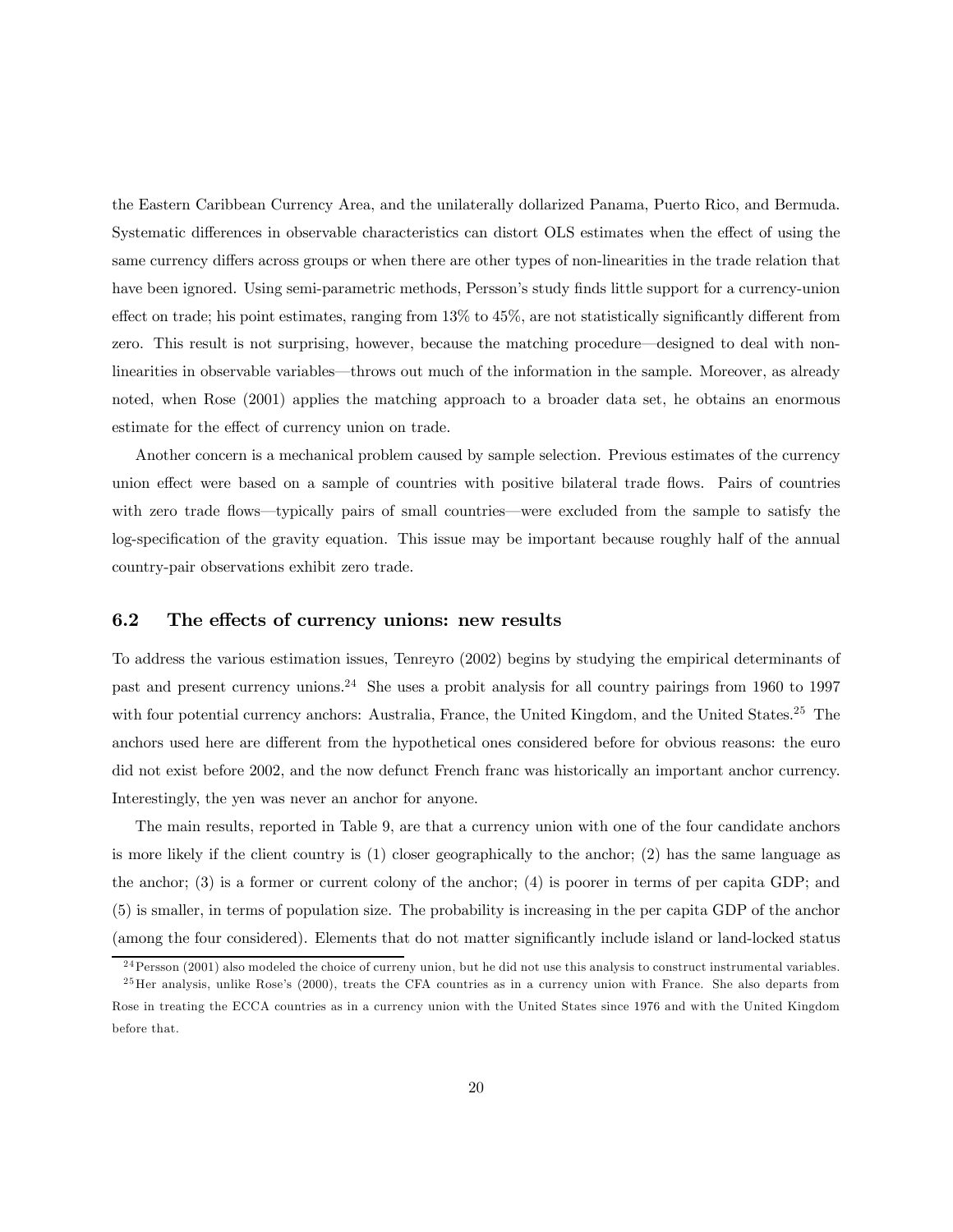and a common border with the potential anchor.

Our general idea is to use the estimated model for the propensity of a country to enter into a currency union to form an instrumental variable for the currency-union dummy. However, it does not work directly to use the estimates from the probit equation because the determinants of the probability of currency union (such as distance and other gravity variables) also enter directly into the determinants of bilateral trading volume. Hence, Tenreyro (2002) adopts an indirect approach.

Consider any potential client country, i, which is evaluating the adoption of a currency with one of the four anchors considered, denoted by  $k = 1, 2, 3, 4$ . The probit regression determines the estimated probability,  $p(i, k)$ , of the currency adoption. This probability depends on the distance between i and k and the other variables mentioned above. If the countries take their currency union decisions independently, then the joint probability that i and j use the currency of anchor  $k$  will be given by

$$
J^k(i,j) = p(i,k) * p(j,k).
$$

Note that  $J^k(i, j)$  will be high if countries i and j are both close to potential anchor k. The idea, for example, is that Ecuador and El Salvador currently share a common money (the U.S. dollar) not because they are close to each other but, rather, because each is close to the United States and, hence, each was independently motivated to adopt the U.S. dollar.

The joint probability that  $i$  and  $j$  use the same foreign currency (among the four candidates considered) will then be given by the sum of the joint probabilities over the support of potential anchors  $k:^{26}$ 

$$
J(i,j) = \sum_{k=1}^{4} J^{k}(i,j) = \sum_{k=1}^{4} p(i,k) * p(j,k).
$$

One can then use the variable  $J(i, j)$  as an instrument for the currency-union dummy, for example, in equations for bilateral trade between countries i and j. The underlying assumption for the validity of this instrument is that the bilateral trade between countries  $i$  and  $j$  depends on bilateral gravity variables for i and j but not on gravity variables involving third countries, notably those associated with the potential anchor countries  $k$ . These gravity variables involving third countries affect the propensity of countries  $i$  and

<sup>&</sup>lt;sup>26</sup>For a pair of anchors, say,  $k_1$  and  $k_2$ , the probability is  $J(k_1, k_2) = p(k_1, k_2) * [1 - p(k_1, k_3) - p(k_1, k_4)] \cdot + p(k_1, k_2) * [1 - p(k_1, k_3) - p(k_1, k_4)] \cdot$  $p(k_2, k_3) - p(k_2, k_4)] + \sum_{s=3}^{4} p(k_1, k_s) * p(k_2, k_s).$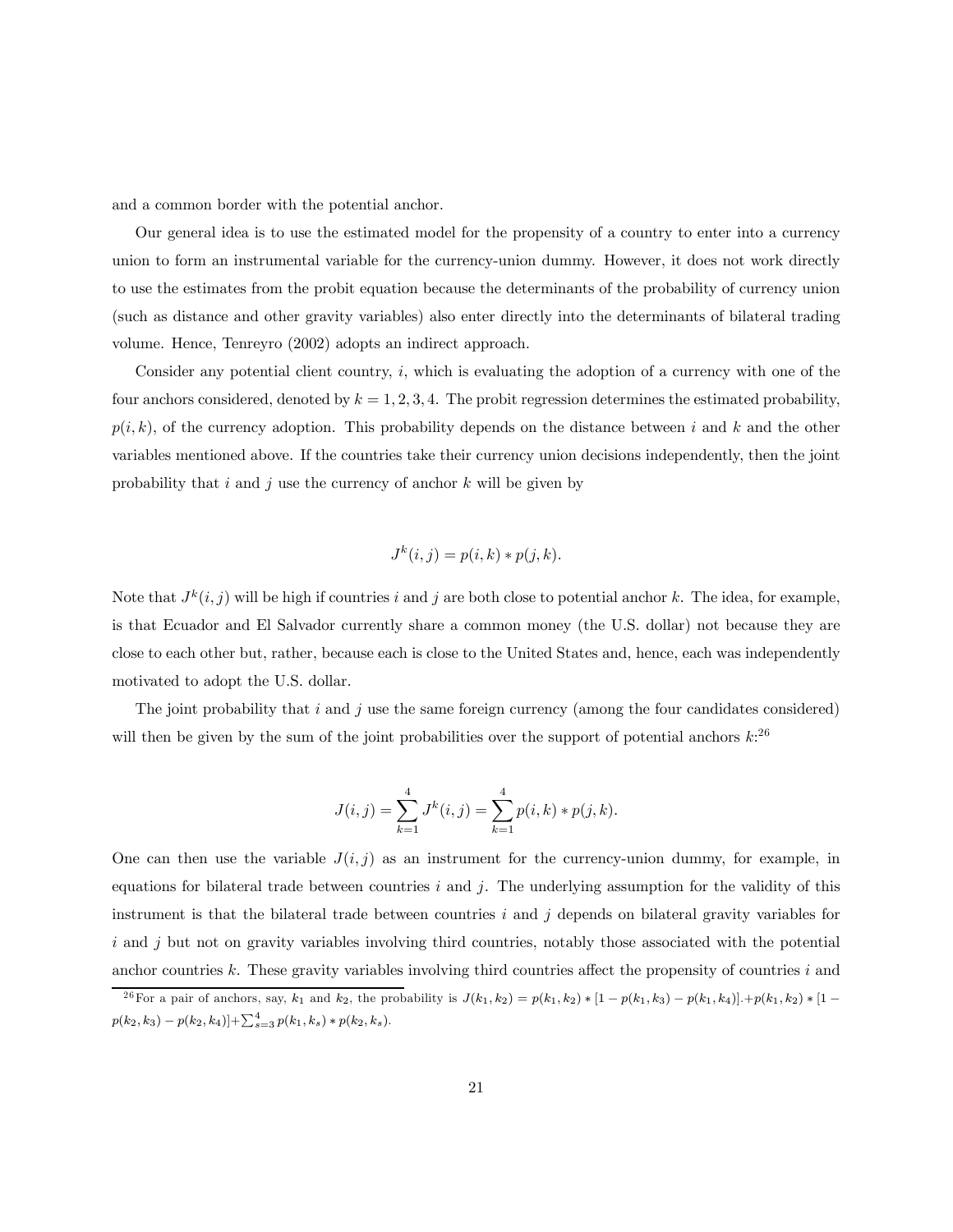j to be part of the same currency zone and, thereby, influence bilateral trade between  $i$  and j through that channel. However, these variables do not (by assumption) directly influence the bilateral trade between  $i$ and  $j$ .

Tenreyro (2002) uses the new instrument for the currency-union dummy to estimate relations for pairs of countries for trading volume, co-movement of prices, and co-movement of outputs. We present some of these results in Table 10, which, for brevity, reports only the estimated coefficients of the currency-union variable.

For bilateral trade, the results use annual data from 1960 to 1997 for all pairs of countries. Taking account of data availability, this system comprises over 300,000 observations (when we include the roughly half of the sample that has zeroes for bilateral trade). The dependent variable is measured as  $log(t \cdot \text{rad}) + positive$ constant), where the presence of the positive constant allows us to include the zero-trade observations in the regressions. For the results shown in Table 10, the constant is set to 100 1995 U.S. dollars. The system includes as independent variables a set of usual gravity measures–log of geographical distance, membership in a regional trade agreement, common language, former and current colonial relationship, common colonizer, common border, and island and land-locked status–along with the logs of GDP per capita, population, and area for each country in a pair.<sup>27</sup> The OLS estimates of the gravity variables are typically significant.<sup>28</sup>

Table 10 shows that the estimated coefficient on the currency-union dummy variable is 0.75 (s.e.=0.20) when country fixed effects are excluded and 0.91 (0.18) when country fixed effects (not country-pair effects) are included. These results accord reasonably well with those presented by Rose (2000), despite two major differences in the approaches. First, since he used log(trade) as the dependent variable, he discarded all of the zero trade observations (which, as mentioned, constitute roughly half of the sample). Second, we defined the currency-union dummy more liberally than Rose, in that we treated the CFA franc countries as in a union with the French franc and the ECCA countries as in a union with the U.S. dollar or the British pound (depending on the time period). The estimated effect of the currency-union dummy variable is larger if we adopt Rose's more restrictive definition of a currency union.<sup>29</sup>

More interestingly, the estimated effects of currency union on bilateral trade become larger when we estimate by instrumental variables, using the instrument discussed before. As shown in Table 10, the estimated coefficient on the currency-union dummy variable becomes 1.56 (0.44) when country fixed effects are

 $27$  See the bottom of Table 10 for the list of independent variables.

<sup>&</sup>lt;sup>28</sup>The error terms in the systems are allowed to be correlated over time for a given country pair.

<sup>&</sup>lt;sup>29</sup>The OLS estimates become 1.24 (0.25) without country fixed effects and 1.06 (0.23) with country fixed effects.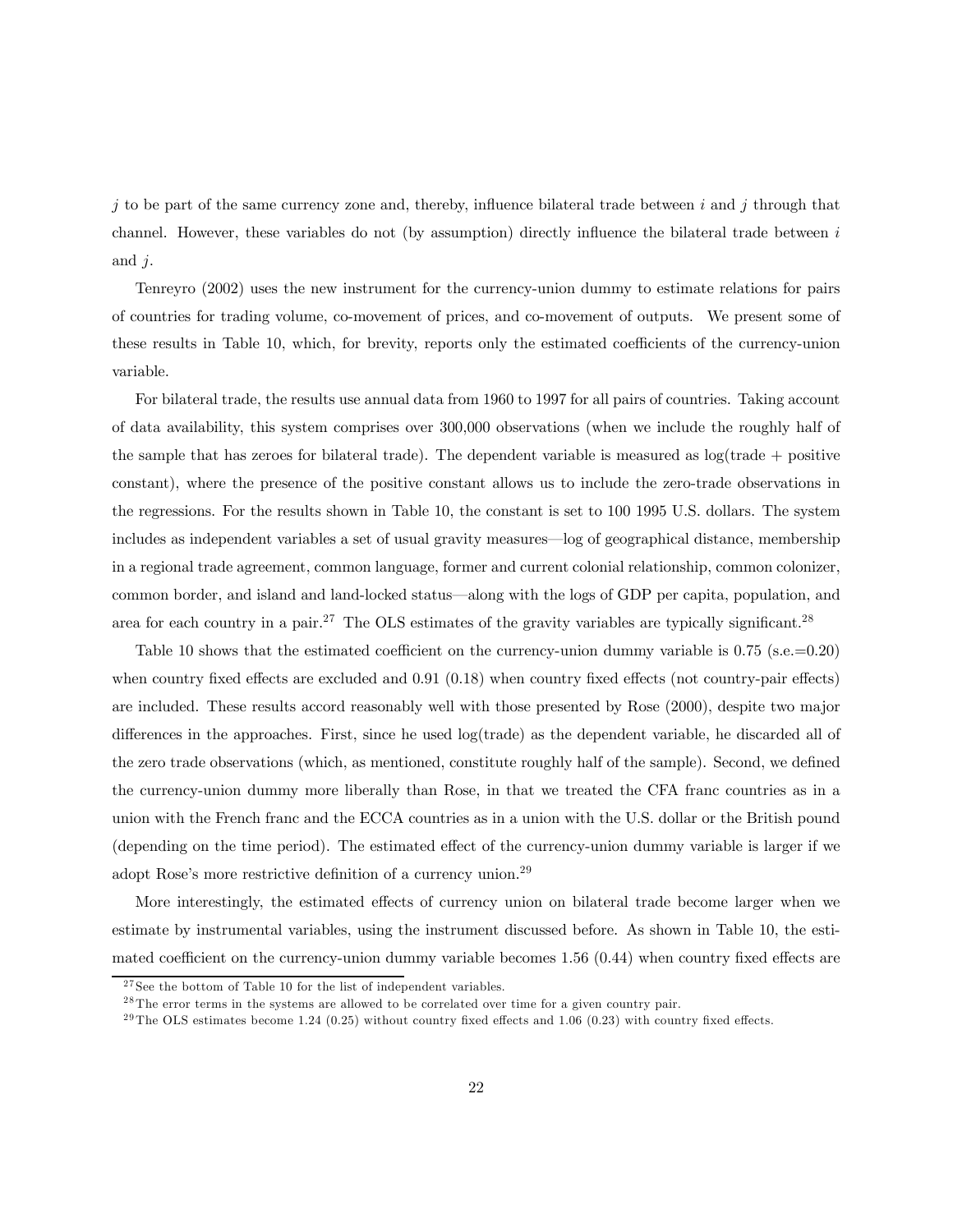excluded and 2.70 (0.44) when these fixed effects are included.<sup>30</sup> Hence, these results support the argument that currency union has an important positive effect on bilateral trade. Moreover, these instrumental estimates provide some reason to believe that the causality runs from currency union to trade, rather than the reverse.

The co-movement of prices is measured by the negative of the standard error  $VP_{ij}$  discussed before. In this case, the sample consists of one observation (estimated for 1960-97) on each country pair for pairs that have the necessary data. We relate this measure of price co-movement to the gravity variables already mentioned and to various measures of country size (logs of per capita GDP, population, and area). Most of the gravity variables turn out to be statistically insignificant in the estimates, although common language and a common colonial heritage are associated with greater price co-movement. Co-movement also rises with the log of per capita GDP of each country but falls with the log of area of each country.

Table 10 shows that the currency-union dummy is significantly positive for price co-movement, with an estimated coefficient of 0.069 (s.e.=0.006) when country fixed effects are excluded and 0.046 (0.003) when these fixed effects are included. These estimated effects are substantial relative to the mean of the co-movement variable (the negative of the price equation standard deviation) of -0.16. The positive estimated effect of currency union on price co-movement may emerge because currency-union countries avoid the sometimes volatile inflation rates and nominal exchange rates that characterize other regimes. The instrumental estimates are even higher than those generated by OLS. In this case, the estimated coefficients are 0.24 (0.02) when country fixed effects are excluded and  $0.087$  (0.008) when these fixed effects are included.

The co-movement of outputs is measured by the negative of the standard error  $VY_{ij}$  discussed before. The sample again comprises one observation (estimated for 1960-97) on each country pair with the available data. The explanatory variables are the same as those used for price co-movements. The main effects from the gravity variables turn out to be positive relationships with a common border, a common language, and with prior and current colonial linkages. However, Table 10 shows that the estimated coefficients on the currencyunion dummy variable are typically insignificantly different from zero. These results may arise because, as discussed before, the theoretical link between currency union and output co-movement is ambiguous.

 $30$ The estimated effects are even larger if we adopt Rose's (2000) more restrictive definition of currency unions. In the instrumental estimation, the estimated coefficients of the currency-union dummy variable are then 2.72 (0.75) when country fixed effects are excluded and 4.68 (0.79) when these fixed effects are included.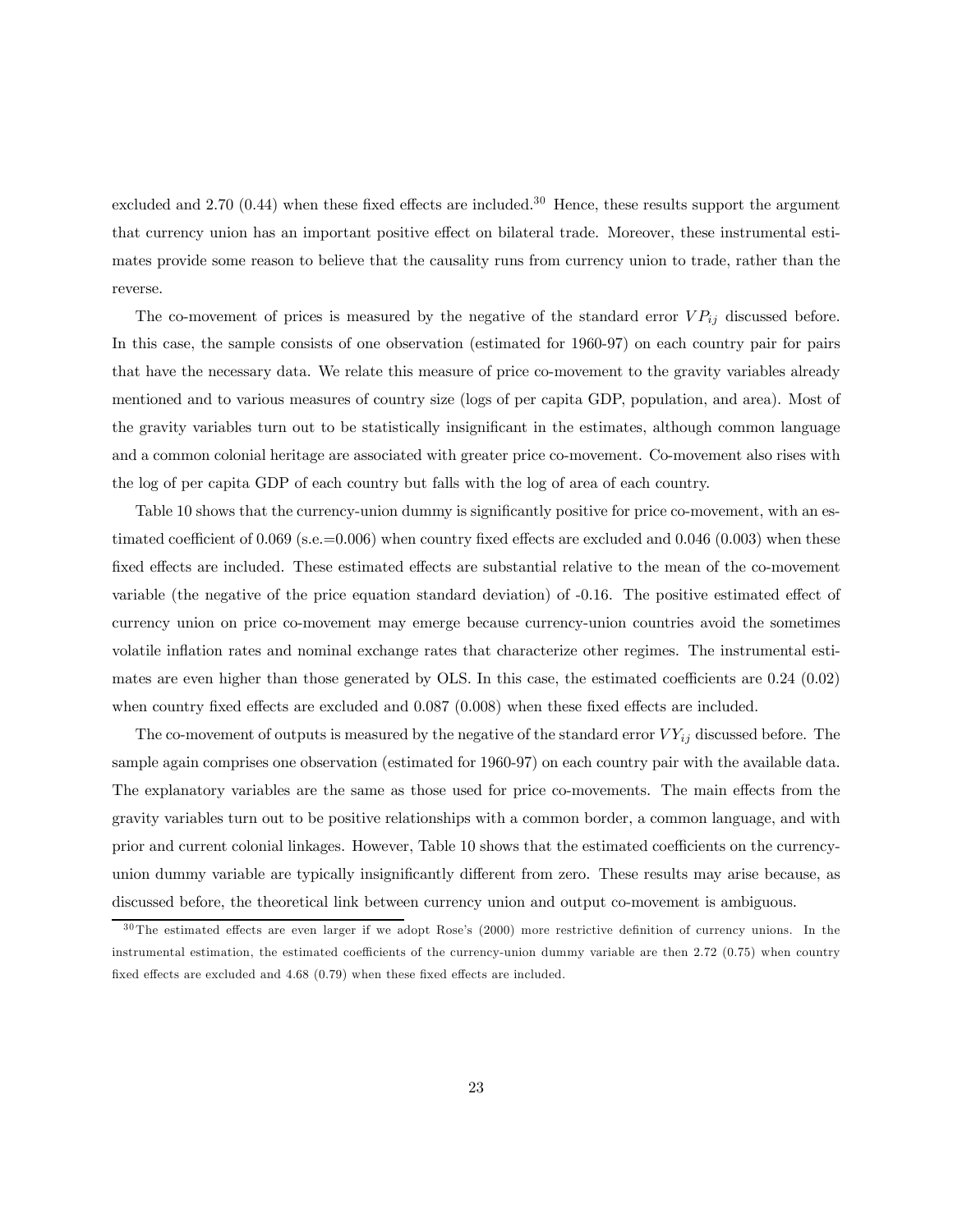## 7 Conclusions

The basic message of this paper is two-fold. First, based on the historical data on inflation, trade, and comovements of prices and outputs, we argued that there exist well-defined dollar and euro areas but no clear yen area. Second, it is likely that the adoption of another's country's currency increases bilateral trade and raises the co-movement of prices. These responses suggest that our examination of the trade patterns and co-movements that applied before the adoption of a common currency would underestimate the potential benefits from joining a currency union.

Several issues should be considered in future empirical research. First, the results of the instrumental estimation for the effects of currency union need to be analyzed more fully. Second, these results can be used to estimate how the introduction of a currency union would affect trade and the co-movements of prices and outputs for individual country-pairs under the hypothetical adoption of a currency union with a specified anchor country. These results would then feed back into our previous analysis of the desirable pattern of world currency unions. Third, using methodologies analogous to those used in this paper, we can assess the formation of currency unions that are not linked to a "major" anchor. For example, we can evaluate a Latin American currency union or the proposed unions in southern Africa and among the Persian Gulf states. Fourth, we expect to make particular use of the evidence that accumulates from the experience of the European Monetary Union.

# 8 References

# References

- [1] Alesina, A. and R. Barro (2002). "Currency Unions," Quarterly Journal of Economics, May, 409-36.
- [2] Alesina, A., O. Blanchard, J. Gali, F. Giavazzi, and H. Uhlig (2001). Defining Macroeconomic Policy for Europe, CEPR, London.
- [3] Alesina, A. and E. Spolaore (2002). The Size of Nations, Cambridge MA, MIT Press, forthcoming.
- [4] Alesina, A., E. Spolaore, and R. Wacziarg (2000). "Economic Integration and Political Disintegration," American Economic Review, December, 1276-96.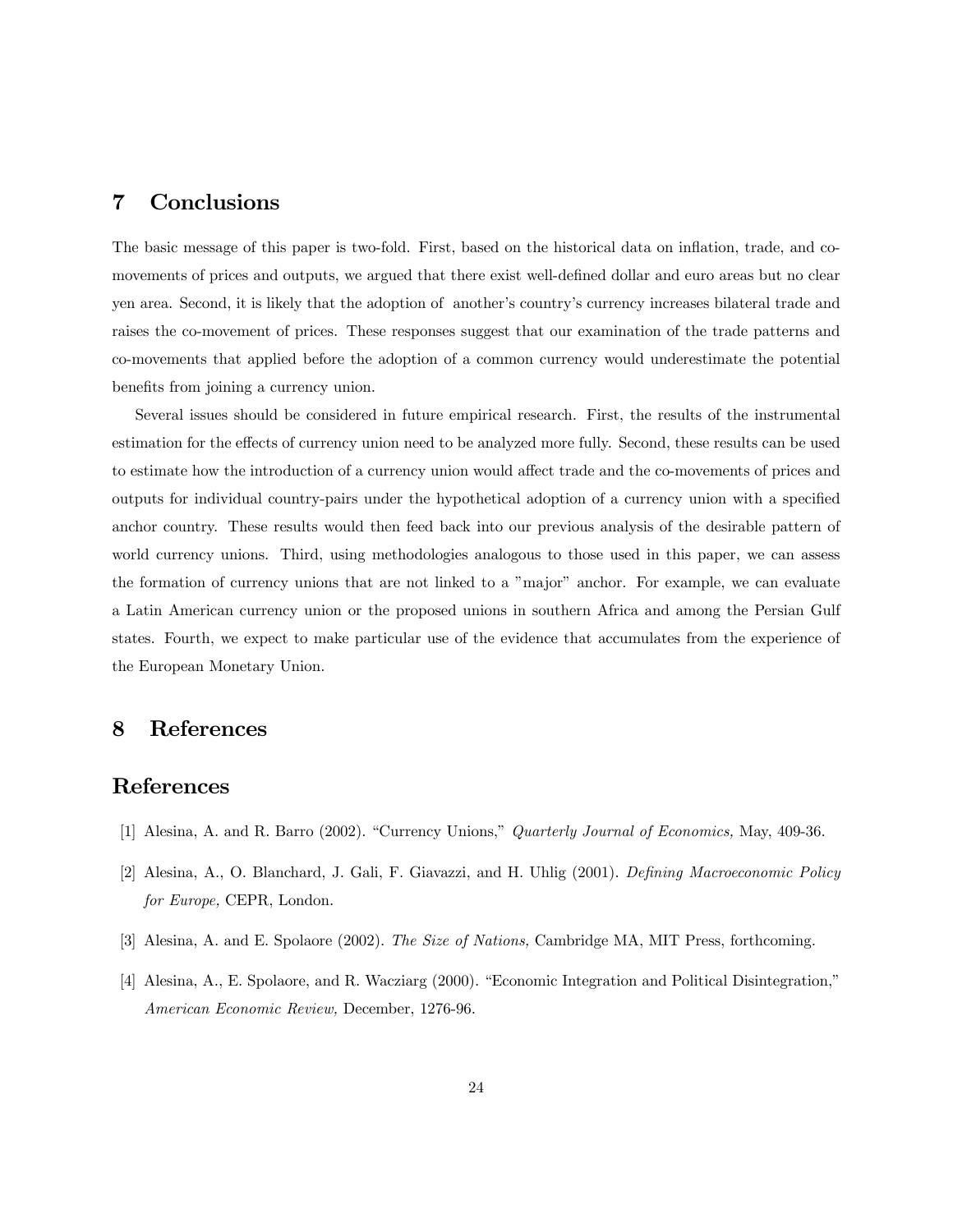- [5] Alesina, A and L. Summers (1993). "Central Bank Independence and Macroeconomic Performance," Journal of Money, Credit and Banking, May.
- [6] Anderson, J.and E. van Wincoop (2001). "Borders, Trade and Welfare," Brookings Trade Forum 2001, forthcoming.
- [7] Barro, R. J. and D. B. Gordon (1983). "Rules, Discretion, and Reputation in a Model of Monetary Policy," Journal of Monetary Economics, July, 101-121.
- [8] Barro, R. and S. Tenreyro (2000), "Closed and Open Economy Models of Business Cycles with Marked-Up and Sticky Prices," NBER Working Paper No. 8043, December.
- [9] Broda, C. (2001). "Terms of Trade and Exchange Rate Regimes in Developing Countries," American Economic Review, May.
- [10] Buiter, W. (1999). "The EMU and the NAMU: What Is the Case for North American Monetary Union," CEPR Working Paper no. 2181.
- [11] Calvo, G. and C. Reinhart (2002). "Fear of Floating," Quarterly Journal of Economics, forthcoming.
- [12] Cukierman, A. (1992). Central Bank Strategy, Credibility, and Independence: Theory and Evidence, Cambridge MA, MIT Press.
- [13] De Grauwe, P. and F. Skudelny (2000). "The impact of EMU on Trade Flows", Weltwirtschaftliches Archiv, 136.
- [14] Eichengreen, B. and D. Irwin (1995). "Trade Blocs, Currency Blocs and the Disintegration of World Trade in the 1930s," Journal of International Economics, February 1995.
- [15] Engel, C. and A. Rose (2000). "Currency Unions and International Integration,"Journal of Money, Credit and Banking, forthcoming.
- [16] Flandreau, M. and M. Maurel (2001). "Monetary Union, Trade Integration and Business Cycles in 19th Century Europe: Just Do It," CEPR Discussion Paper No. 3087.
- [17] Frankel, J. and A. Rose (1998). "The Endogeneity of the Optimum Currency Area Criteria," Economic Journal, July, 1009-25.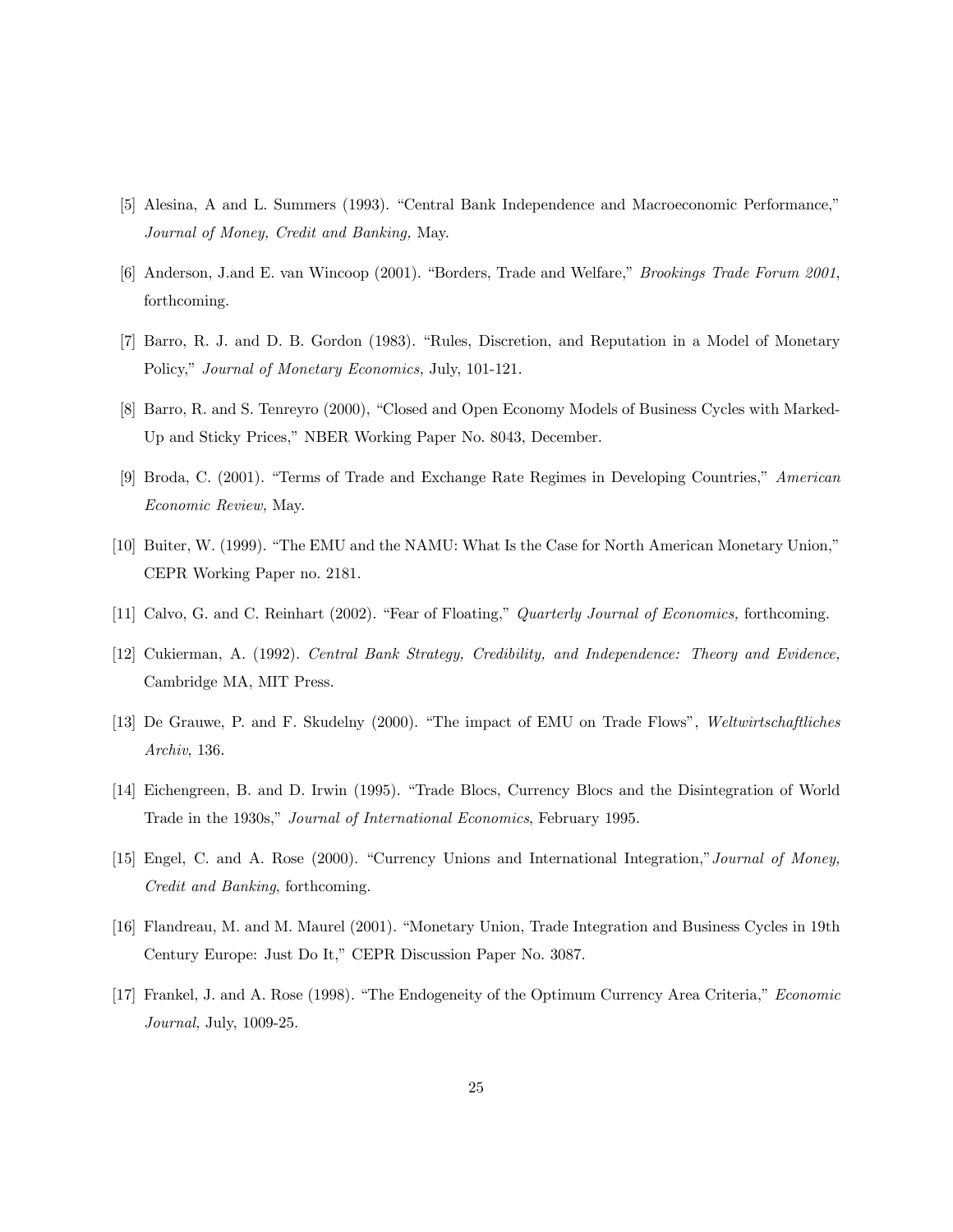- [18] Frankel, J., with E. Stein and S. J. Wei (1997). Regional Trading Blocs in the World Economic System, Institute for International Economics, Washington, D.C.
- [19] Frankel, J. and S. J. Wei. (1992). "Trade Blocs and Currency Blocs," NBER Working Paper no. 4335, also in G. de la Dehesa, et al, eds., The Monetary Future of Europe, London, CEPR, 1993.
- [20] Gale, D. and X. Vives (2002). "Dollarization, Bailouts, and the Stability of the Banking System," Quarterly Journal of Economics, forthcoming.
- [21] Gavin, M. and R. Perotti (1997). "Fiscal Policy in Latin America," NBER Macroeconomics Annual, Cambridge MA, MIT Press.
- [22] Ghosh, A. and H. Wolf (1994). "How Many Monies? A Generic Approach to Finding Optimal Currency Areas," NBER Working paper no. 4805.
- [23] Glick, R. and A. Rose (2002). "Does a Currency Union Affect Trade? The Time Series Evidence," European Economic Review, forthcoming.
- [24] Hausmann, R., U. Panizza, and E. Stein (1999). "Why Do Countries Float the Way They Float?" Interamerican Development Bank working paper no. 418.
- [25] Issing O. (2001) "The Single Monetary Policy of the European Central Bank: One Size Fits All," International Finance, 4: 441-62.
- [26] Klein, M. (2002). "Dollarization and Trade," unpublished.
- [27] Krugman, P. (1993). "Lessons of Massachusetts for EMU," in F. Giavazzi and F. Torres, eds., The Transition to Economic and Monetary Union in Europe, Cambridge, Cambridge University Press.
- [28] Levy Y. E. (2001). "On the Impact of a Common Currency on Bilateral Trade," unpublished, Universidad Di Tella.
- [29] Lopez-Cordova, J. and C. Meissner (2001). "Exchange-Rate Regimes and International Trade: Evidence from the Classical Gold Standard Era," unpublished, UC Berkeley.
- [30] Imbs, J. (2000). "Co-Fluctuations," unpublished, London Business School, January.
- [31] McCallum, J. (1995). "National Borders Matter: Canadian-U.S. Regional Trade Patterns," American Economic Review, June, 615-623.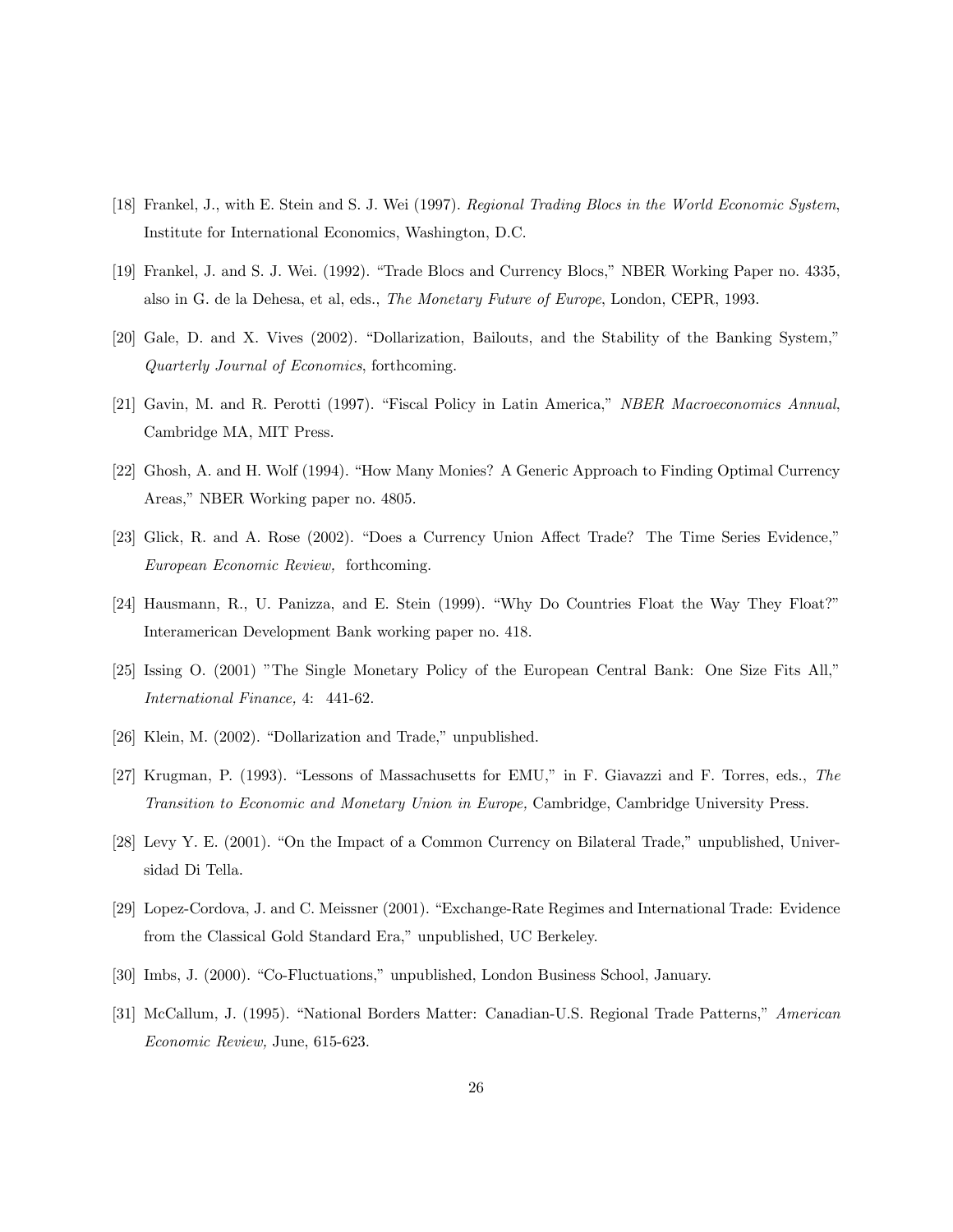- [32] Melitz, Jacques (2001). "Geography, Trade and Currency Unions," CEPR Discussion Paper No. 2987.
- [33] Mundell, R. (1961). "A Theory of Optimum Currency Areas," American Economic Review, September, 657-665.
- [34] Nitsch, V. (2002). "Honey, I Shrunk the Currency Union Effect on Trade," World Economy, forthcoming.
- [35] Obstfeld, M. and K. Rogoff (2000). "The Six Major Puzzles in International Macroeconomics: Is There a Common Cause," NBER Macroeconomics Annual, Cambridge MA, MIT Press.
- [36] Ozcan S., B Sorensen, and O. Yosha (2001). "Economic Integration, Industrial Specialization and the Asymmetry of Economic Fluctuations," Journal of International Economics, 107-37.
- [37] Ozcan S., B Sorensen, and O. Yosha (2002) "Risk Sharing and Industrial Specialization: Regional and International Evidence," unpublished.
- [38] Pakko, M. and H. Wall (2001). "Reconsidering the Trade Creating Effect of Currency Unions," Federal Reserve Bank of St. Louis Review, September/October.
- [39] Persson, T. (2001). "Currency Union and Trade, How Large Is the Treatment Effect?" Economic Policy, 335-48.
- [40] Rose, A. (2000). "One Money One Market: Estimating the Effect of Common Currencies on Trade," Economic Policy.
- [41] Rose, A. (2002). "The Effect of Common Currencies on International Trade: A Meta-Analysis," unpublished, UC Berkeley, February.
- [42] Rose, A. and E. van Wincoop (2001). "National Money as a Barrier to International Trade: The Real Case for Currency Union," American Economic Review, May, 386-90.
- [43] Tenreyro, S. (2001). "On the Causes and Consequences of Currency Unions," unpublished, Harvard University, December.
- [44] Tenreyro, S. (2002). "Economic Effects of Currency Unions," unpublished, Harvard University, March.
- [45] Thom, R. and B. Walsh (2001). "The Effect of a Common Currency on Trade: Ireland Before and After the Sterling Link," unpublished.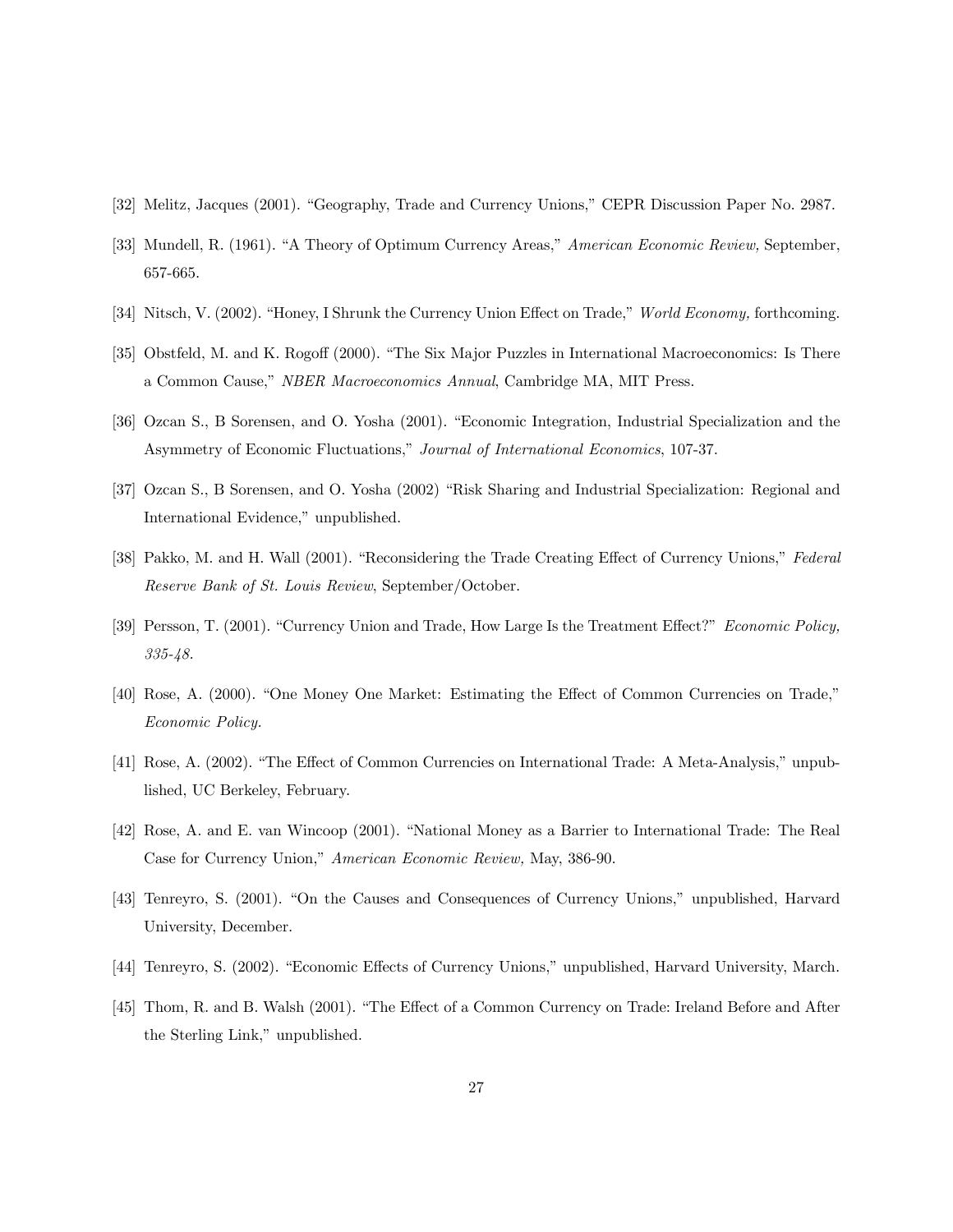| High-Inflation Countries (ranked by inflation rate)** |      |
|-------------------------------------------------------|------|
| Nicaragua                                             | 1168 |
| Bolivia                                               | 702  |
| Peru                                                  | 531  |
| Argentina                                             | 431  |
| <b>Brazil</b>                                         | 288  |
| Vietnam                                               | 213  |
| Uganda                                                | 107  |
| Chile                                                 | 107  |
| Cambodia                                              | 80   |
| Israel                                                | 78   |
| Uruguay                                               | 62   |
| Congo, Dem. Rep.                                      | 49   |
| Lebanon                                               | 44   |
| Lao PDR                                               | 42   |
| Mexico                                                | 41   |
| Mozambique                                            | 41   |
| Somalia                                               | 40   |
| Turkey                                                | 39   |
| Ghana                                                 | 39   |
| Sierra Leone                                          | 34   |
| <b>Industrial Countries</b>                           |      |
| unweighted mean                                       | 9.8  |
| <b>Developing Countries, unweighted means</b>         |      |
| Africa                                                | 16.3 |
| Asia                                                  | 17.4 |
| Europe                                                | 6.9  |
| Middle East                                           | 19.6 |
| Western Hemisphere                                    | 98.6 |

**Table 1a. Mean Annual Inflation Rate (percent per year), 1970-1990\*** 

\*Based on GDP deflators. Source: WDI 2001.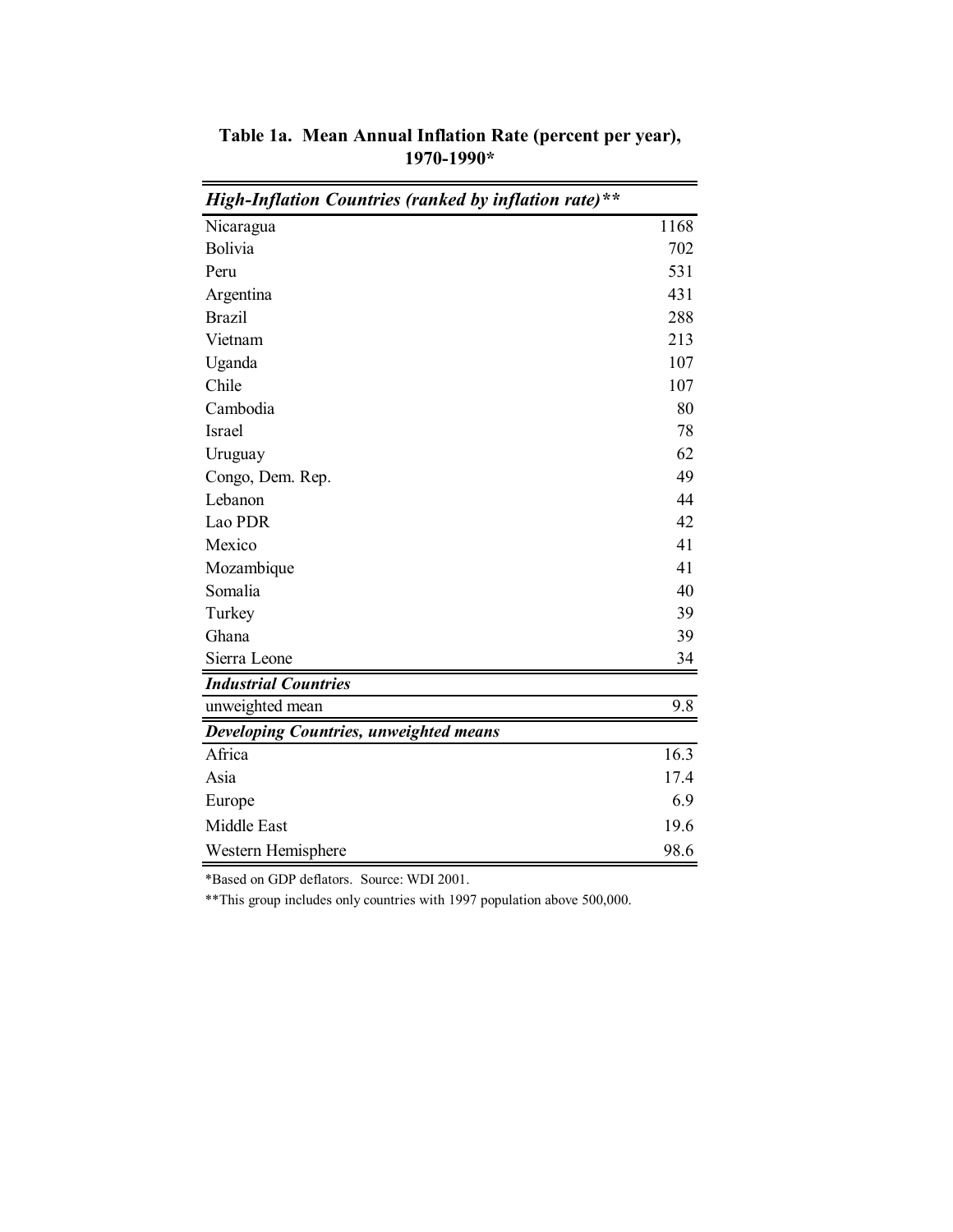| <b>Countries with High Inflation Variability</b> |       |
|--------------------------------------------------|-------|
| (ranked by standard deviation of inflation)**    |       |
| Nicaragua                                        | 3197  |
| <b>Bolivia</b>                                   | 2684  |
| Peru                                             | 1575  |
| Argentina                                        | 749   |
| <b>Brazil</b>                                    | 589   |
| Chile                                            | 170   |
| Vietnam                                          | 160   |
| Israel                                           | 95    |
| Cambodia                                         | 63    |
| Uganda                                           | 63    |
| Mozambique                                       | 52    |
| Somalia                                          | 50    |
| Oman                                             | 46    |
| Lebanon                                          | 41    |
| Kuwait                                           | 38    |
| Uruguay                                          | 38    |
| Guinea-Bissau                                    | 37    |
| Mexico                                           | 37    |
| Guyana                                           | 36    |
| Congo, Dem. Rep.                                 | 36    |
| <b>Industrial Countries</b>                      |       |
| unweighted mean                                  | 4.6   |
| <b>Developing Countries, unweighted means</b>    |       |
| Africa                                           | 13.9  |
| Asia                                             | 14.0  |
| Europe                                           | 6.6   |
| Middle East                                      | 28.4  |
| Western Hemisphere                               | 251.2 |

**Table 1b. Inflation Rate Variability (percent per year), 1970-1990\***

\*Std. dev. of annual inflation rates, based on GDP deflators. Source: WDI 2001.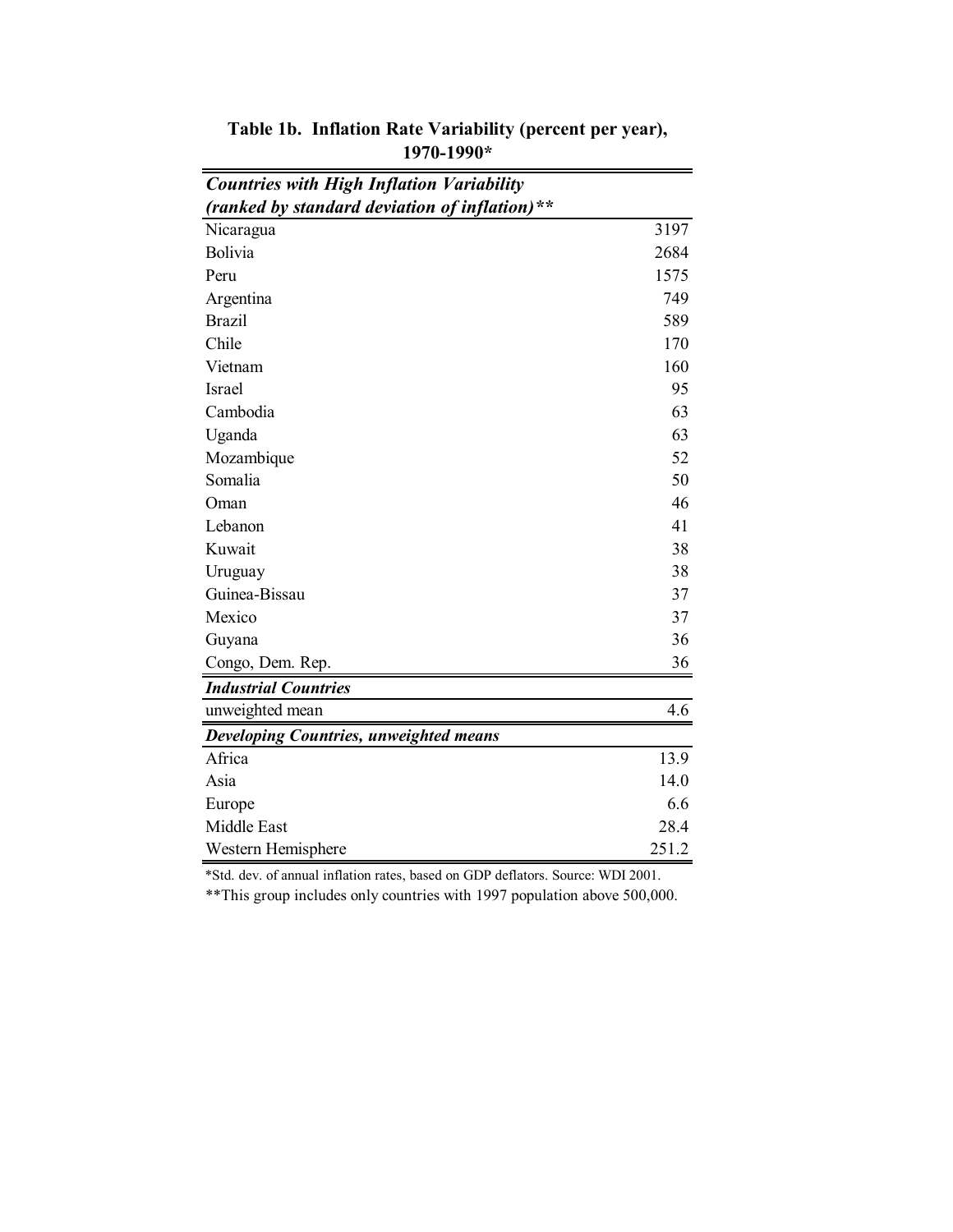| <b>High Trade-Ratio Countries**</b>           |       |
|-----------------------------------------------|-------|
| Trinidad and Tobago                           | 29.6% |
| Honduras                                      | 24.3% |
| Guyana                                        | 23.0% |
| Jamaica                                       | 19.4% |
| Angola                                        | 19.0% |
| Canada                                        | 18.3% |
| Dominican Republic                            | 16.8% |
| Nigeria                                       | 15.0% |
| Singapore                                     | 13.2% |
| Panama                                        | 12.2% |
| Nicaragua                                     | 12.1% |
| Venezuela                                     | 11.7% |
| Costa Rica                                    | 11.3% |
| Hong Kong                                     | 11.0% |
| Ecuador                                       | 9.9%  |
| Haiti                                         | 9.6%  |
| Mexico                                        | 8.7%  |
| Gabon                                         | 8.0%  |
| Congo, Rep.                                   | 7.9%  |
| Guatemala                                     | 7.5%  |
| <b>Industrial Countries</b>                   |       |
| unweighted mean                               | 2.5%  |
| <b>Developing Countries, unweighted means</b> |       |
| Africa                                        | 3.3%  |
| Asia                                          | 3.7%  |
| Europe                                        | 0.8%  |
| Middle East                                   | 4.2%  |
| Western Hemisphere                            | 12.9% |

**Table 2a. Average Trade-to-GDP Ratio with U.S. (percent), 1960-1997\***

\*Trade is the average of imports and exports. (Imports is the average of the values reported by the importer and the exporter. Idem for exports.) Averages are for 1960-97 (when GDP data are not available, the average corresponds to the period of availability). The equations for co-movement include only one observation for each pair, corresponding to the period 1960- 97. The explanatory variables then refer to averages over time. Source: Glick & Rose (trade values); WDI 2001 (GDP).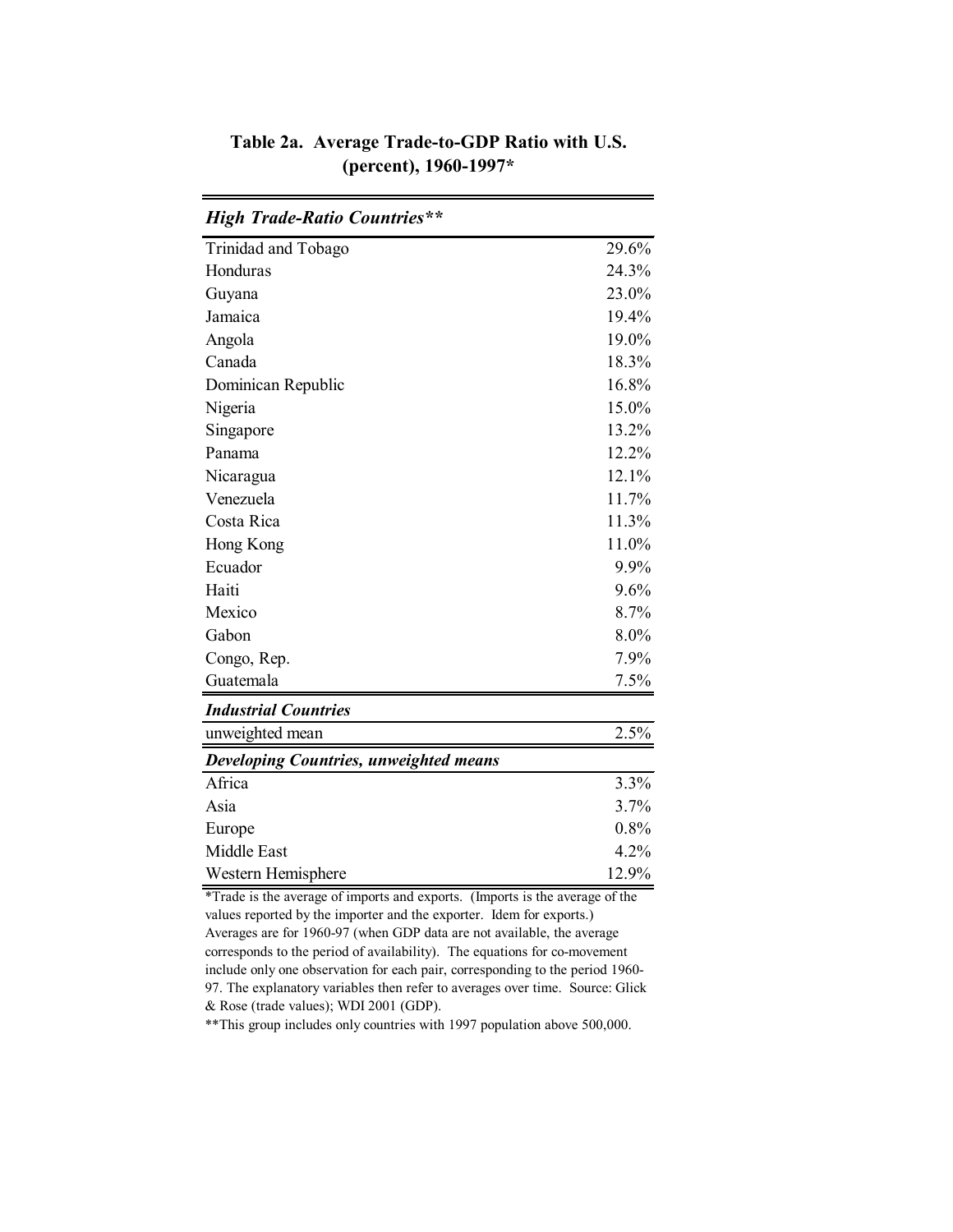| <b>High Trade-Ratio Countries**</b>           |       |
|-----------------------------------------------|-------|
| Mauritania                                    | 34.8% |
| Congo, Rep.                                   | 28.3% |
| Guinea-Bissau                                 | 27.5% |
| Cote d'Ivoire                                 | 24.5% |
| Algeria                                       | 24.4% |
| Belgium-Lux.                                  | 23.4% |
| Gabon                                         | 23.0% |
| Togo                                          | 22.9% |
| Nigeria                                       | 22.8% |
| Tunisia                                       | 20.9% |
| Gambia, The                                   | 20.6% |
| Senegal                                       | 20.4% |
| Comoros                                       | 19.3% |
| Netherlands                                   | 18.2% |
| Oman                                          | 17.7% |
| Cameroon                                      | 17.3% |
| Congo, Dem. Rep.                              | 17.0% |
| Slovenia                                      | 16.9% |
| Angola                                        | 15.6% |
| Syrian Arab Republic                          | 15.2% |
| <b>Industrial Countries</b>                   |       |
| unweighted mean                               | 7.3%  |
| <b>Developing Countries, unweighted means</b> |       |
| Africa                                        | 14.2% |
| Asia                                          | 4.3%  |
| Europe                                        | 7.0%  |
| Middle East                                   | 11.6% |
| Western Hemisphere                            | 8.3%  |

**Table 2b. Average Trade-to-GDP Ratio with Euro\_12, 1960-1997\***

\*Trade is the average of imports and exports. (Imports is the average of the values reported by the importer and the exporter. Idem for exports.) Averages are for 1960-97 (when GDP data are not available, the average corresponds to the period of availability). Source: Glick & Rose (trade values); WDI 2001 (GDP). For a Euro-12 country, the trade ratios apply to the other 11 countries.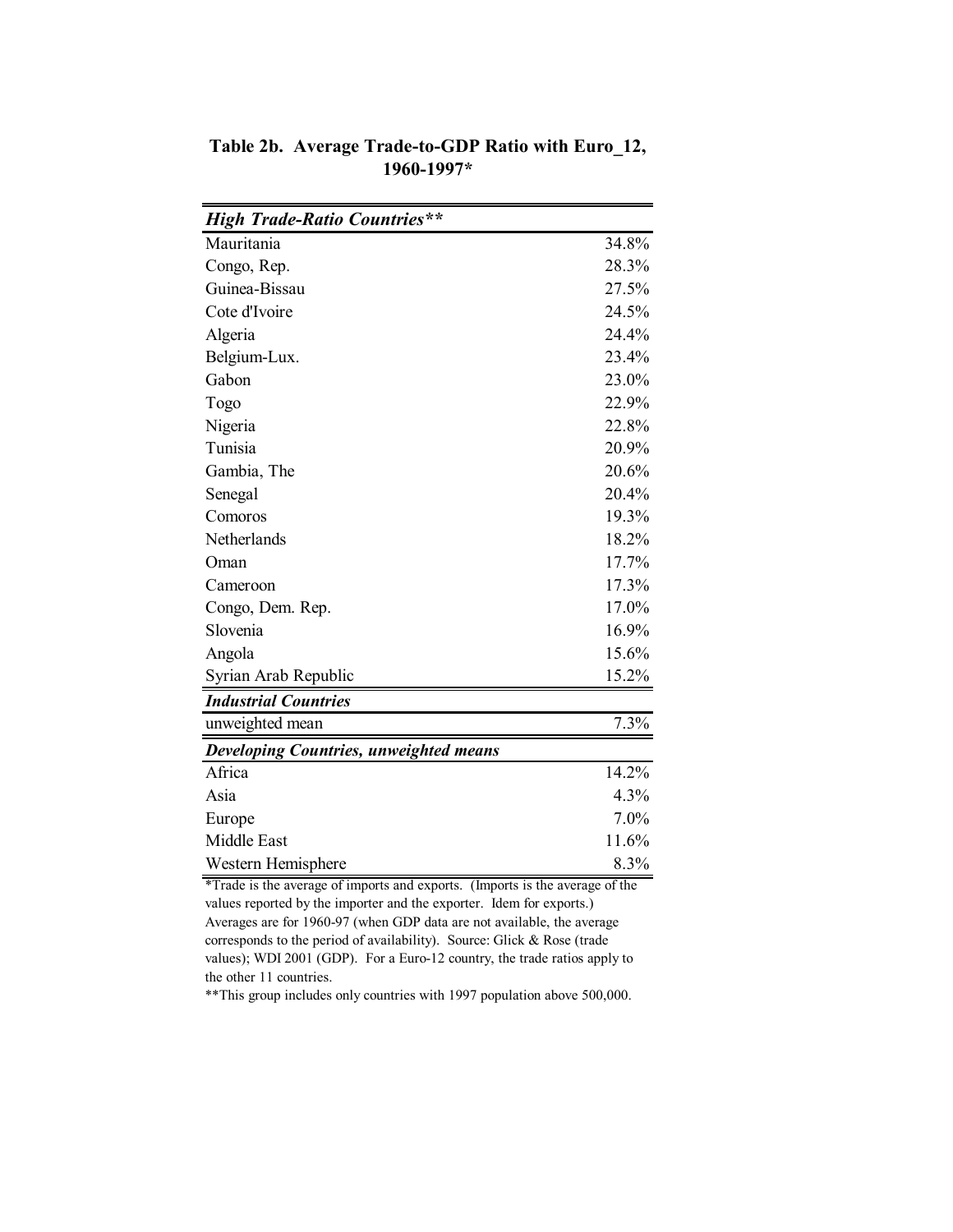| <b>High Trade-Ratio Countries**</b>           |          |
|-----------------------------------------------|----------|
| Oman                                          | $16.0\%$ |
| <b>United Arab Emirates</b>                   | 15.7%    |
| Panama                                        | 14.1%    |
| Singapore                                     | 12.8%    |
| Kuwait                                        | 9.5%     |
| Malaysia                                      | 9.5%     |
| Papua New Guinea                              | 9.2%     |
| Bahrain                                       | 8.4%     |
| Saudi Arabia                                  | 8.0%     |
| Hong Kong, China                              | 7.9%     |
| Indonesia                                     | 7.8%     |
| Swaziland                                     | 6.5%     |
| Thailand                                      | 5.6%     |
| Gambia, The                                   | 5.5%     |
| Mauritania                                    | 5.4%     |
| Iran, Islamic Rep.                            | 5.4%     |
| Philippines                                   | 4.8%     |
| Korea, Rep.                                   | 4.1%     |
| Nicaragua                                     | 3.9%     |
| Fiji                                          | 3.7%     |
| <b>Industrial Countries</b>                   |          |
| unweighted mean                               | 0.8%     |
| <b>Developing Countries, unweighted means</b> |          |
| Africa                                        | 1.4%     |
| Asia                                          | 5.5%     |
| Europe                                        | $0.3\%$  |
| Middle East                                   | 6.1%     |
| Western Hemisphere                            | 2.0%     |

**Table 2c. Average Trade-to-GDP Ratio with Japan, 1960-1997\***

\*Trade is the average of imports and exports. (Imports is the average of the values reported by the importer and the exporter. Idem for exports.) Averages are for 1960-97 (when GDP data are not available, the average corresponds to the period of availability). Source: Glick & Rose (trade values); WDI 2001 (GDP).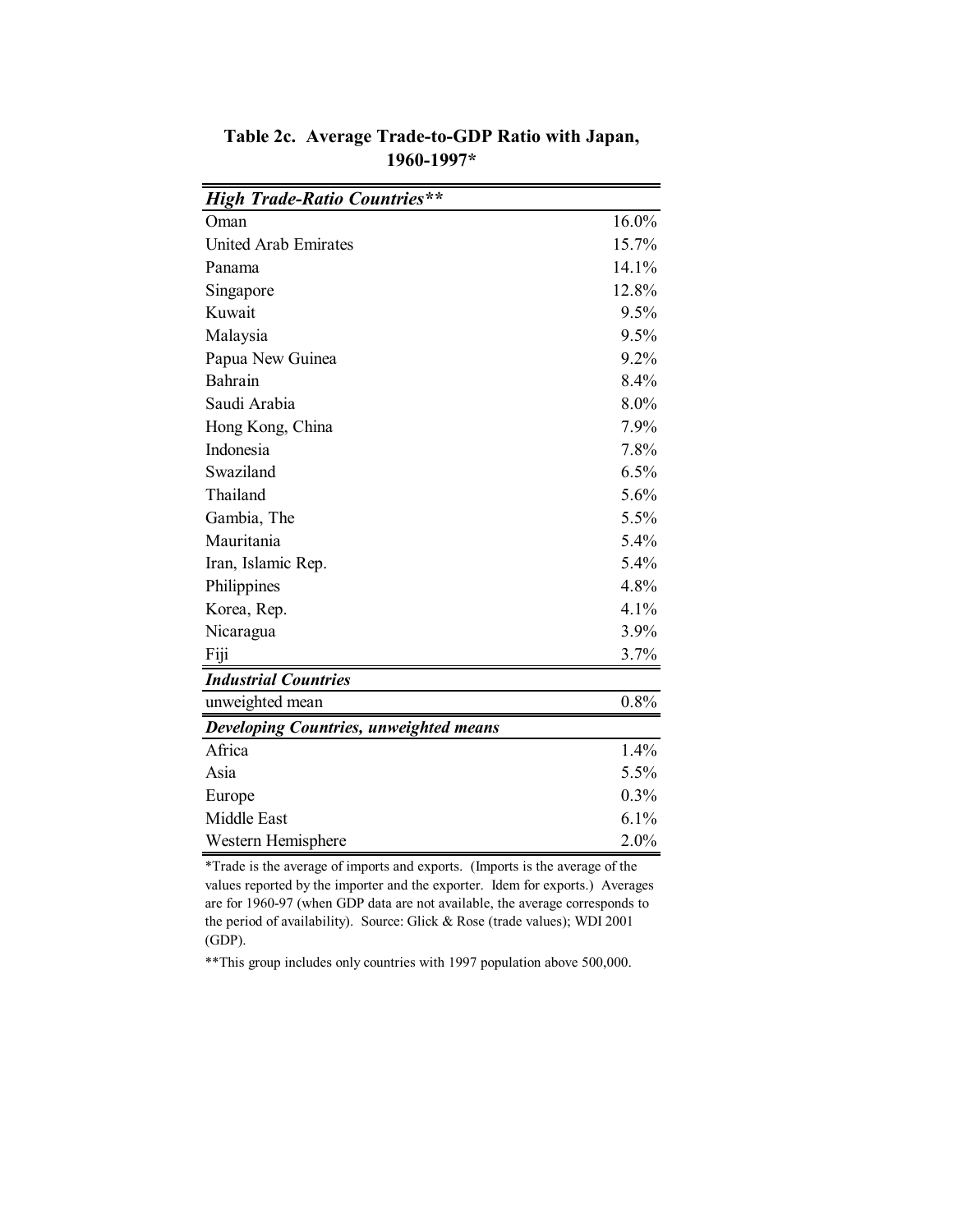| <b>High Co-Movement Countries**</b>           |        |
|-----------------------------------------------|--------|
| Puerto Rico                                   | 0.0193 |
| Panama                                        | 0.0244 |
| Canada                                        | 0.0335 |
| El Salvador                                   | 0.0340 |
| Singapore                                     | 0.0444 |
| Thailand                                      | 0.0529 |
| Guinea                                        | 0.0545 |
| Bahrain                                       | 0.0563 |
| Hong Kong, China                              | 0.0566 |
| Honduras                                      | 0.0571 |
| Malaysia                                      | 0.0609 |
| Saudi Arabia                                  | 0.0646 |
| Australia                                     | 0.0664 |
| Fiji                                          | 0.0666 |
| Hungary                                       | 0.0673 |
| Egypt, Arab Rep.                              | 0.0681 |
| Cyprus                                        | 0.0687 |
| Tunisia                                       | 0.0689 |
| New Zealand                                   | 0.0691 |
| Norway                                        | 0.0671 |
| <b>Industrial Countries</b>                   |        |
| unweighted mean                               | 0.0830 |
| <b>Developing Countries, unweighted means</b> |        |
| Africa                                        | 0.1445 |
| Asia                                          | 0.0913 |
| Europe                                        | 0.1107 |
| Middle East                                   | 0.1348 |
| Western Hemisphere                            | 0.1040 |

**Table 3a. Co-Movement of Prices with U.S., 1960-1997\***

\*The table shows the value VP, the standard error of the residual for the AR-2 regression for the log of the real exchange rate. In some cases, the sample differs from 1960-97.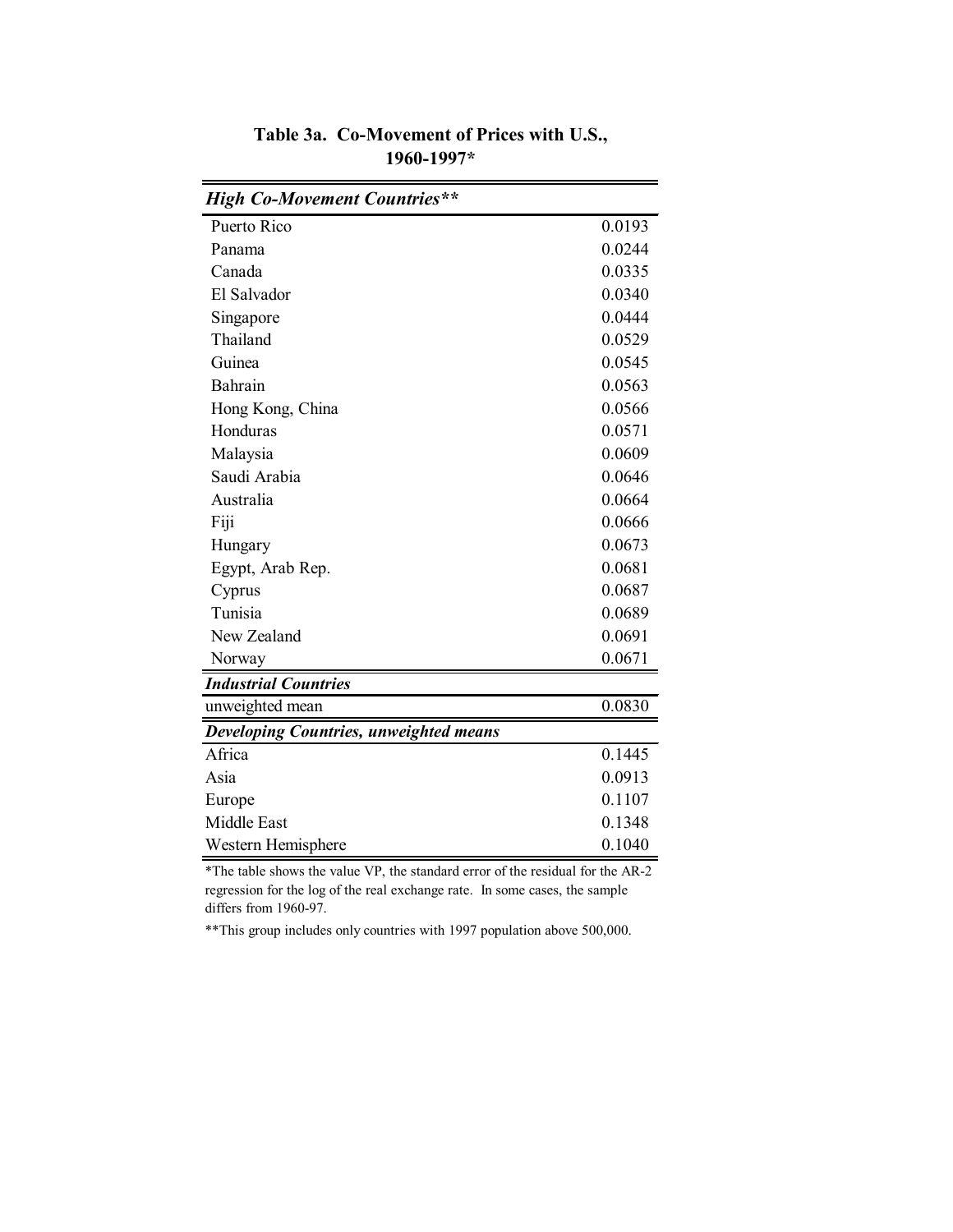| <b>High Co-Movement Countries**</b>           |        |
|-----------------------------------------------|--------|
| Austria                                       | 0.0196 |
| Netherlands                                   | 0.0217 |
| Denmark                                       | 0.0219 |
| Belgium                                       | 0.0242 |
| Germany                                       | 0.0328 |
| France                                        | 0.0338 |
| Norway                                        | 0.0363 |
| Switzerland                                   | 0.0395 |
| Ireland                                       | 0.0397 |
| Morocco                                       | 0.0426 |
| Italy                                         | 0.0478 |
| Portugal                                      | 0.0480 |
| Sweden                                        | 0.0489 |
| Spain                                         | 0.0491 |
| Greece                                        | 0.0510 |
| Tunisia                                       | 0.0529 |
| Cyprus                                        | 0.0536 |
| Finland                                       | 0.0552 |
| United Kingdom                                | 0.0616 |
| New Zealand                                   | 0.0678 |
| <b>Industrial Countries</b>                   |        |
| unweighted mean                               | 0.0507 |
| <b>Developing Countries, unweighted means</b> |        |
| Africa                                        | 0.1403 |
| Asia                                          | 0.1103 |
| Europe                                        | 0.1152 |
| Middle East                                   | 0.1607 |
| Western Hemisphere                            | 0.1350 |

**Table 3b. Co-Movement of Prices with Euro-12, 1960-1997\***

\*The table shows the value VP, the standard error of the residual for the AR-2 regression for the log of the real exchange rate. For a member of the Euro-12, the co-movement is in relation to the other 11 countries. In some cases, the sample differs from 1960-97.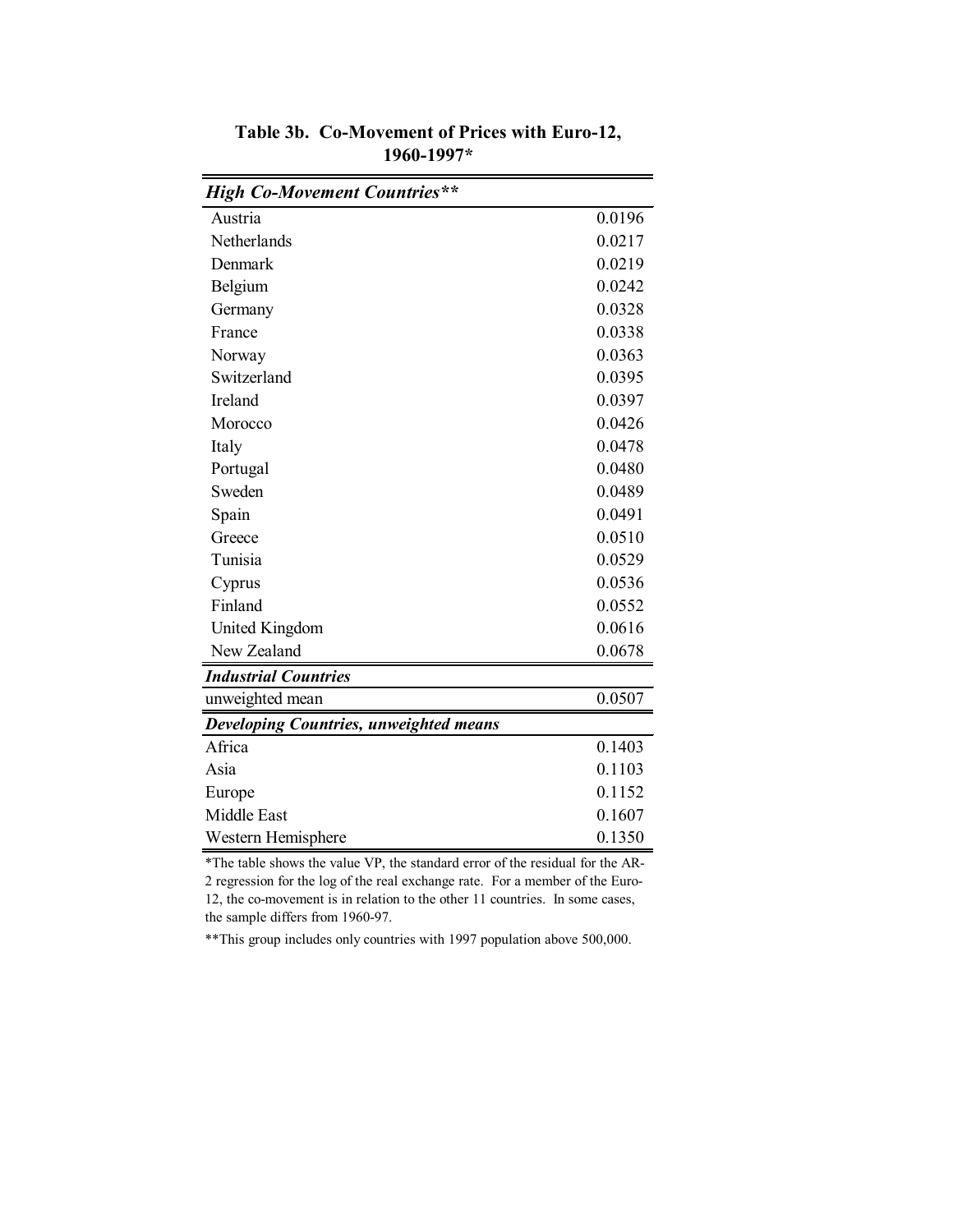| <b>High Co-Movement Countries**</b>           |        |
|-----------------------------------------------|--------|
| Switzerland                                   | 0.0713 |
| Austria                                       | 0.0719 |
| Germany                                       | 0.0776 |
| New Zealand                                   | 0.0791 |
| Netherlands                                   | 0.0805 |
| Denmark                                       | 0.0810 |
| Belgium                                       | 0.0816 |
| Papua New Guinea                              | 0.0827 |
| Thailand                                      | 0.0841 |
| Cyprus                                        | 0.0845 |
| Singapore                                     | 0.0866 |
| France                                        | 0.0883 |
| Norway                                        | 0.0883 |
| Morocco                                       | 0.0918 |
| <b>United States</b>                          | 0.0924 |
| Australia                                     | 0.0940 |
| Panama                                        | 0.0944 |
| Malaysia                                      | 0.0947 |
| Tunisia                                       | 0.0960 |
| Puerto Rico                                   | 0.0961 |
| <b>Industrial Countries</b>                   |        |
| unweighted mean                               | 0.0919 |
| <b>Developing Countries, unweighted means</b> |        |
| Africa                                        | 0.1647 |
| Asia                                          | 0.1237 |
| Europe                                        | 0.1307 |
| Middle East                                   | 0.1730 |
| Western Hemisphere                            | 0.1465 |

**Table 3c. Co-Movement of Prices with Japan, 1960-1997\***

\*The table shows the value VP, the standard error of the residual for the AR-2 regression for the log of the real exchange rate. In some cases, the sample differs from 1960-97.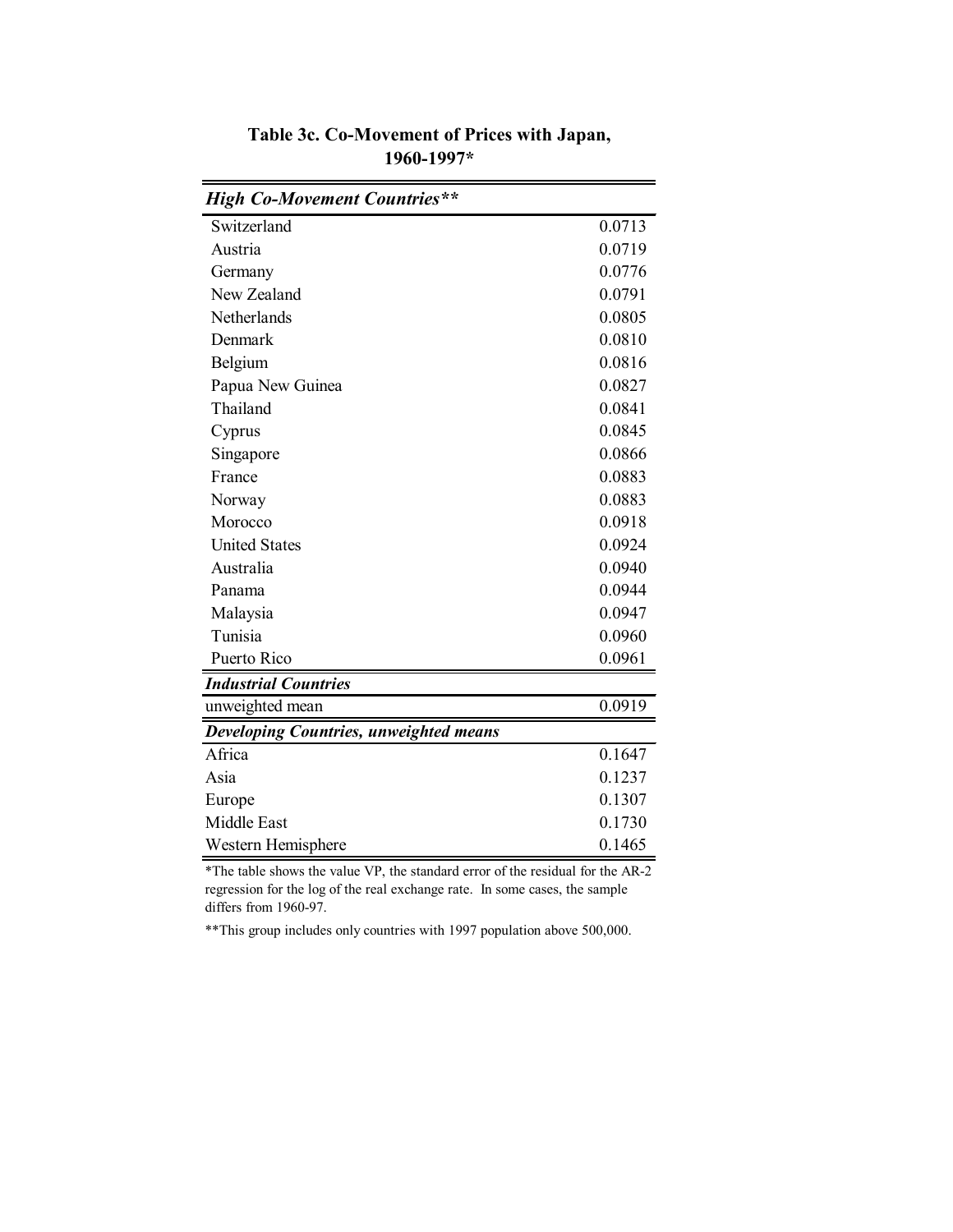| <b>High Co-Movement Countries**</b>           |        |
|-----------------------------------------------|--------|
| Canada                                        | 0.0135 |
| <b>United Kingdom</b>                         | 0.0150 |
| Australia                                     | 0.0175 |
| Germany                                       | 0.0196 |
| Netherlands                                   | 0.0197 |
| France                                        | 0.0200 |
| Colombia                                      | 0.0205 |
| Puerto Rico                                   | 0.0216 |
| Denmark                                       | 0.0217 |
| Norway                                        | 0.0224 |
| Italy                                         | 0.0230 |
| Spain                                         | 0.0238 |
| Honduras                                      | 0.0251 |
| Belgium                                       | 0.0253 |
| Sweden                                        | 0.0254 |
| Switzerland                                   | 0.0256 |
| Costa Rica                                    | 0.0258 |
| Austria                                       | 0.0261 |
| Japan                                         | 0.0265 |
| Guatemala                                     | 0.0265 |
| <b>Industrial Countries</b>                   |        |
| unweighted mean                               | 0.0251 |
| <b>Developing Countries, unweighted means</b> |        |
| Africa                                        | 0.0591 |
| Asia                                          | 0.0524 |
| Europe                                        | 0.0449 |
| Middle East                                   | 0.0749 |
| Western Hemisphere                            | 0.0442 |

**Table 4a. Co-Movement of Outputs with U.S., 1960-1997\***

Note: The table shows the value VY, the standard error of the residual for the AR-2 regression for the log of the ratio of real per capita GDPs. In some cases, the sample differs from 1960-97.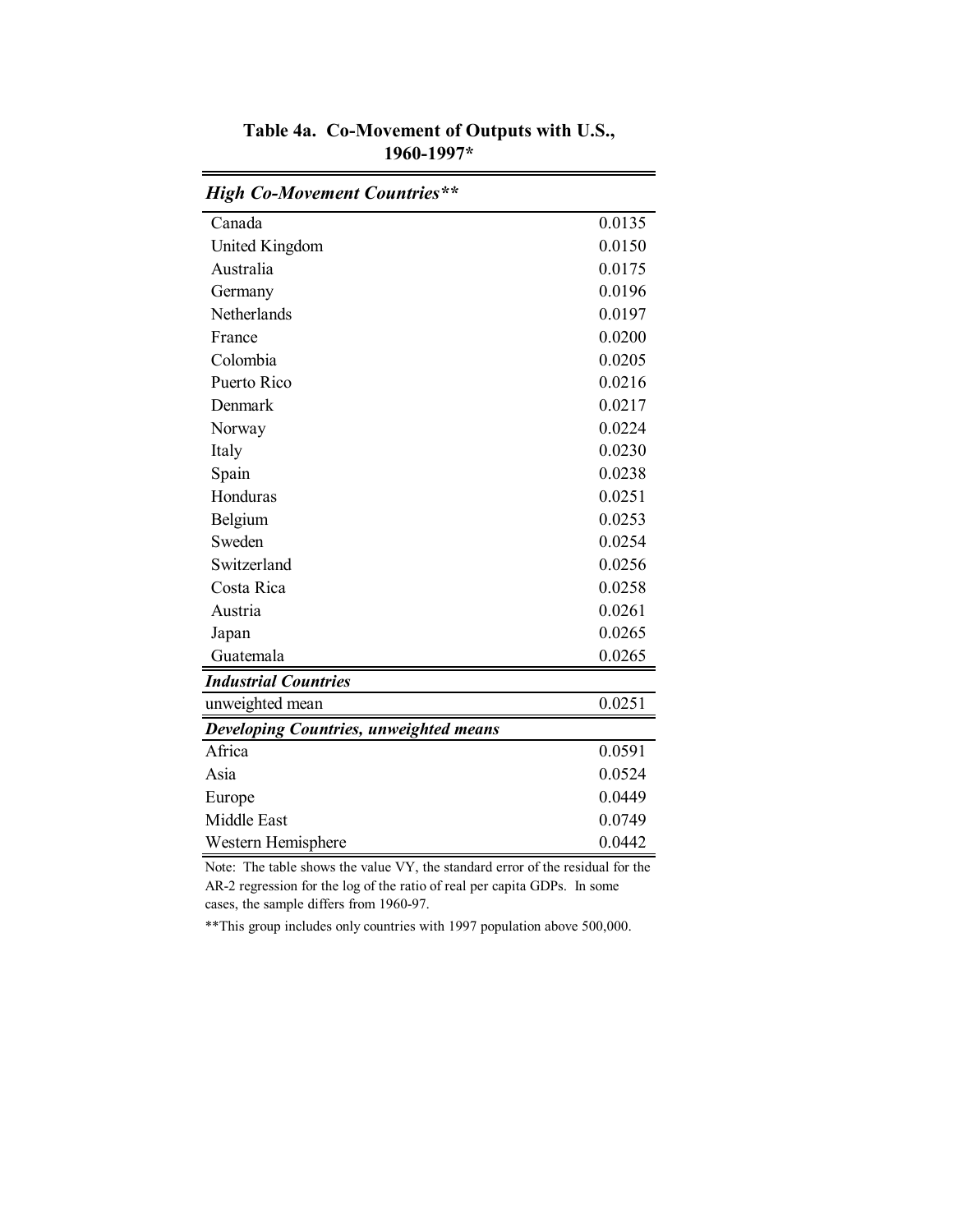| <b>High Co-Movement Countries**</b>           |        |
|-----------------------------------------------|--------|
| France                                        | 0.0094 |
| Belgium                                       | 0.0108 |
| Netherlands                                   | 0.0116 |
| Austria                                       | 0.0131 |
| Colombia                                      | 0.0145 |
| Italy                                         | 0.0154 |
| Germany                                       | 0.0154 |
| Sweden                                        | 0.0165 |
| Spain                                         | 0.0165 |
| Switzerland                                   | 0.0168 |
| <b>United Kingdom</b>                         | 0.0170 |
| Denmark                                       | 0.0177 |
| <b>United States</b>                          | 0.0185 |
| Canada                                        | 0.0187 |
| Japan                                         | 0.0202 |
| Puerto Rico                                   | 0.0205 |
| Norway                                        | 0.0210 |
| Guatemala                                     | 0.0220 |
| Australia                                     | 0.0222 |
| Cyprus                                        | 0.0227 |
| <b>Industrial Countries</b>                   |        |
| unweighted mean                               | 0.0198 |
| <b>Developing Countries, unweighted means</b> |        |
| Africa                                        | 0.0557 |
| Asia                                          | 0.0500 |
| Europe                                        | 0.0421 |
| Middle East                                   | 0.0713 |
| Western Hemisphere                            | 0.0426 |

**Table 4b. Co-Movement of Outputs with Euro-12, 1960-1997\***

Note: The table shows the value VY, the standard error of the residual for the AR-2 regression for the log of the ratio of real per capita GDPs. In some cases, the sample differs from 1960-97. For a member of the Euro-12, the comovement is in relation to the other 11 countries.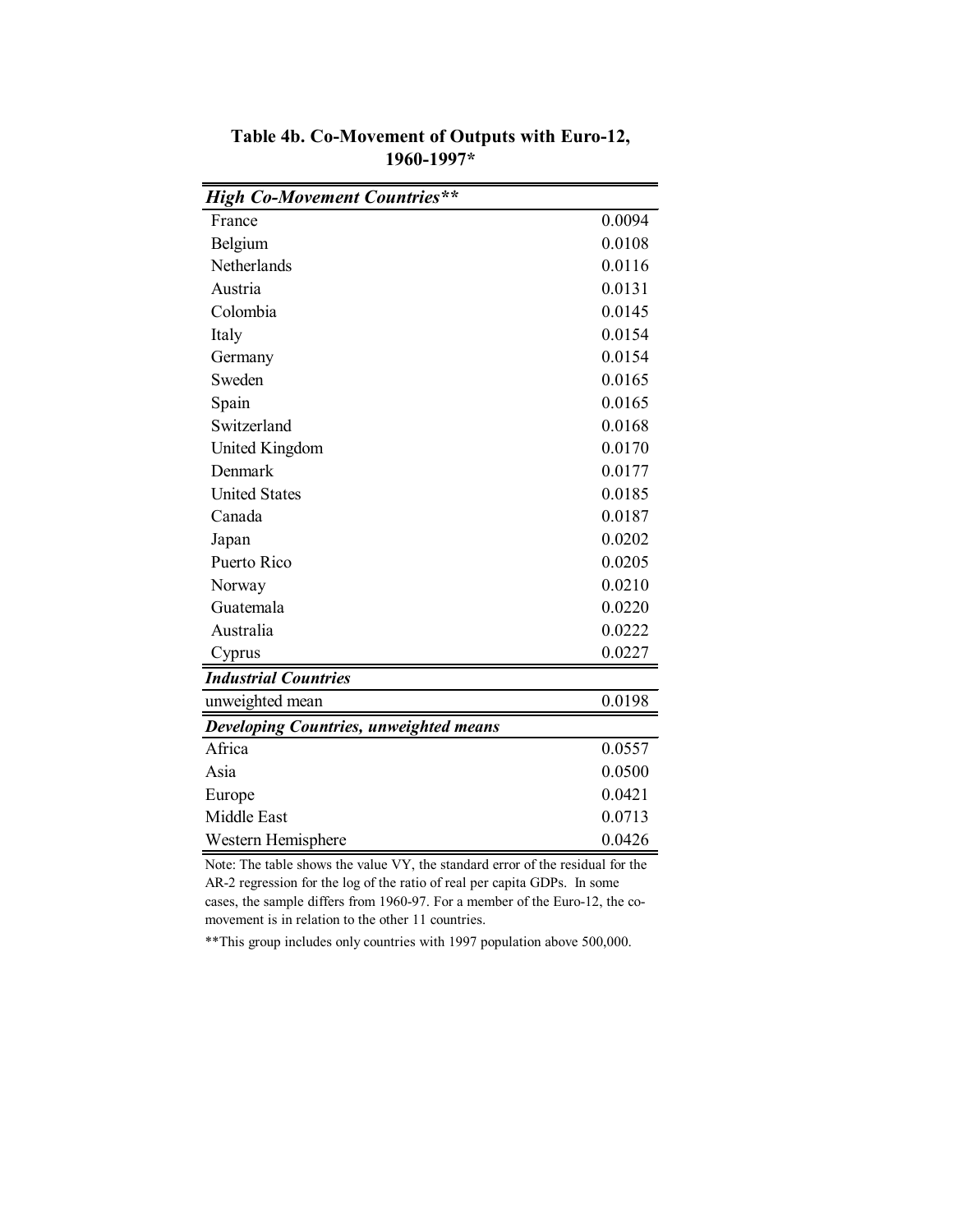| <b>High Co-Movement Countries**</b>           |        |
|-----------------------------------------------|--------|
| France                                        | 0.0214 |
| <b>United Kingdom</b>                         | 0.0217 |
| Germany                                       | 0.0229 |
| Austria                                       | 0.0234 |
| Netherlands                                   | 0.0235 |
| Italy                                         | 0.0236 |
| Belgium                                       | 0.0243 |
| Colombia                                      | 0.0252 |
| Australia                                     | 0.0254 |
| Sweden                                        | 0.0256 |
| Greece                                        | 0.0260 |
| Switzerland                                   | 0.0262 |
| Puerto Rico                                   | 0.0262 |
| Denmark                                       | 0.0265 |
| <b>United States</b>                          | 0.0265 |
| Sri Lanka                                     | 0.0271 |
| Spain                                         | 0.0272 |
| Thailand                                      | 0.0282 |
| Cyprus                                        | 0.0286 |
| Canada                                        | 0.0296 |
| <b>Industrial Countries</b>                   |        |
| unweighted mean                               | 0.0282 |
| <b>Developing Countries, unweighted means</b> |        |
| Africa                                        | 0.0596 |
| Asia                                          | 0.0541 |
| Europe                                        | 0.0443 |
| Middle East                                   | 0.0748 |
| Western Hemisphere                            | 0.0463 |

**Table 4c. Co-Movement of Outputs with Japan, 1960-1997\***

Note: The table shows the value VY, the standard error of the residual for the AR-2 regression for the log of the ratio of real per capita GDPs. In some cases, the sample differs from 1960-97.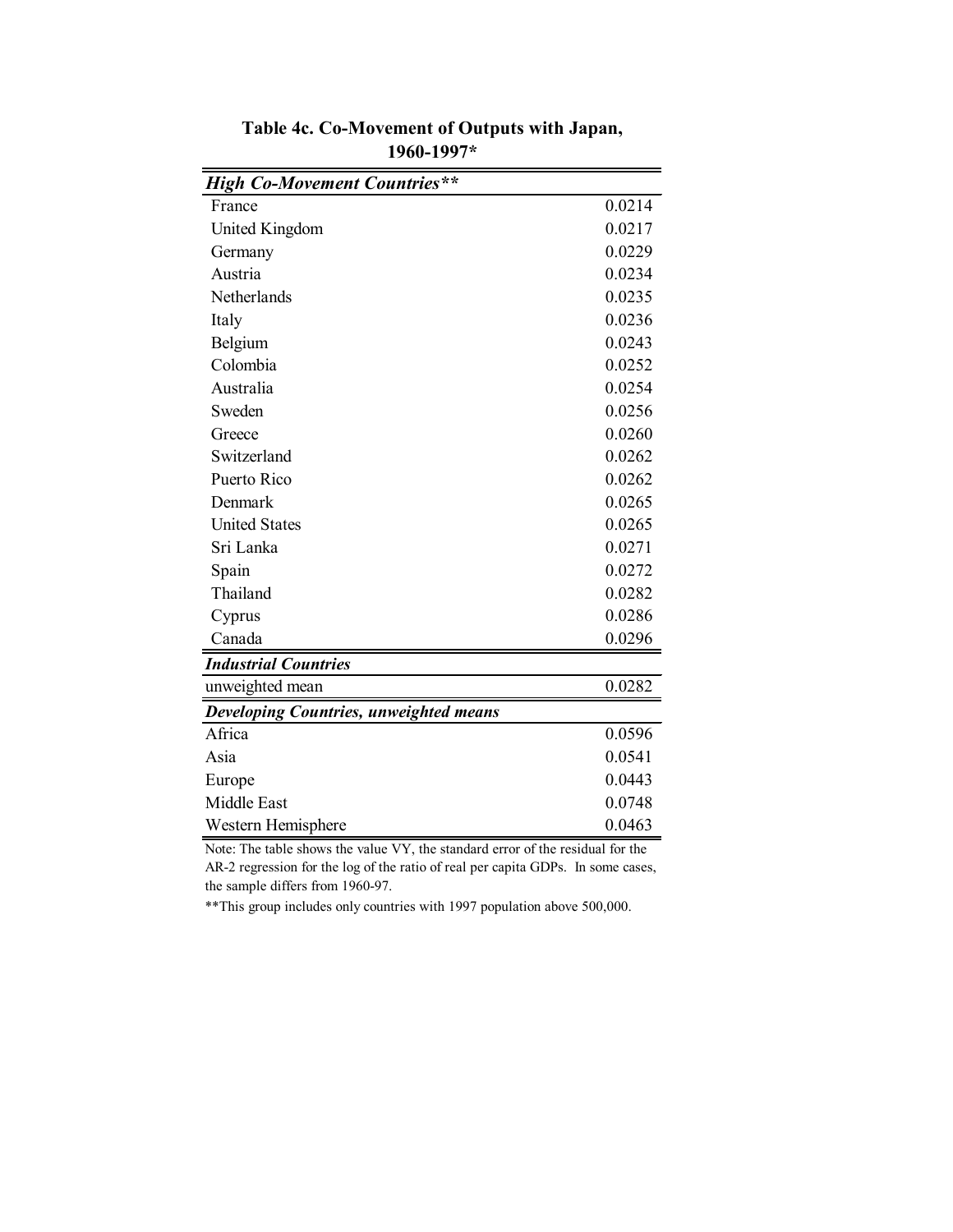| Country Name                                                                                                                                                                      | Mean Annual<br><b>Inflation Rate</b><br>$(\% )$ | Trade Ratio<br>with US | Trade Ratio<br>with Euro-12 | Trade Ratio<br>with Japan | VP with US | VP with Euro<br>12 | VP with<br>Japan | VY with US | VY with<br>Euro-12 | VY with<br>Japan |
|-----------------------------------------------------------------------------------------------------------------------------------------------------------------------------------|-------------------------------------------------|------------------------|-----------------------------|---------------------------|------------|--------------------|------------------|------------|--------------------|------------------|
| Nicaragua                                                                                                                                                                         | 1168                                            | 0.121                  | 0.079                       | 0.039                     | 0.521      | 0.530              | 0.551            | 0.078      | 0.077              | 0.082            |
| Bolivia                                                                                                                                                                           | 702                                             | 0.053                  | 0.032                       | 0.014                     | 0.105      | 0.155              | 0.150            | 0.043      | 0.043              | 0.049            |
| Peru                                                                                                                                                                              | 531                                             | 0.035                  | 0.024                       | 0.011                     | 0.135      | 0.134              | 0.157            | 0.057      | 0.055              | 0.060            |
| Argentina                                                                                                                                                                         | 431                                             | 0.009                  | 0.017                       | 0.003                     | 0.255      | 0.230              | 0.251            | 0.060      | 0.056              | 0.062            |
| <b>Brazil</b>                                                                                                                                                                     | 288                                             | 0.015                  | 0.015                       | 0.004                     | 0.122      | 0.133              | 0.155            | 0.042      | 0.035              | 0.041            |
| Chile                                                                                                                                                                             | 107                                             | 0.047                  | 0.051                       | 0.021                     | 0.116      | 0.139              | 0.140            | 0.050      | 0.052              | 0.058            |
| Israel                                                                                                                                                                            | 78                                              | 0.052                  | 0.069                       | 0.007                     | 0.092      | 0.099              | 0.124            | 0.038      | 0.032              | 0.039            |
| Uruguay                                                                                                                                                                           | 62                                              | 0.014                  | 0.027                       | 0.002                     | 0.158      | 0.154              | 0.174            | 0.038      | 0.038              | 0.043            |
| Congo, Dem. Rep.                                                                                                                                                                  | 49                                              | 0.033                  | 0.170                       | 0.010                     | 0.170      | 0.163              | 0.179            | 0.054      | 0.052              | 0.057            |
| Mexico                                                                                                                                                                            | 41                                              | 0.087                  | 0.013                       | 0.006                     | 0.111      | 0.160              | 0.165            | 0.036      | 0.036              | 0.036            |
| Turkey                                                                                                                                                                            | 39                                              | 0.011                  | 0.046                       | 0.003                     | 0.116      | 0.113              | 0.138            | 0.036      | 0.038              | 0.042            |
| Ghana                                                                                                                                                                             | 39                                              | 0.056                  | 0.108                       | 0.024                     | 0.231      | 0.248              | 0.253            | 0.047      | 0.042              | 0.048            |
| Sierra Leone                                                                                                                                                                      | 34                                              | 0.049                  | 0.123                       | 0.025                     | 0.207      | 0.254              | 0.249            | 0.058      | 0.050              | 0.056            |
| Guinea-Bissau                                                                                                                                                                     | 30                                              | 0.014                  | 0.275                       | 0.018                     | 0.156      | 0.142              | 0.174            | 0.063      | 0.063              | 0.062            |
| Ecuador                                                                                                                                                                           | 25                                              | 0.099                  | 0.043                       | 0.017                     | 0.072      | 0.114              | 0.113            | 0.042      | 0.040              | 0.041            |
| Colombia                                                                                                                                                                          | 23                                              | 0.045                  | 0.027                       | 0.006                     | 0.071      | 0.098              | 0.116            | 0.020      | 0.014              | 0.025            |
| Guyana                                                                                                                                                                            | 22                                              | 0.230                  | 0.094                       | 0.035                     | 0.117      | 0.155              | 0.151            | 0.058      | 0.058              | 0.062            |
| Costa Rica                                                                                                                                                                        | 20                                              | 0.113                  | 0.049                       | 0.013                     | 0.109      | 0.110              | 0.141            | 0.026      | 0.029              | 0.040            |
| Venezuela, RB                                                                                                                                                                     | 18                                              | 0.117                  | 0.040                       | 0.010                     | 0.112      | 0.144              | 0.147            | 0.044      | 0.040              | 0.043            |
| Paraguay                                                                                                                                                                          | 18                                              | 0.024                  | 0.034                       | 0.008                     | 0.109      | 0.119              | 0.125            | 0.037      | 0.034              | 0.040            |
| Nigeria                                                                                                                                                                           | 18                                              | 0.150                  | 0.228                       | 0.025                     | 0.160      | 0.195              | 0.213            | 0.082      | 0.070              | 0.079            |
| Jamaica                                                                                                                                                                           | 17                                              | 0.194                  | 0.031                       | 0.011                     | 0.113      | 0.135              | 0.145            | 0.050      | 0.046              | 0.044            |
| Portugal                                                                                                                                                                          | 16                                              | 0.011                  | 0.077                       | 0.003                     | 0.083      | 0.048              | 0.096            | 0.035      | 0.028              | 0.030            |
| Iran, Islamic Rep.                                                                                                                                                                | 16                                              | 0.031                  | 0.123                       | 0.054                     | 0.479      | 0.467              | 0.497            | 0.073      | 0.066              | 0.069            |
| Oman                                                                                                                                                                              | 16                                              | 0.036                  | 0.177                       | 0.160                     | 0.125      | 0.145              | 0.162            | 0.120      | 0.118              | 0.112            |
| Greece                                                                                                                                                                            | 16                                              | 0.008                  | 0.061                       | 0.006                     | 0.075      | 0.051              | 0.097            | 0.029      | 0.024              | 0.026            |
| Dominican Republic                                                                                                                                                                | 15                                              | 0.168                  | 0.031                       | 0.011                     | 0.096      | 0.114              | 0.134            | 0.057      | 0.053              | 0.056            |
| Indonesia                                                                                                                                                                         | 15                                              | 0.040                  | 0.028                       | 0.078                     | 0.122      | 0.148              | 0.151            | 0.031      | 0.030              | 0.033            |
| *Only countries with population above 500,000 are considered. For euro-12 members, co-movements are computed in relation to the other 11 countries. High-inflation countries with |                                                 |                        |                             |                           |            |                    |                  |            |                    |                  |

|  |  | Table 5.  High-Inflation Countries.*  Trade Ratios and Co-Movements with U.S., Euro-12, and Japan |  |  |
|--|--|---------------------------------------------------------------------------------------------------|--|--|
|--|--|---------------------------------------------------------------------------------------------------|--|--|

no data on VY or VP are not reported in the table.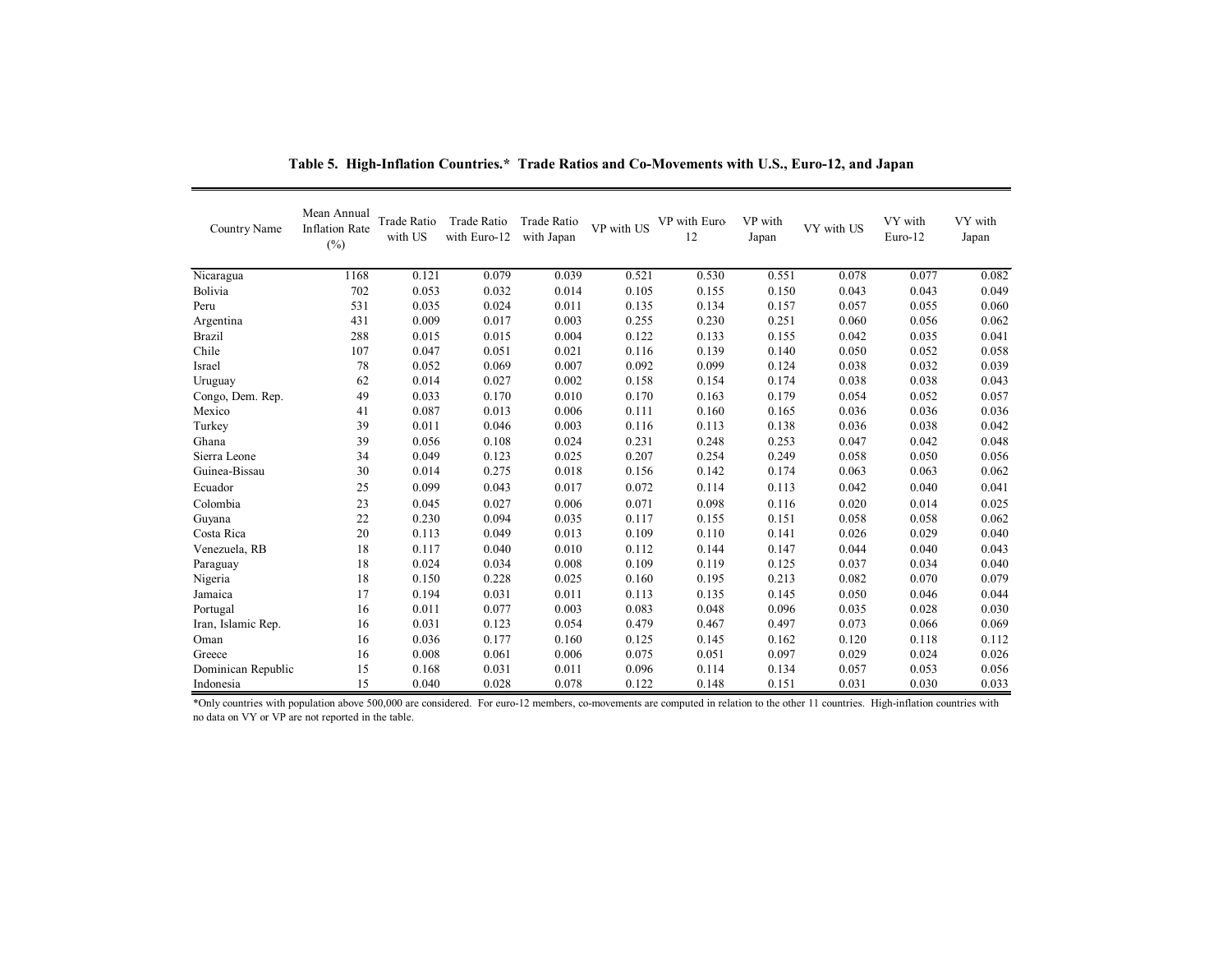| Country            | Mean Annual<br><b>Inflation Rate</b> | Trade       | <b>VP</b> | <b>VY</b>   |  |
|--------------------|--------------------------------------|-------------|-----------|-------------|--|
| Nicaragua          | 1168.4                               | <b>US</b>   | <b>US</b> | Euro        |  |
| Bolivia            | 702.4                                | <b>US</b>   | <b>US</b> | <b>US</b>   |  |
| Peru               | 530.7                                | <b>US</b>   | Euro      | Euro        |  |
| Argentina          | 430.8                                | Euro        | Euro      | Euro        |  |
| <b>Brazil</b>      | 288.4                                | <b>US</b>   | <b>US</b> | <b>Euro</b> |  |
| Chile              | 106.9                                | Euro        | <b>US</b> | <b>US</b>   |  |
| Israel             | 78.2                                 | Euro        | <b>US</b> | <b>Euro</b> |  |
| Uruguay            | 62.2                                 | Euro        | Euro      | US/Euro     |  |
| Congo, Dem. Rep.   | 48.7                                 | <b>Euro</b> | Euro      | Euro        |  |
| Mexico             | 41.0                                 | <b>US</b>   | <b>US</b> | Euro/Japan  |  |
| Turkey             | 39.4                                 | Euro        | Euro      | <b>US</b>   |  |
| Ghana              | 38.7                                 | <b>Euro</b> | <b>US</b> | Euro        |  |
| Sierra Leone       | 34.2                                 | <b>Euro</b> | <b>US</b> | Euro        |  |
| Guinea-Bissau      | 30.5                                 | <b>Euro</b> | Euro      | Japan       |  |
| Ecuador            | 25.0                                 | <b>US</b>   | <b>US</b> | Euro        |  |
| Colombia           | 22.7                                 | <b>US</b>   | <b>US</b> | <b>Euro</b> |  |
| Guyana             | 22.3                                 | <b>US</b>   | <b>US</b> | Euro        |  |
| Costa Rica         | 20.0                                 | <b>US</b>   | <b>US</b> | <b>US</b>   |  |
| Venezuela          | 18.5                                 | <b>US</b>   | <b>US</b> | Euro        |  |
| Paraguay           | 17.8                                 | Euro        | <b>US</b> | Euro        |  |
| Nigeria            | 17.5                                 | <b>Euro</b> | <b>US</b> | <b>Euro</b> |  |
| Jamaica            | 16.6                                 | <b>US</b>   | <b>US</b> | Japan       |  |
| Portugal           | 16.2                                 | <b>Euro</b> | Euro      | Euro        |  |
| Iran               | 16.1                                 | <b>Euro</b> | Euro      | Euro        |  |
| Oman               | 16.0                                 | Euro        | <b>US</b> | Japan       |  |
| Greece             | 15.6                                 | <b>Euro</b> | Euro      | Euro        |  |
| Dominican Republic | 15.1                                 | <b>US</b>   | <b>US</b> | Euro        |  |
| Indonesia          | 15.0                                 | Japan       | <b>US</b> | Euro        |  |

# **Table 6. High-Inflation Countries Best Anchor Based on the Three Criteria**

Note: The table excludes countries with 1997 population below 500,000 and countries for which VP or VY are not available. Bold values apply if 1) highest trade share less second highest trade exceeds 0.04; 2) magnitude of difference between lowest VP and next lowest VP exceeds 0.025; or 3) magnitude of difference between lowest VY and next lowest VY exceeds 0.005.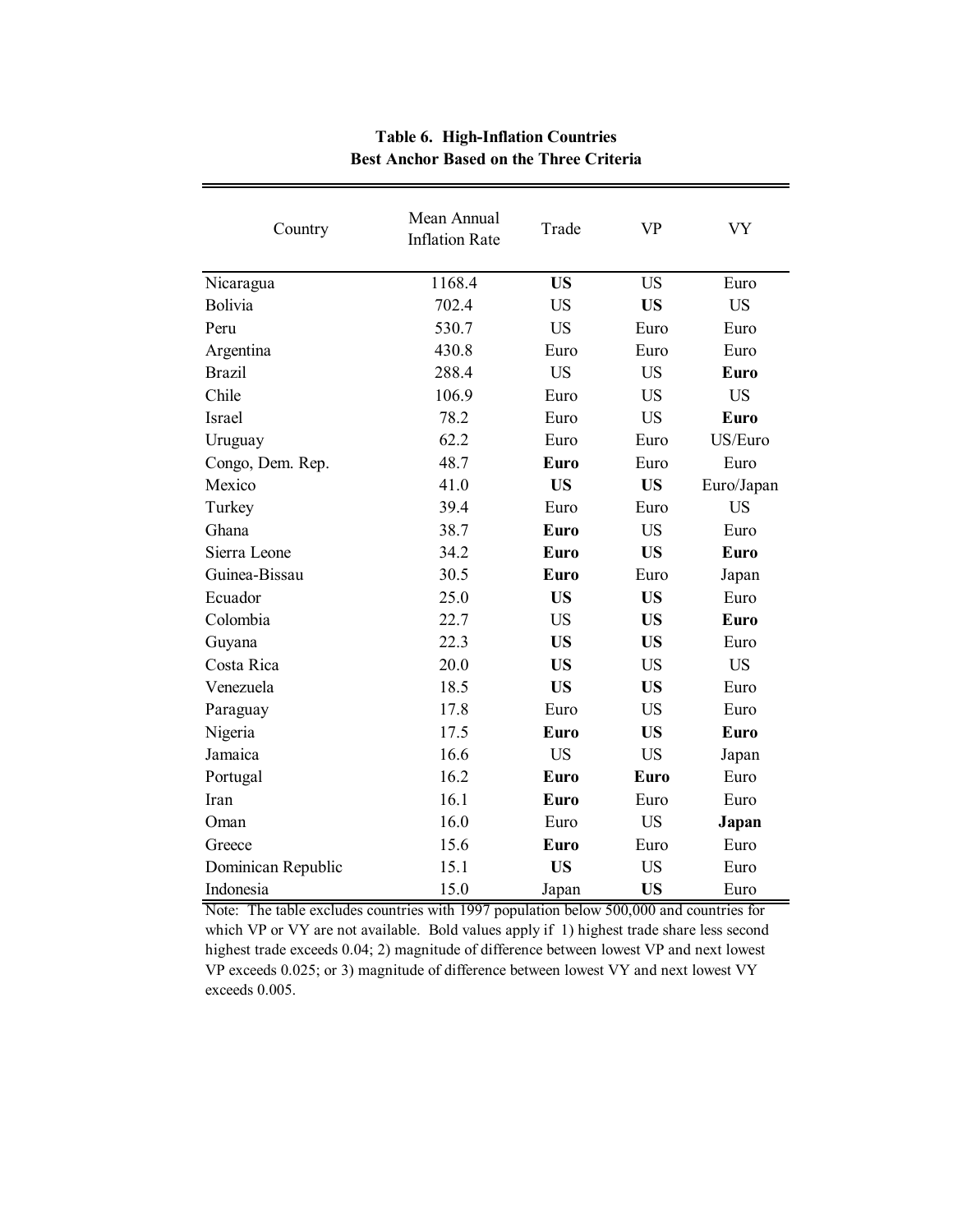| Country                  | Trade*    | $VP**$      | $VY^{**}$   |
|--------------------------|-----------|-------------|-------------|
| Algeria                  | Euro      | Euro        | Euro        |
| Austria                  | Euro      | <b>Euro</b> | <b>Euro</b> |
| Belgium-Lux***           | Euro      | <b>Euro</b> | <b>Euro</b> |
| Benin                    | Euro      | <b>Euro</b> | Euro        |
| Cameroon                 | Euro      | Euro        | <b>US</b>   |
| Canada                   | <b>US</b> | <b>US</b>   | <b>US</b>   |
| Central African Republic | Euro      | Euro        | Euro        |
| Chad                     | Euro      | Euro        | Euro        |
| Congo, Dem. Rep.         | Euro      | Euro        | Euro        |
| Congo, Rep.              | Euro      | Euro        | Euro        |
| Costa Rica               | <b>US</b> | <b>US</b>   | <b>US</b>   |
| Cote d'Ivoire            | Euro      | <b>Euro</b> | Japan       |
| Cyprus                   | Euro      | Euro        | <b>Euro</b> |
| Dominican Republic       | <b>US</b> | <b>US</b>   | Euro        |
| Ecuador                  | <b>US</b> | <b>US</b>   | Euro        |
| Gabon                    | Euro      | Euro        | <b>Euro</b> |
| Gambia, The              | Euro      | <b>US</b>   | Euro        |
| Ghana                    | Euro      | <b>US</b>   | Euro        |
| Guinea-Bissau            | Euro      | Euro        | Japan       |
| Guyana                   | US/Euro   | <b>US</b>   | Euro        |
| Haiti                    | <b>US</b> | US          | <b>Euro</b> |
| Honduras                 | <b>US</b> | <b>US</b>   | <b>US</b>   |
| Hong Kong, China         | <b>US</b> | <b>US</b>   | Euro        |
| Iran, Islamic Rep.       | Euro      | Euro        | Euro        |
| Ireland                  | Euro      | <b>Euro</b> | <b>Euro</b> |
| Jamaica                  | <b>US</b> | US          | Japan       |
| Jordan                   | Euro      | <b>US</b>   | Euro        |
| Kenya                    | Euro      | Euro        | US/Euro     |
| Madagascar               | Euro      | Euro        | Euro        |
| Malaysia                 | Japan     | <b>US</b>   | Euro        |
| Mauritania               | Euro      | Euro        | <b>Euro</b> |
| Mauritius                | Euro      | Euro        | <b>US</b>   |
| Morocco                  | Euro      | <b>Euro</b> | <b>Euro</b> |
| Netherlands              | Euro      | <b>Euro</b> | <b>Euro</b> |

# **Table 7. High Trade-Share Countries Best Anchor Based on the Three Criteria**

 $\overline{\phantom{0}}$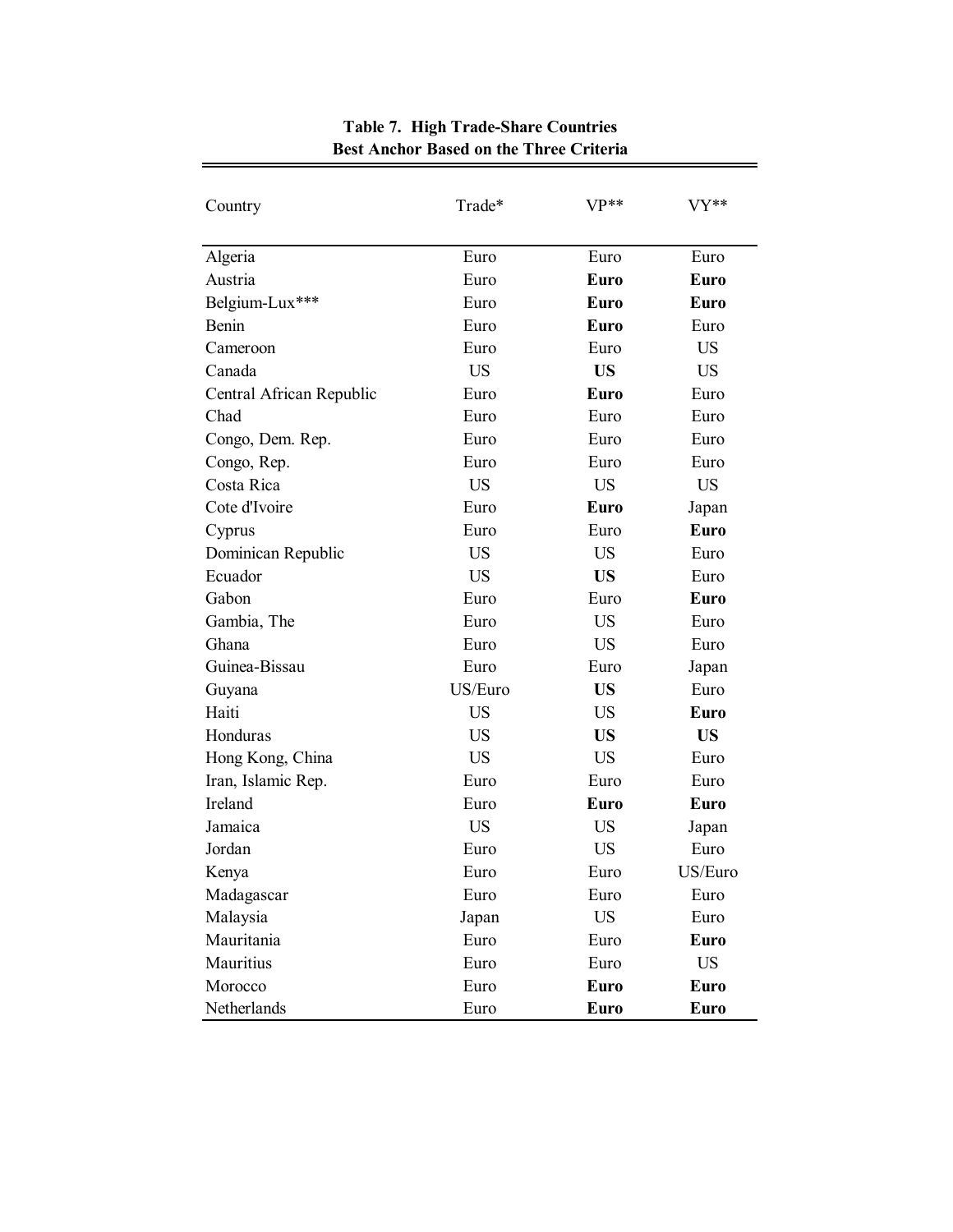| Country              | Trade*     | $VP**$      | VY**        |
|----------------------|------------|-------------|-------------|
| Nicaragua            | <b>US</b>  | <b>US</b>   | Euro        |
| Niger                | Euro       | <b>Euro</b> | Euro        |
| Nigeria              | Euro/US    | <b>US</b>   | Euro        |
| Oman                 | Euro/Japan | <b>US</b>   | Japan       |
| Panama               | Japan/US   | <b>US</b>   | Euro        |
| Papua New Guinea     | Japan      | US          | Japan       |
| Romania              | Euro       | US          | Euro        |
| Saudi Arabia         | Euro       | <b>US</b>   | US/Euro     |
| Senegal              | Euro       | <b>Euro</b> | Euro        |
| Sierra Leone         | Euro       | <b>US</b>   | Euro        |
| Singapore            | US/Japan   | <b>US</b>   | Euro        |
| Sweden               | Euro       | Euro        | <b>Euro</b> |
| Switzerland          | Euro       | Euro        | Euro        |
| Syrian Arab Republic | Euro       | <b>US</b>   | Euro        |
| Togo                 | Euro       | <b>Euro</b> | Euro        |
| Trinidad and Tobago  | US         | US          | Euro        |
| Tunisia              | Euro       | Euro        | Euro        |
| United Arab Emirates | Japan/Euro | US          | Euro        |
| Venezuela, RB        | US         | <b>US</b>   | Euro        |

# **Table 7 (continued). High Trade-Share Countries Best Anchor Based on the Three Criteria**

\*The table excludes countries with 1997 population below 500,000 and countries for which VP or VY are not available. The best anchor according to the trade criterion is shown only when the trade share exceeds 9%. When there is more than one anchor country for which the trade share exceeds 9%, we list the anchors in descending order of the trade shares.

\*\*Bold values apply if the magnitude of the difference between the lowest VP and the next lowest VP exceeds 0.025 or the magnitude of the difference between the lowest VY and the next lowest VY exceeds 0.005.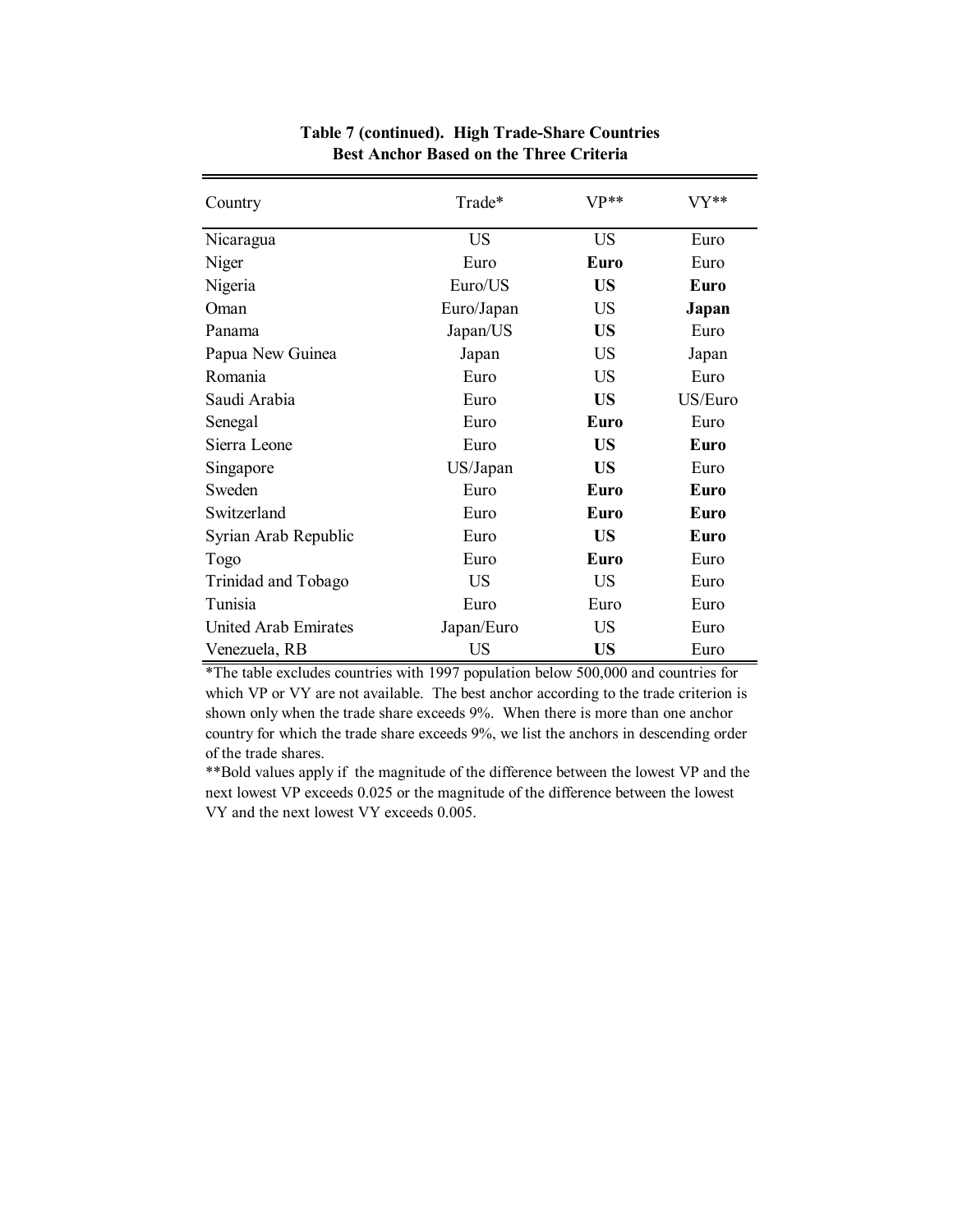| <b>Authors</b>               | <b>Significance</b> | Point estimate of<br>increased trade from<br>currency union |
|------------------------------|---------------------|-------------------------------------------------------------|
|                              |                     |                                                             |
| Rose (2000)                  | S                   | around $240\%$                                              |
| Frankel and Rose (2002)      | S                   | around 290%                                                 |
| Engel and Rose (2002)        | S                   | around 240%                                                 |
| Persson $(2001)$             | ns                  | around $40\%$                                               |
| Tenreyro (2001)              | ns                  | around 60%                                                  |
| Pakko and Wall (2001)        | ns                  | around $-55%$                                               |
| Glick and Rose (2001)        | S                   | around 100%                                                 |
| Rose and van Wincoop (2001)  | S                   | around 140%                                                 |
| Rose (2001)                  | ns, s               | $-68\% - 708\%$                                             |
| Lopez-C. and Meissner (2001) | S                   | around $100\%$                                              |
| Levy Y. $(2001)$             | S                   | around $50\%$                                               |
| Nitsch (2002)                | S                   | around $85%$                                                |
| Flandreau and Maurel (2001)  | S                   | around $220%$                                               |
| Klein (2002)                 | S                   | around $50\%$                                               |

**Table 8 Empirical Studies of the Effect of Currency Union on Trade**

.

Note: s=statistically significantly different from zero, ns=not significant.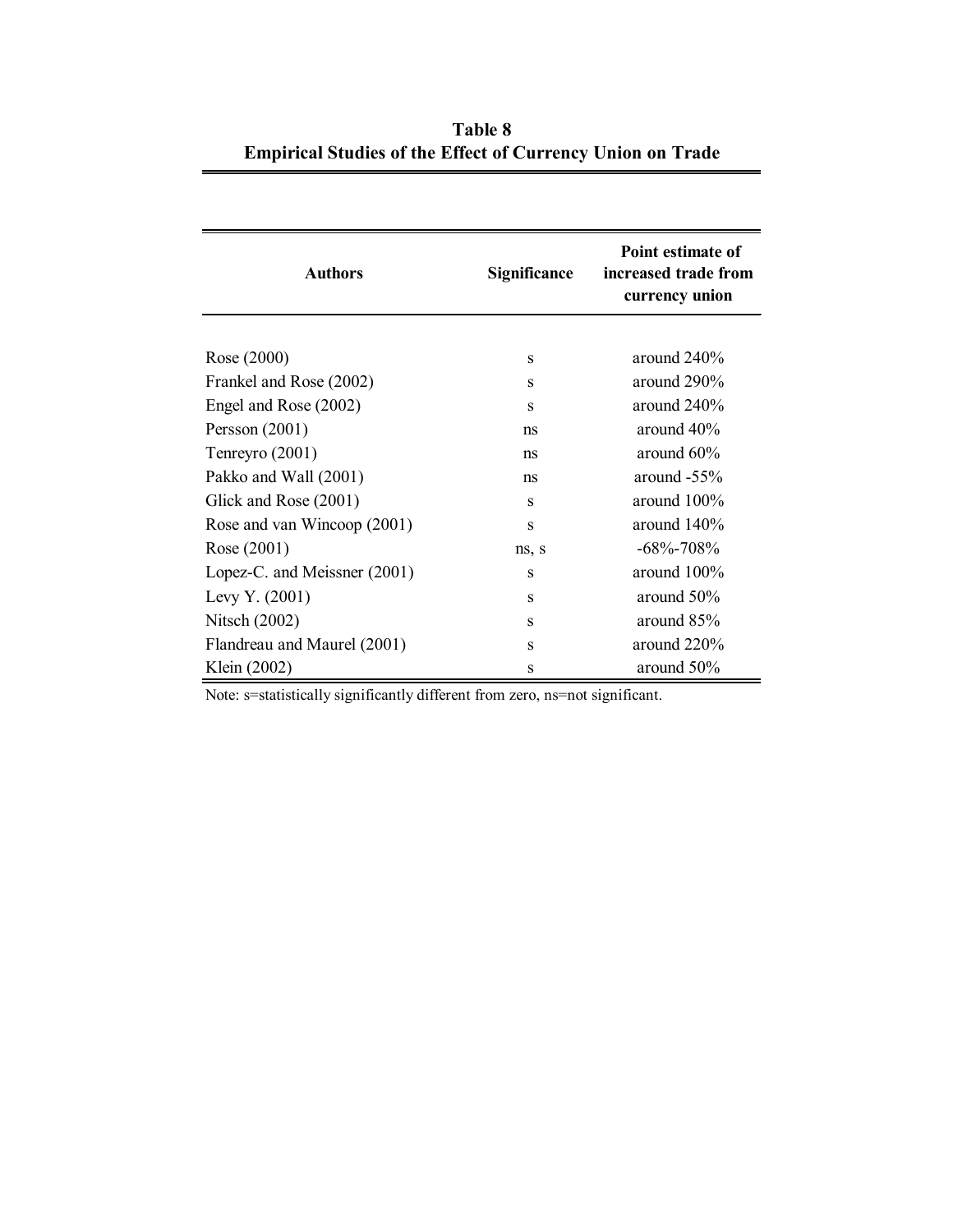|                                     |             |            | Marginal  |  |
|-------------------------------------|-------------|------------|-----------|--|
|                                     | Coefficient | Std. Error | Effect at |  |
|                                     |             |            | Mean      |  |
| min (log of per capita GDP in pair) | $-0.1586*$  | 0.061      | $-0.0015$ |  |
| max (log of per capita GDP in pair) | $1.7167*$   | 0.385      | 0.0163    |  |
| min (log of population in pair)     | $-0.1352$ * | 0.048      | $-0.0013$ |  |
| max (log of population in pair)     | 0.2372      | 0.127      | 0.0023    |  |
| min (log of area in pair)           | $-0.0546$   | 0.046      | $-0.0005$ |  |
| max (log of area in pair)           | $0.2181$ *  | 0.072      | 0.0021    |  |
| regional trade agreement dummy      | $-0.8864$ * | 0.277      | $-0.0032$ |  |
| log of distance (km)                | $-0.8766*$  | 0.143      | $-0.0083$ |  |
| border contiguity dummy             | $-1.2398*$  | 0.619      | $-0.0033$ |  |
| landlocked client dummy             | $-0.1522$   | 0.242      | $-0.0013$ |  |
| one island in pair dummy            | 0.0226      | 0.240      | 0.0002    |  |
| two islands in pair dummy           | $1.1880*$   | 0.437      | 0.0512    |  |
| common language dummy               | $0.7487*$   | 0.216      | 0.0124    |  |
| ex colony-colonizer dummy           | $1.8799*$   | 0.285      | 0.1369    |  |
| current colony (or territory) dummy | $0.8491*$   | 0.239      | 0.0253    |  |
| Pseudo R-squared                    | 0.473       |            |           |  |
| Number of observations              | 29564       |            |           |  |

### **Table 9. Propensity to Adopt the Currency of Main Anchors**

Dependent Variable: Currency Union Dummy

Notes: The sample consists of country pairs that include the four candidate anchors, Australia, France, U.K., and U.S. The equations are for annual data from 1960 to 1997, include year effects, and allow for clustering over time for country pairs. The definition of currency union treats the CFA franc countries as linked to France and treats the ECCA countries as linked to the U.S. since 1976 and to the U.K. before 1976. The mean of the currency-union dummy for this sample is 0.051. For the sample that regards the CFA countries as unlinked to France and the ECCA countries as unlinked to the U.S. or the U.K., the mean is 0.024. The last column shows the marginal effect, evaluated at the sample mean, of each explanatory variable on the estimated probability of a currency union. For dummy variables, the effect refers to a shift from zero to one.

\*statistically significant at 1% level.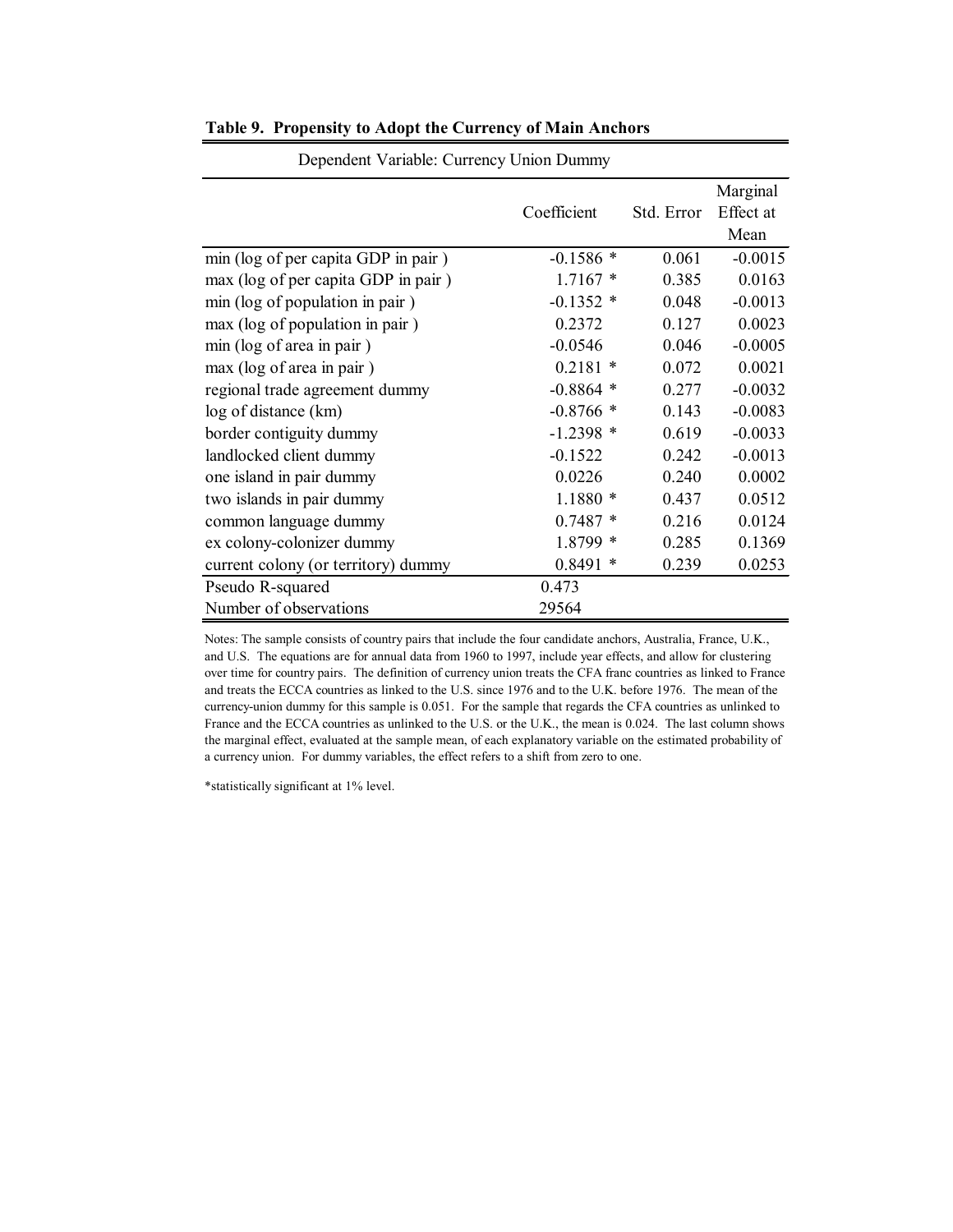| System                                                  | <b>OLS</b>         | OLS with country<br>effects | IV                 | IV with country<br>effects |
|---------------------------------------------------------|--------------------|-----------------------------|--------------------|----------------------------|
| $log$ (bilateral trade+100),<br>$N = 348,295$           | 0.75<br>(0.20)     | 0.91<br>(0.18)              | 1.56<br>(0.44)     | 2.70<br>(0.44)             |
| Co-movement of<br>prices, mean= $-0.16$ ,<br>$N = 9027$ | 0.0690<br>(0.0058) | 0.0456<br>(0.0028)          | 0.2433<br>(0.0243) | 0.0874<br>(0.0080)         |
| Co-movement of<br>outputs, mean=-0.07,<br>$N = 7610$    | 0.0029<br>(0.0026) | 0.0000<br>(0.0011)          | 0.0119<br>(0.0061) | $-0.0020$<br>(0.0022)      |

**Table 10. Estimated Coefficients of Currency-Union Dummy in Various Systems**

Notes: The equations for bilateral trade use annual data from 1960 to 1997, include year effects, and allow for clustering of the error terms over time for country pairs. The dependent variable is log(trade+100), where trade is measured in 1995 U.S. dollars. The value 100 is close to the maximum-likelood estimate of the constant in the expression log(trade+constant). The explanatory variables included, aside from the currency-union dummy, are log(distance); dummy variables for contiguity, common language, colonial relationships, landlocked, and island; and the values for each country in the pair of log(per capita GDP), log(population), and log(area). The definition of currency union treats the CFA franc countries as linked to France and treats the ECCA countries as linked to the U.S. since 1976 and to the U.K. before 1976. Country effects refer to each member of the pair (not to a country-pair). The instrumental variable (IV) systems include as an instrument for the currency-union dummy the variable described in the text.

The equations for co-movement include only one observation for each pair, corresponding to the period 1960-97. The explanatory variables then refer to averages over time. Standard errors are in parentheses.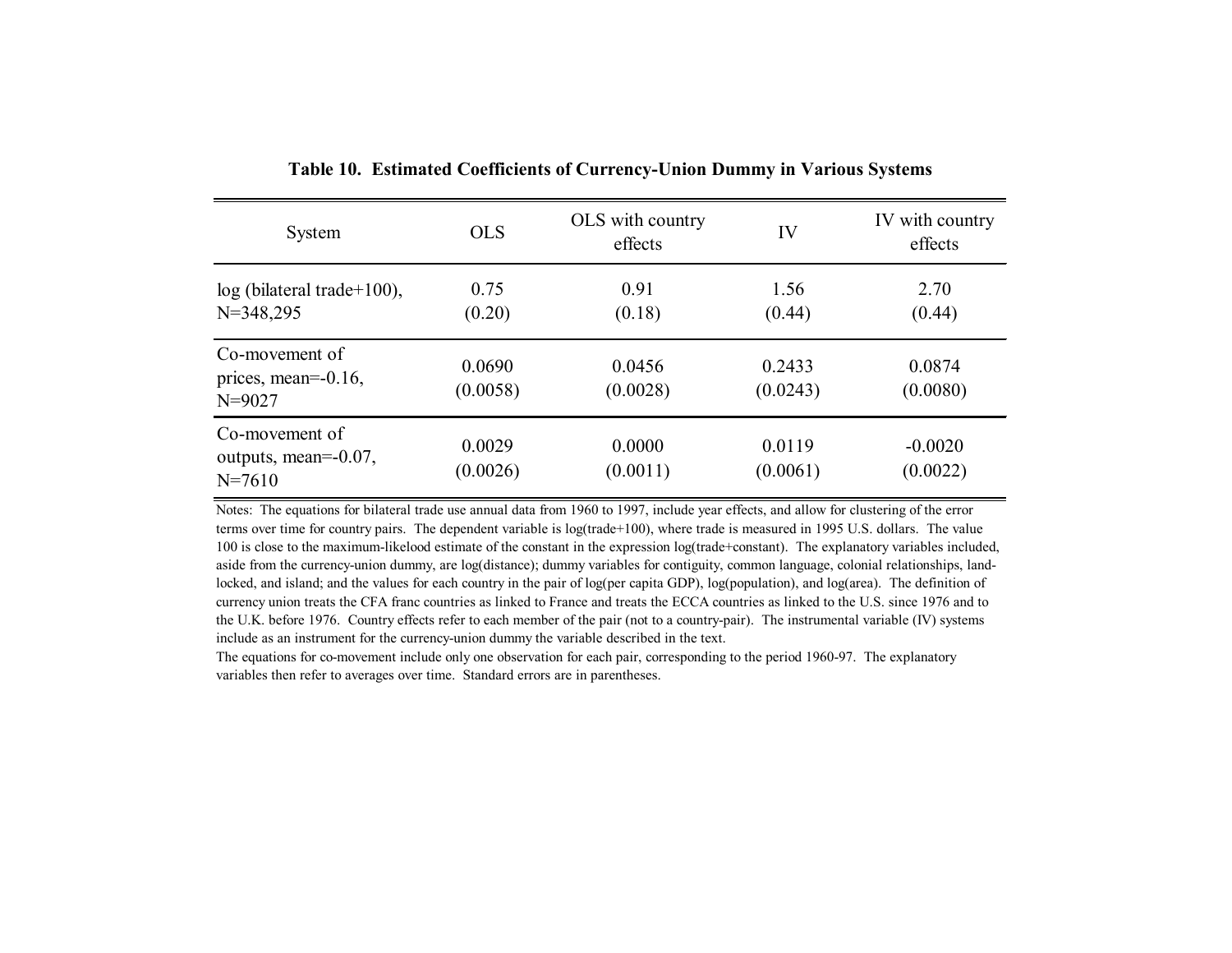